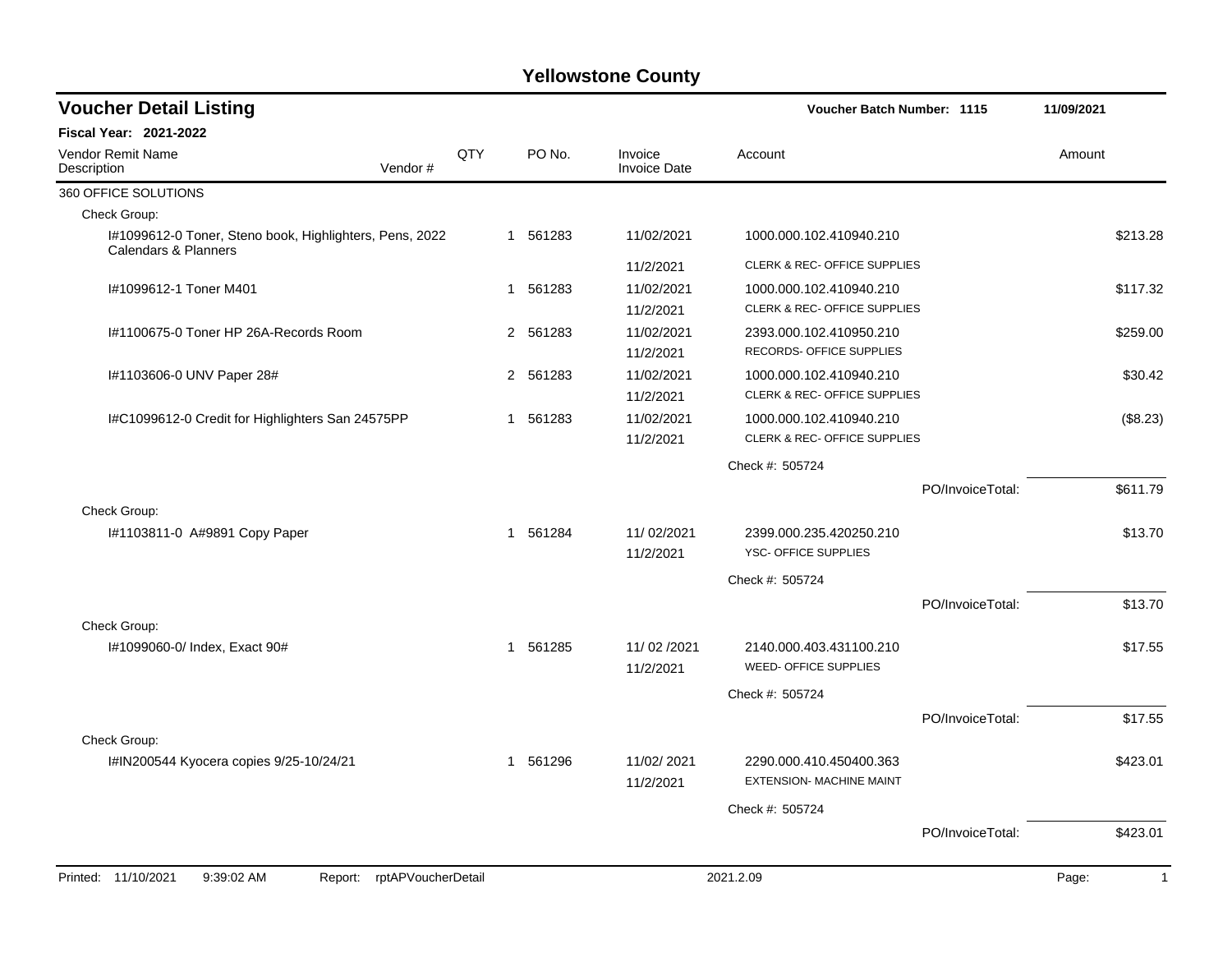| <b>Voucher Detail Listing</b>                                    |                    |     |   |          |                                | <b>Voucher Batch Number: 1115</b>                      |                  | 11/09/2021     |
|------------------------------------------------------------------|--------------------|-----|---|----------|--------------------------------|--------------------------------------------------------|------------------|----------------|
| <b>Fiscal Year: 2021-2022</b>                                    |                    |     |   |          |                                |                                                        |                  |                |
| Vendor Remit Name<br>Description                                 | Vendor#            | QTY |   | PO No.   | Invoice<br><b>Invoice Date</b> | Account                                                |                  | Amount         |
| Check Group:                                                     |                    |     |   |          |                                |                                                        |                  |                |
| I#IN200792 10/25/21 BOX OFFICE COPIER CONTRACT                   |                    |     |   | 1 561323 | 11/05/2021                     | 5810.000.556.460442.398                                |                  | \$69.24        |
|                                                                  |                    |     |   |          | 11/5/2021                      | METRA ADMISSIONS- VARIABLE CONTRACT<br><b>SERVICES</b> |                  |                |
| I#C1097401-0 10/4/21 RETURNED CALENDAR                           |                    |     | 1 | 561323   | 11/05/2021                     | 5810.000.551.460442.210                                |                  | (\$31.99)      |
|                                                                  |                    |     |   |          | 11/5/2021                      | METRA ADMIN- OFFICE SUPPLIES                           |                  |                |
| I#C1097028-0 10/1/21 CALENDAR REFILL RETURN                      |                    |     | 1 | 561323   | 11/05/2021                     | 5810.000.551.460442.210                                |                  | (\$11.99)      |
|                                                                  |                    |     |   |          | 11/5/2021                      | METRA ADMIN- OFFICE SUPPLIES                           |                  |                |
| I#C1097027-0 10/11/21 DESKPAD CALENDAR RETURN                    |                    |     | 1 | 561323   | 11/05/2021                     | 5810.000.551.460442.210                                |                  | (\$3.70)       |
|                                                                  |                    |     |   |          | 11/5/2021                      | METRA ADMIN- OFFICE SUPPLIES                           |                  |                |
| I#IN200873 10/25/21 ADMIN COPIER CONTRACT                        |                    |     |   | 1 561323 | 11/05/2021                     | 5810.000.551.460442.220                                |                  | \$37.21        |
|                                                                  |                    |     |   |          | 11/5/2021                      | METRA ADMIN- OPERATING SUPPLIES                        |                  |                |
|                                                                  |                    |     |   |          |                                | Check #: 505724                                        |                  |                |
|                                                                  |                    |     |   |          |                                |                                                        | PO/InvoiceTotal: | \$58.77        |
| Check Group:                                                     |                    |     |   |          |                                |                                                        |                  |                |
| I#IN201067 A#2567018 toner cartridges TASKalfa 2552ci<br>printer |                    |     |   | 1 561362 | 11/4/2021                      | 1000.000.113.410540.210                                |                  | \$191.89       |
|                                                                  |                    |     |   |          | 11/4/2021                      | TREASURER- OFFICE SUPPLIES                             |                  |                |
|                                                                  |                    |     |   |          |                                | Check #: 505724                                        |                  |                |
|                                                                  |                    |     |   |          |                                |                                                        | PO/InvoiceTotal: | \$191.89       |
| Check Group:                                                     |                    |     |   |          |                                |                                                        |                  |                |
| I#IN201216 A#2567018 toner TASKalfa 2552ci printer               |                    |     |   | 1 561363 | 11/04/2021                     | 1000.000.113.410540.210                                |                  | \$98.13        |
|                                                                  |                    |     |   |          | 11/4/2021                      | TREASURER- OFFICE SUPPLIES                             |                  |                |
|                                                                  |                    |     |   |          |                                | Check #: 505724                                        |                  |                |
|                                                                  |                    |     |   |          |                                |                                                        | PO/InvoiceTotal: | \$98.13        |
| Check Group:                                                     |                    |     |   |          |                                |                                                        |                  |                |
| I#1102336-0 A#11741 CRTDG, LSR, HP (MunGen)                      |                    |     |   | 1 561364 | 11/04 /2021                    | 1000.000.104.410600.210                                |                  | \$244.85       |
|                                                                  |                    |     |   |          | 11/4/2021                      | ELECTIONS- OFFICE SUPPLIES                             |                  |                |
|                                                                  |                    |     |   |          |                                | Check #: 505724                                        |                  |                |
|                                                                  |                    |     |   |          |                                |                                                        | PO/InvoiceTotal: | \$244.85       |
|                                                                  |                    |     |   |          |                                |                                                        | Vendor Total:    | \$1,659.69     |
| Printed: 11/10/2021<br>9:39:02 AM                                | rptAPVoucherDetail |     |   |          |                                | 2021.2.09                                              |                  | $\overline{2}$ |
|                                                                  | Report:            |     |   |          |                                |                                                        |                  | Page:          |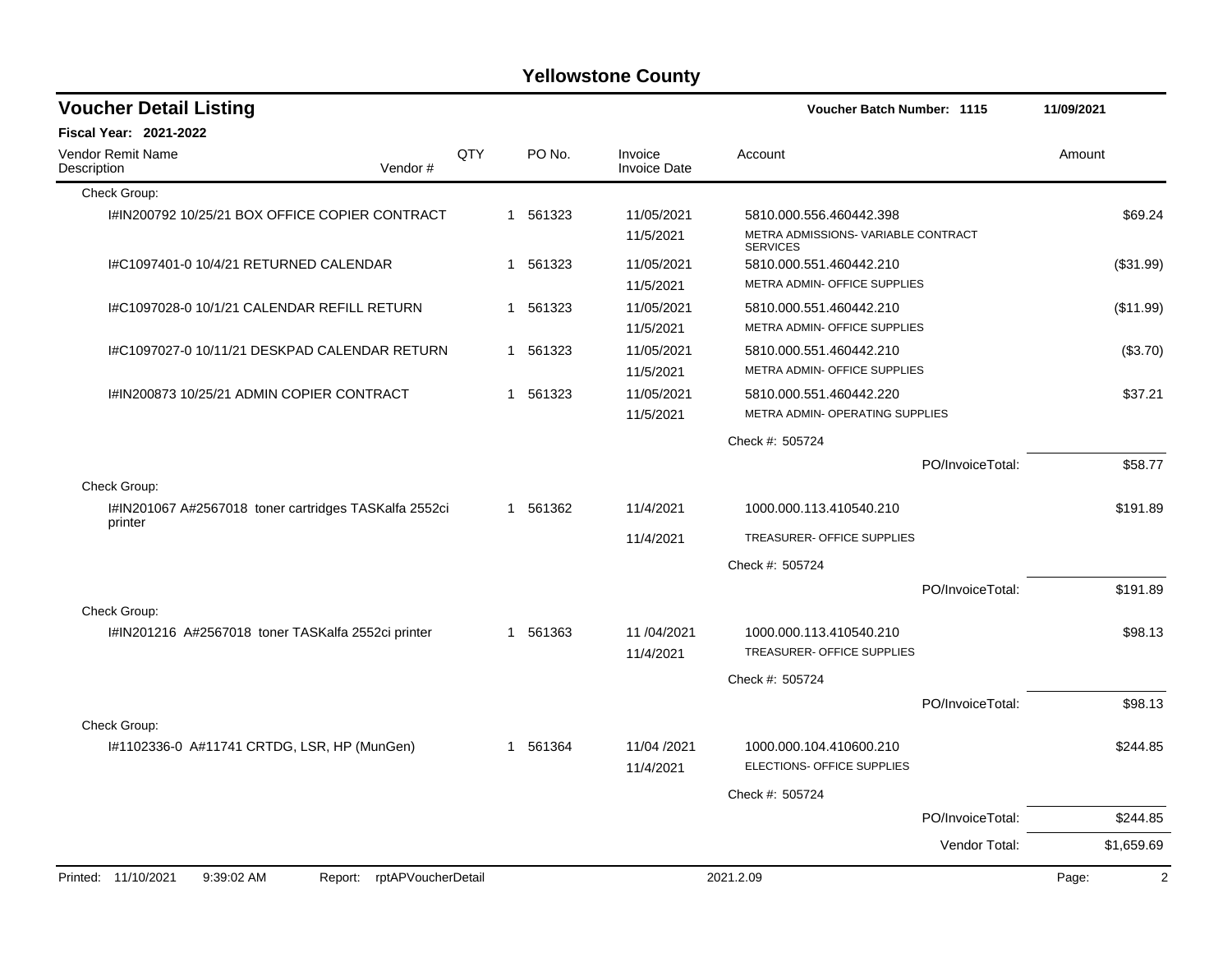| <b>Voucher Detail Listing</b>                |                    |     |          |                                |                                                                | Voucher Batch Number: 1115 |            |  |
|----------------------------------------------|--------------------|-----|----------|--------------------------------|----------------------------------------------------------------|----------------------------|------------|--|
| <b>Fiscal Year: 2021-2022</b>                |                    |     |          |                                |                                                                |                            |            |  |
| Vendor Remit Name<br>Description             | Vendor#            | QTY | PO No.   | Invoice<br><b>Invoice Date</b> | Account                                                        |                            | Amount     |  |
| <b>ACCENT PRINT SHOP</b>                     | 047797             |     |          |                                |                                                                |                            |            |  |
| Check Group:                                 |                    |     |          |                                |                                                                |                            |            |  |
| I#36156- BUSINESS CARDS JS                   |                    |     | 1 561338 | 11/04/2021<br>11/4/2021        | 1000.000.115.410580.220<br>IT-OPERATING SUPPLIES               |                            | \$50.00    |  |
|                                              |                    |     |          |                                | Check #: 505725                                                |                            |            |  |
|                                              |                    |     |          |                                |                                                                | PO/InvoiceTotal:           | \$50.00    |  |
|                                              |                    |     |          |                                |                                                                | Vendor Total:              | \$50.00    |  |
| ADVANCED PRODUCTS                            |                    |     |          |                                |                                                                |                            |            |  |
| Check Group:                                 |                    |     |          |                                |                                                                |                            |            |  |
| I#20042167: Replacement OC                   |                    |     | 5 561319 | 11/04/2021<br>11/4/2021        | 2300.000.130.420110.226<br>ADMIN- CLOTHING & UNIFORMS          |                            | \$77.90    |  |
|                                              |                    |     |          |                                | Check #: 505726                                                |                            |            |  |
|                                              |                    |     |          |                                |                                                                | PO/InvoiceTotal:           | \$77.90    |  |
|                                              |                    |     |          |                                |                                                                | Vendor Total:              | \$77.90    |  |
| AIR CONTROLS CO                              | 001147             |     |          |                                |                                                                |                            |            |  |
| Check Group:                                 |                    |     |          |                                |                                                                |                            |            |  |
| I#13096; A#2644 REPAIR OVEN                  |                    |     | 1 561348 | 11/04/2021<br>11/4/2021        | 2300.000.146.411200.360<br>FACILITIES JAIL- REPAIR & MAINT     |                            | \$546.43   |  |
|                                              |                    |     |          |                                | Check #: 505727                                                |                            |            |  |
|                                              |                    |     |          |                                |                                                                | PO/InvoiceTotal:           | \$546.43   |  |
|                                              |                    |     |          |                                |                                                                | Vendor Total:              | \$546.43   |  |
| AMAZON WEB SERVICE INC                       |                    |     |          |                                |                                                                |                            |            |  |
| Check Group:                                 |                    |     |          |                                |                                                                |                            |            |  |
| I#882744921- AMAZON WEB SVC OCT 2021         |                    |     | 1 561345 | 11/04/2021<br>11/4/2021        | 6060.000.608.500800.368<br>TECHNOLOGY- SOFTWARE/HARDWARE MAINT |                            | \$54.22    |  |
|                                              |                    |     |          |                                | Check #: 505728                                                |                            |            |  |
|                                              |                    |     |          |                                |                                                                | PO/InvoiceTotal:           | \$54.22    |  |
|                                              |                    |     |          |                                |                                                                | Vendor Total:              | \$54.22    |  |
| ANGEL LIND'S DAIRY INC<br>Check Group:       |                    |     |          |                                |                                                                |                            |            |  |
| Printed: 11/10/2021<br>9:39:02 AM<br>Report: | rptAPVoucherDetail |     |          |                                | 2021.2.09                                                      |                            | Page:<br>3 |  |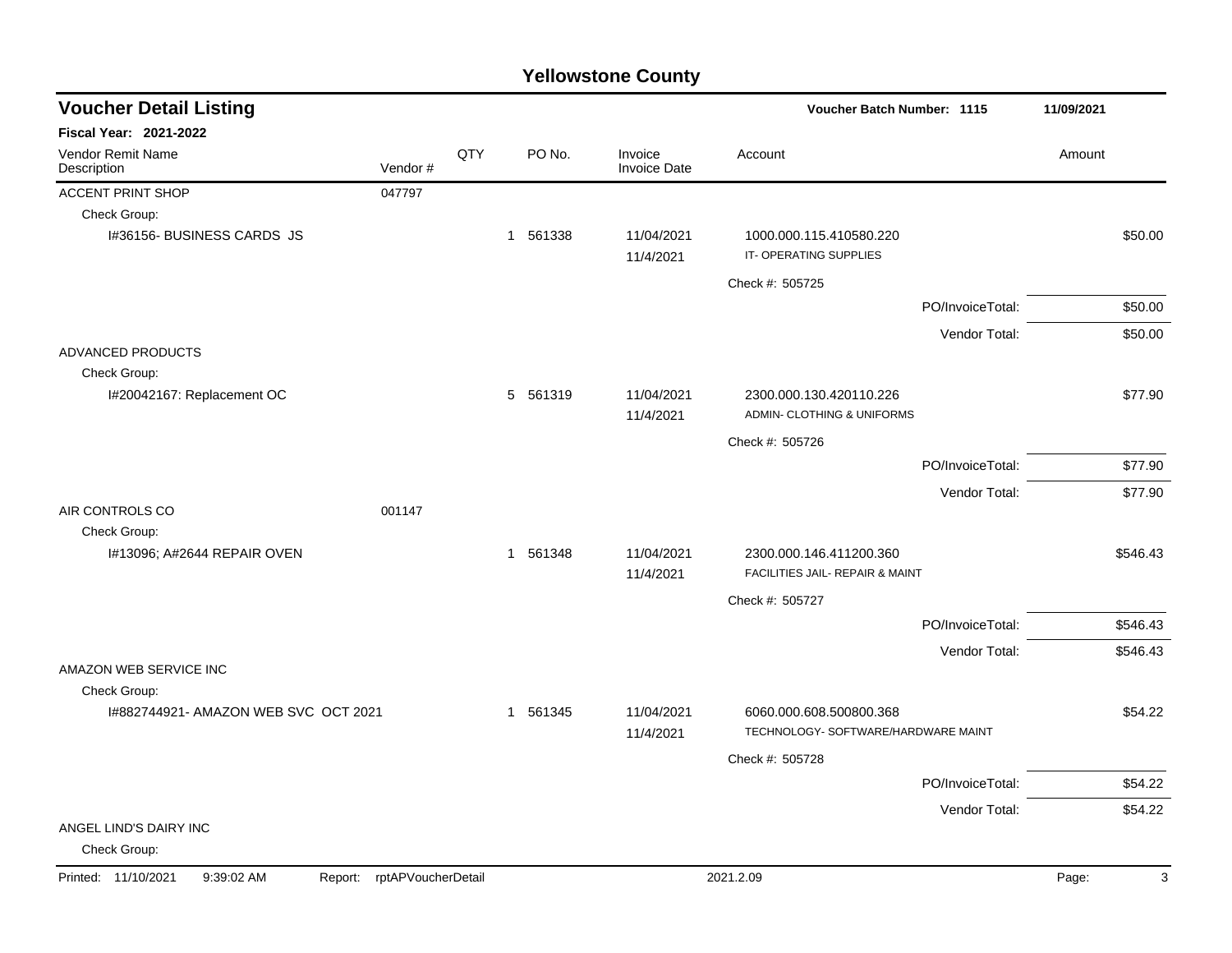|                                                                          |         |     |          | <b>Yellowstone County</b>      |                                                       |                  |            |
|--------------------------------------------------------------------------|---------|-----|----------|--------------------------------|-------------------------------------------------------|------------------|------------|
| <b>Voucher Detail Listing</b>                                            |         |     |          |                                | <b>Voucher Batch Number: 1115</b>                     |                  | 11/09/2021 |
| Fiscal Year: 2021-2022                                                   |         |     |          |                                |                                                       |                  |            |
| <b>Vendor Remit Name</b><br>Description                                  | Vendor# | QTY | PO No.   | Invoice<br><b>Invoice Date</b> | Account                                               |                  | Amount     |
| I#8012331 A#YOUTHS Dairy                                                 |         |     | 1 561281 | 11/02/2021                     | 2399.000.235.420250.223                               |                  | \$93.07    |
|                                                                          |         |     |          | 11/2/2021                      | YSC-FOOD                                              |                  |            |
| I#8012376 A#YOUTHS Dairy                                                 |         |     | 1 561281 | 11/02/2021<br>11/2/2021        | 2399.000.235.420250.223<br>YSC-FOOD                   |                  | \$182.87   |
|                                                                          |         |     |          |                                | Check #: 505729                                       |                  |            |
| Check Group:                                                             |         |     |          |                                |                                                       | PO/InvoiceTotal: | \$275.94   |
| I#8012416 A#YOUTHS Dairy                                                 |         |     | 1 561282 | 11/02/2021<br>11/2/2021        | 2399.000.235.420250.223<br>YSC-FOOD                   |                  | \$145.57   |
|                                                                          |         |     |          |                                | Check #: 505729                                       |                  |            |
|                                                                          |         |     |          |                                |                                                       | PO/InvoiceTotal: | \$145.57   |
|                                                                          |         |     |          |                                |                                                       | Vendor Total:    | \$421.51   |
| BAKER, MIKE                                                              |         |     |          |                                |                                                       |                  |            |
| Check Group:<br>Mileage animal to Ag education at Metra 5 Baker Dr. Park |         |     | 1 561300 | 11/02/2021                     | 2290.000.410.450400.370                               |                  | \$32.14    |
| City, MT 57.4 mi. Oct. 17-20                                             |         |     |          | 11/2/2021                      | <b>EXTENSION- TRAVEL</b>                              |                  |            |
|                                                                          |         |     |          |                                | Check #: 505730                                       |                  |            |
|                                                                          |         |     |          |                                |                                                       | PO/InvoiceTotal: | \$32.14    |
|                                                                          |         |     |          |                                |                                                       | Vendor Total:    | \$32.14    |
| <b>BALCO UNIFORM CO INC</b><br>Check Group:                              | 041513  |     |          |                                |                                                       |                  |            |
| I#64132: Duty vest for AB.                                               |         |     | 1 561279 | 11/02/2021<br>11/2/2021        | 2300.000.130.420110.226<br>ADMIN- CLOTHING & UNIFORMS |                  | \$590.71   |
|                                                                          |         |     |          |                                | Check #: 505731                                       |                  |            |
|                                                                          |         |     |          |                                |                                                       | PO/InvoiceTotal: | \$590.71   |
|                                                                          |         |     |          |                                |                                                       | Vendor Total:    | \$590.71   |
| <b>BILLINGS EXTINGUISHING</b><br>Check Group:                            | 001805  |     |          |                                |                                                       |                  |            |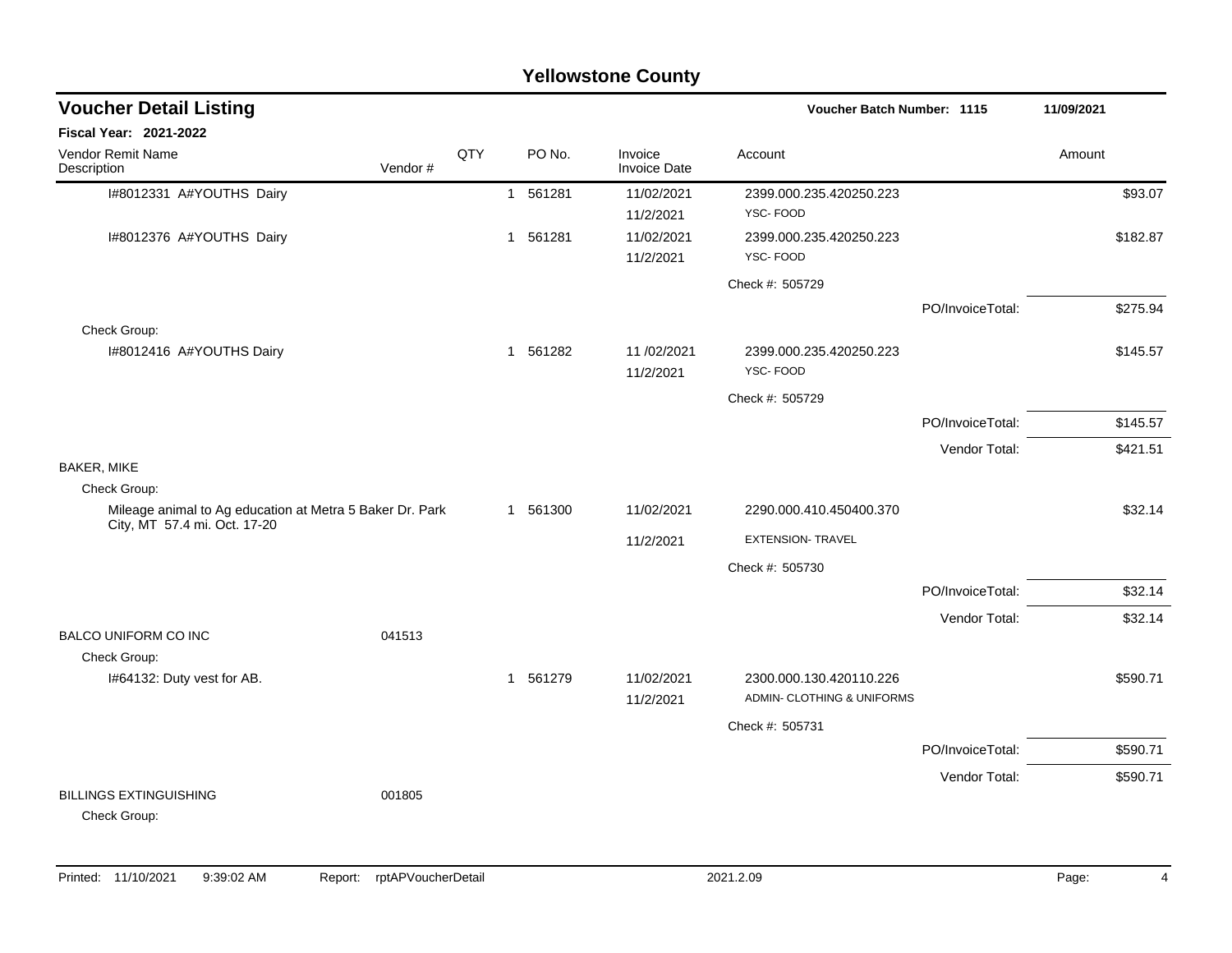| <b>Voucher Detail Listing</b>              |                               |              |          |                                | <b>Voucher Batch Number: 1115</b>                       |                  | 11/09/2021 |  |
|--------------------------------------------|-------------------------------|--------------|----------|--------------------------------|---------------------------------------------------------|------------------|------------|--|
| Fiscal Year: 2021-2022                     |                               |              |          |                                |                                                         |                  |            |  |
| Vendor Remit Name<br>Description           | Vendor#                       | QTY          | PO No.   | Invoice<br><b>Invoice Date</b> | Account                                                 |                  | Amount     |  |
| I#38180 11/1/21 SEMI-ANNUAL SYSTEM SERVICE |                               |              | 1 561309 | 11/04/2021                     | 5810.000.553.460442.398                                 |                  | \$948.00   |  |
|                                            |                               |              |          | 11/4/2021                      | METRA CONCESSIONS- VARIABLE CONTRACT<br><b>SERVICES</b> |                  |            |  |
|                                            |                               |              |          |                                | Check #: 505732                                         |                  |            |  |
|                                            |                               |              |          |                                |                                                         | PO/InvoiceTotal: | \$948.00   |  |
|                                            |                               |              |          |                                |                                                         | Vendor Total:    | \$948.00   |  |
| BOB BARKER COMPANY, INC                    | 001977                        |              |          |                                |                                                         |                  |            |  |
| Check Group:                               |                               |              |          |                                |                                                         |                  |            |  |
| I#INV1684861 A#YELMT4:YELMT2 Pillows       |                               |              | 9 561277 | 11/02/2021                     | 2399.000.235.420250.220                                 |                  | \$80.64    |  |
|                                            |                               |              |          | 11/2/2021                      | YSC- OPERATING SUPPLIES                                 |                  |            |  |
| I#INV1683991 A#YELMT4:YELMT2 Pillows       |                               | 36           | 561277   | 11/02/2021                     | 2399.000.235.420250.220                                 |                  | \$322.56   |  |
|                                            |                               |              |          | 11/2/2021                      | YSC- OPERATING SUPPLIES                                 |                  |            |  |
| I#INV1684219 A#YELMT4:YELMT2 Playing Cards |                               | 48           | 561277   | 11/02/2021                     | 2399.000.235.420250.225                                 |                  | \$594.72   |  |
|                                            |                               |              |          | 11/2/2021                      | <b>YSC- RECREATION SUPPLIES</b>                         |                  |            |  |
|                                            |                               |              |          |                                | Check #: 505733                                         |                  |            |  |
|                                            |                               |              |          |                                |                                                         | PO/InvoiceTotal: | \$997.92   |  |
| Check Group:                               |                               |              |          |                                |                                                         |                  |            |  |
| I#INV1686552 A#YELMT4:YELMT2 Pillows       |                               | 15           | 561278   | 11/02/2021                     | 2399.000.235.420250.220                                 |                  | \$134.40   |  |
|                                            |                               |              |          | 11/2/2021                      | YSC- OPERATING SUPPLIES                                 |                  |            |  |
|                                            |                               |              |          |                                | Check #: 505733                                         |                  |            |  |
|                                            |                               |              |          |                                |                                                         | PO/InvoiceTotal: | \$134.40   |  |
|                                            |                               |              |          |                                |                                                         | Vendor Total:    | \$1,132.32 |  |
| <b>CAPITAL ONE</b>                         |                               |              |          |                                |                                                         |                  |            |  |
| Check Group:                               |                               |              |          |                                |                                                         |                  |            |  |
| A#603949 Food                              |                               | $\mathbf{1}$ | 561287   | 11/02/2021                     | 2399.000.235.420250.223                                 |                  | \$46.96    |  |
|                                            |                               |              |          | 11/2/2021                      | YSC-FOOD                                                |                  |            |  |
| A#603949 Meds                              |                               | 1            | 561287   | 11/02/2021                     | 2399.000.235.420250.222                                 |                  | \$9.94     |  |
|                                            |                               |              |          | 11/2/2021                      | YSC- CHEM/LAB/MED SUPPLIES                              |                  |            |  |
| A#603949 Youth Clothing                    |                               |              | 1 561287 | 11/02/2021                     | 2399.000.235.420250.226                                 |                  | \$93.45    |  |
|                                            |                               |              |          | 11/2/2021                      | YSC- CLOTHING & UNIFORMS                                |                  |            |  |
|                                            |                               |              |          |                                |                                                         |                  |            |  |
| Printed: 11/10/2021<br>9:39:02 AM          | rptAPVoucherDetail<br>Report: |              |          |                                | 2021.2.09                                               |                  | 5<br>Page: |  |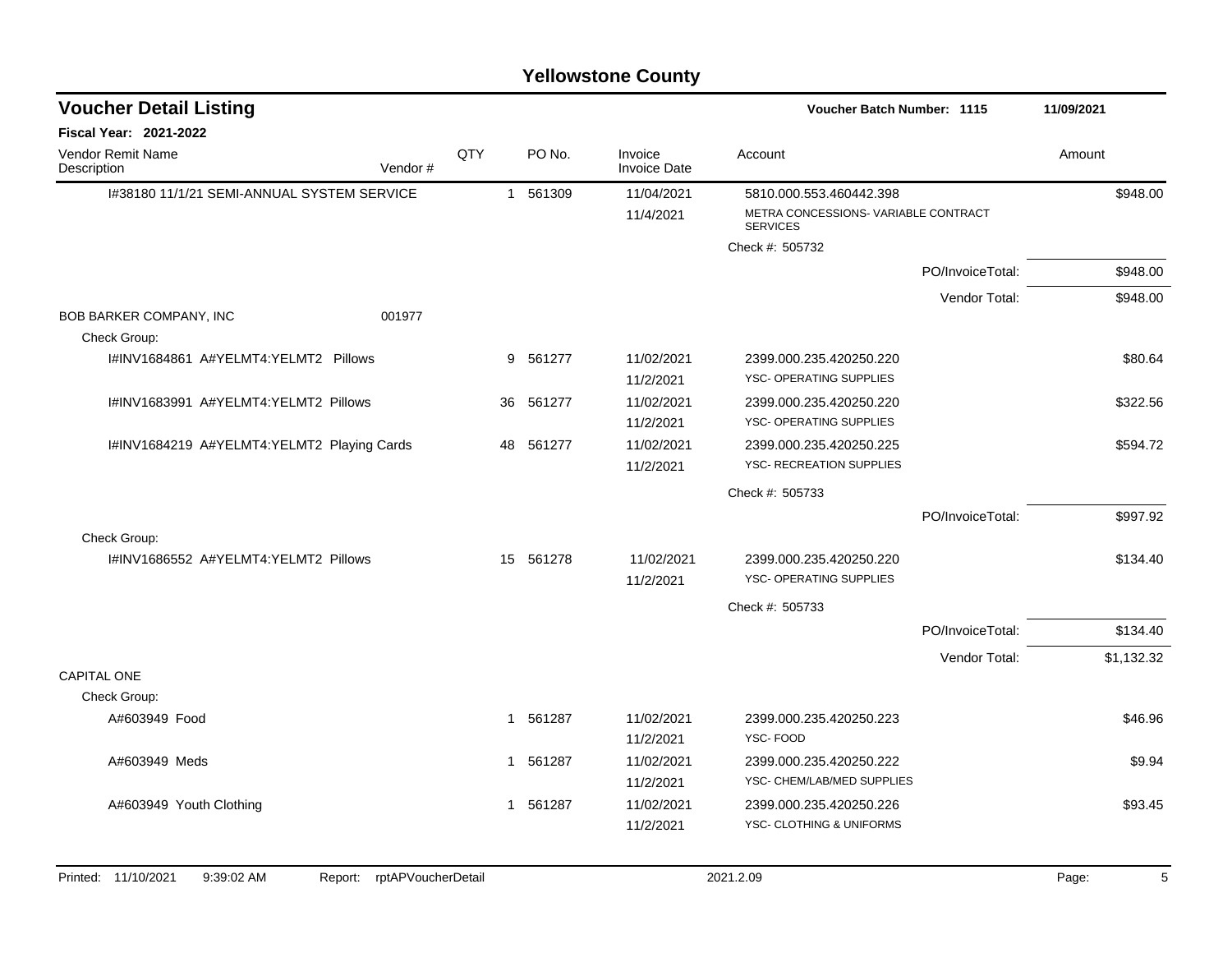|                                         |         |     |          | <b>Yellowstone County</b>      |                                                               |                  |            |
|-----------------------------------------|---------|-----|----------|--------------------------------|---------------------------------------------------------------|------------------|------------|
| <b>Voucher Detail Listing</b>           |         |     |          |                                | Voucher Batch Number: 1115                                    |                  | 11/09/2021 |
| Fiscal Year: 2021-2022                  |         |     |          |                                |                                                               |                  |            |
| <b>Vendor Remit Name</b><br>Description | Vendor# | QTY | PO No.   | Invoice<br><b>Invoice Date</b> | Account                                                       |                  | Amount     |
| A#603949 Food                           |         |     | 1 561287 | 11/02/2021                     | 2399.000.235.420250.223                                       |                  | \$16.28    |
|                                         |         |     |          | 11/2/2021                      | YSC-FOOD                                                      |                  |            |
| A#603949 Wash Cloths                    |         |     | 1 561287 | 11/02/2021                     | 2399.000.235.420250.220                                       |                  | \$9.54     |
|                                         |         |     |          | 11/2/2021                      | YSC- OPERATING SUPPLIES                                       |                  |            |
|                                         |         |     |          |                                | Check #: 505734                                               |                  |            |
|                                         |         |     |          |                                |                                                               | PO/InvoiceTotal: | \$176.17   |
| Check Group: M                          |         |     |          |                                |                                                               |                  |            |
| A#643635 10/24/21 RETURN 2 WAY RADIOS   |         |     | 1 561325 | 11/04/2021                     | 5810.000.552.460442.220                                       |                  | (\$72.00)  |
| PURCHASED 7/13/21                       |         |     |          | 11/4/2021                      | METRA FACILITIES- OPERATING SUPPLIES                          |                  |            |
| A#643635 9/29/21 BEC FOOD               |         |     | 1 561325 | 11/04/2021                     | 5810.000.553.460442.228                                       |                  | \$104.13   |
|                                         |         |     |          | 11/4/2021                      | METRA CONCESSIONS- FOOD-CATERING                              |                  |            |
|                                         |         |     |          |                                | Check #: 505735                                               |                  |            |
|                                         |         |     |          |                                |                                                               | PO/InvoiceTotal: | \$32.13    |
|                                         |         |     |          |                                |                                                               | Vendor Total:    | \$208.30   |
| CENTURYLINK.                            |         |     |          |                                |                                                               |                  |            |
| Check Group:                            |         |     |          |                                |                                                               |                  |            |
| A#87497589 l#247308580 10/24/21         |         |     | 1 561322 | 11/04/2021                     | 5810.000.552.460442.345                                       |                  | \$844.40   |
|                                         |         |     |          | 11/4/2021                      | METRA FACILITIES- PHONE                                       |                  |            |
|                                         |         |     |          |                                | Check #: 505736                                               |                  |            |
|                                         |         |     |          |                                |                                                               | PO/InvoiceTotal: | \$844.40   |
|                                         |         |     |          |                                |                                                               | Vendor Total:    | \$844.40   |
| CENTURYLINK                             |         |     |          |                                |                                                               |                  |            |
| Check Group:                            |         |     |          |                                |                                                               |                  |            |
| A#4062451539 828B MILLER BLDG 10/22/21  |         |     | 1 561288 | 11/02/2021<br>11/2/2021        | 1000.000.145.411200.345<br>FACILITIES- TELEPHONE & TECHNOLOGY |                  | \$80.34    |
|                                         |         |     |          |                                | Check #: 505737                                               |                  |            |
|                                         |         |     |          |                                |                                                               |                  |            |
|                                         |         |     |          |                                |                                                               | PO/InvoiceTotal: | \$80.34    |
| Check Group:                            |         |     |          |                                |                                                               |                  |            |
|                                         |         |     |          |                                |                                                               |                  |            |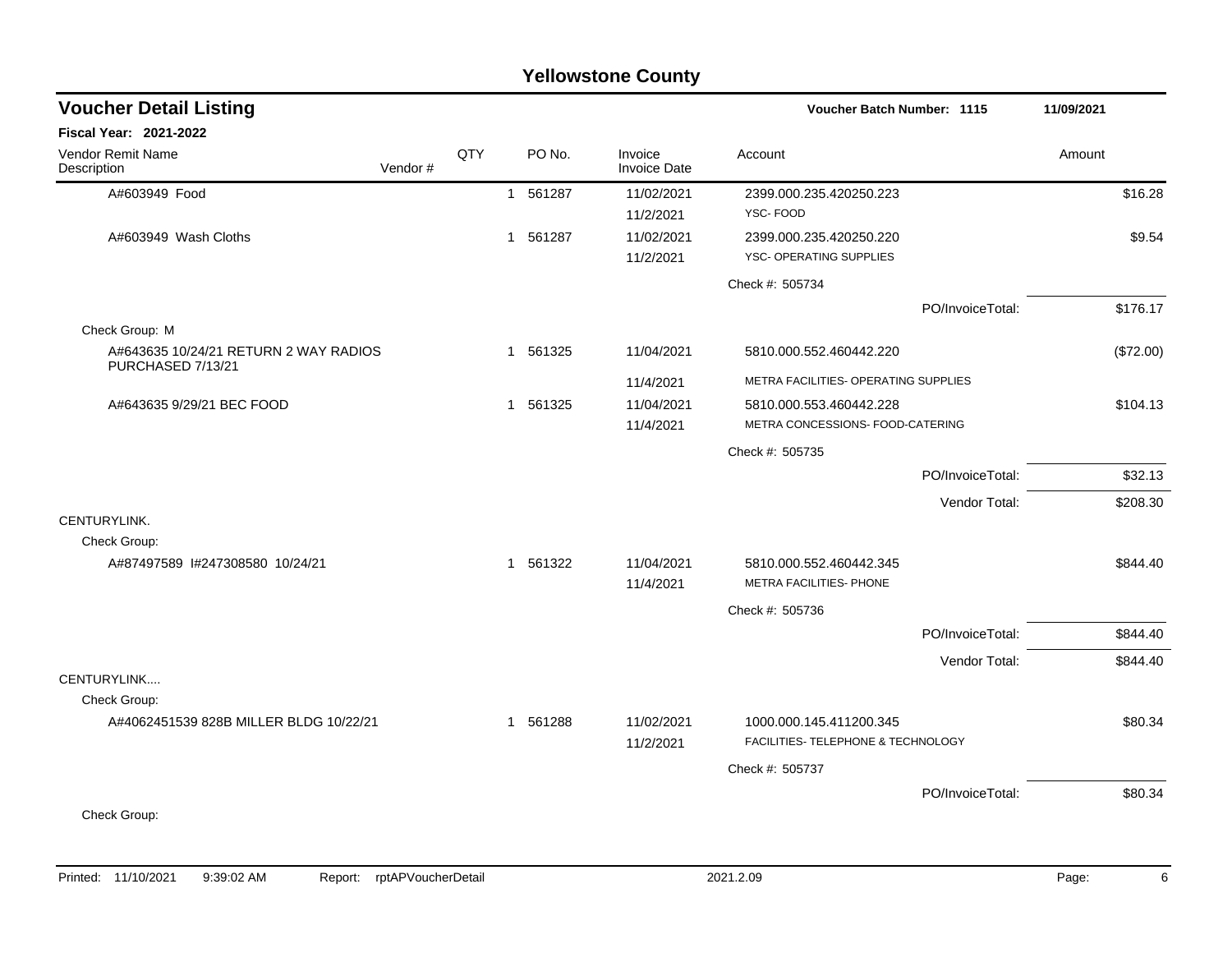|                                              | <b>Yellowstone County</b> |     |  |          |                         |                                                       |                  |            |  |  |  |
|----------------------------------------------|---------------------------|-----|--|----------|-------------------------|-------------------------------------------------------|------------------|------------|--|--|--|
| <b>Voucher Detail Listing</b>                |                           |     |  |          |                         | <b>Voucher Batch Number: 1115</b>                     |                  | 11/09/2021 |  |  |  |
| Fiscal Year: 2021-2022                       |                           |     |  |          |                         |                                                       |                  |            |  |  |  |
| Vendor Remit Name<br>Description             | Vendor#                   | QTY |  | PO No.   | Invoice<br>Invoice Date | Account                                               |                  | Amount     |  |  |  |
| A#4062453003 733B 10/22/21                   |                           |     |  | 1 561326 | 11/04/2021<br>11/4/2021 | 5810.000.552.460442.345<br>METRA FACILITIES- PHONE    |                  | \$66.23    |  |  |  |
| A#4062453003 733B 10/22/21 LATE FEE          |                           |     |  | 1 561326 | 11/04/2021<br>11/4/2021 | 5810.000.552.460442.345<br>METRA FACILITIES- PHONE    |                  | \$13.00    |  |  |  |
|                                              |                           |     |  |          |                         | Check #: 505737                                       |                  |            |  |  |  |
|                                              |                           |     |  |          |                         |                                                       | PO/InvoiceTotal: | \$79.23    |  |  |  |
|                                              |                           |     |  |          |                         |                                                       | Vendor Total:    | \$159.57   |  |  |  |
| <b>CITY OF BILLINGS</b><br>Check Group:      | 001775                    |     |  |          |                         |                                                       |                  |            |  |  |  |
| #179292259 A#6553 Sept 2021 Park Fees        |                           |     |  | 1 561336 | 11/04/2021              | 2301.000.122.411100.394                               |                  | \$27.00    |  |  |  |
|                                              |                           |     |  |          | 11/4/2021               | ATTORNEY- WITNESS & JURY FEES                         |                  |            |  |  |  |
|                                              |                           |     |  |          |                         | Check #: 505738                                       |                  |            |  |  |  |
|                                              |                           |     |  |          |                         |                                                       | PO/InvoiceTotal: | \$27.00    |  |  |  |
| CONCORDANCE HEALTHCARE SOL<br>Check Group:   |                           |     |  |          |                         |                                                       | Vendor Total:    | \$27.00    |  |  |  |
| #21990751 A#K112141 Exam Gloves              |                           |     |  | 1 561289 | 11/02/2021<br>11/2/2021 | 2399.000.235.420250.220<br>YSC- OPERATING SUPPLIES    |                  | \$359.50   |  |  |  |
|                                              |                           |     |  |          |                         | Check #: 505739                                       |                  |            |  |  |  |
|                                              |                           |     |  |          |                         |                                                       | PO/InvoiceTotal: | \$359.50   |  |  |  |
|                                              |                           |     |  |          |                         |                                                       | Vendor Total:    | \$359.50   |  |  |  |
| COOLEY, CALLIE                               |                           |     |  |          |                         |                                                       |                  |            |  |  |  |
| Check Group:                                 |                           |     |  |          |                         |                                                       |                  |            |  |  |  |
| Cooley Sept. 2021 mileage                    |                           |     |  | 1 561297 | 11/02/2021<br>11/2/2021 | 2290.000.410.450400.370<br><b>EXTENSION- TRAVEL</b>   |                  | \$187.60   |  |  |  |
|                                              |                           |     |  |          |                         | Check #: 505740                                       |                  |            |  |  |  |
|                                              |                           |     |  |          |                         |                                                       | PO/InvoiceTotal: | \$187.60   |  |  |  |
| Check Group:                                 |                           |     |  |          |                         |                                                       |                  |            |  |  |  |
| 4th Grade Ag Education supplies              |                           |     |  | 1 561298 | 11/02/2021<br>11/2/2021 | 2290.000.410.450400.210<br>EXTENSION- OFFICE SUPPLIES |                  | \$30.01    |  |  |  |
| Printed: 11/10/2021<br>9:39:02 AM<br>Report: | rptAPVoucherDetail        |     |  |          |                         | 2021.2.09                                             |                  | Page:<br>7 |  |  |  |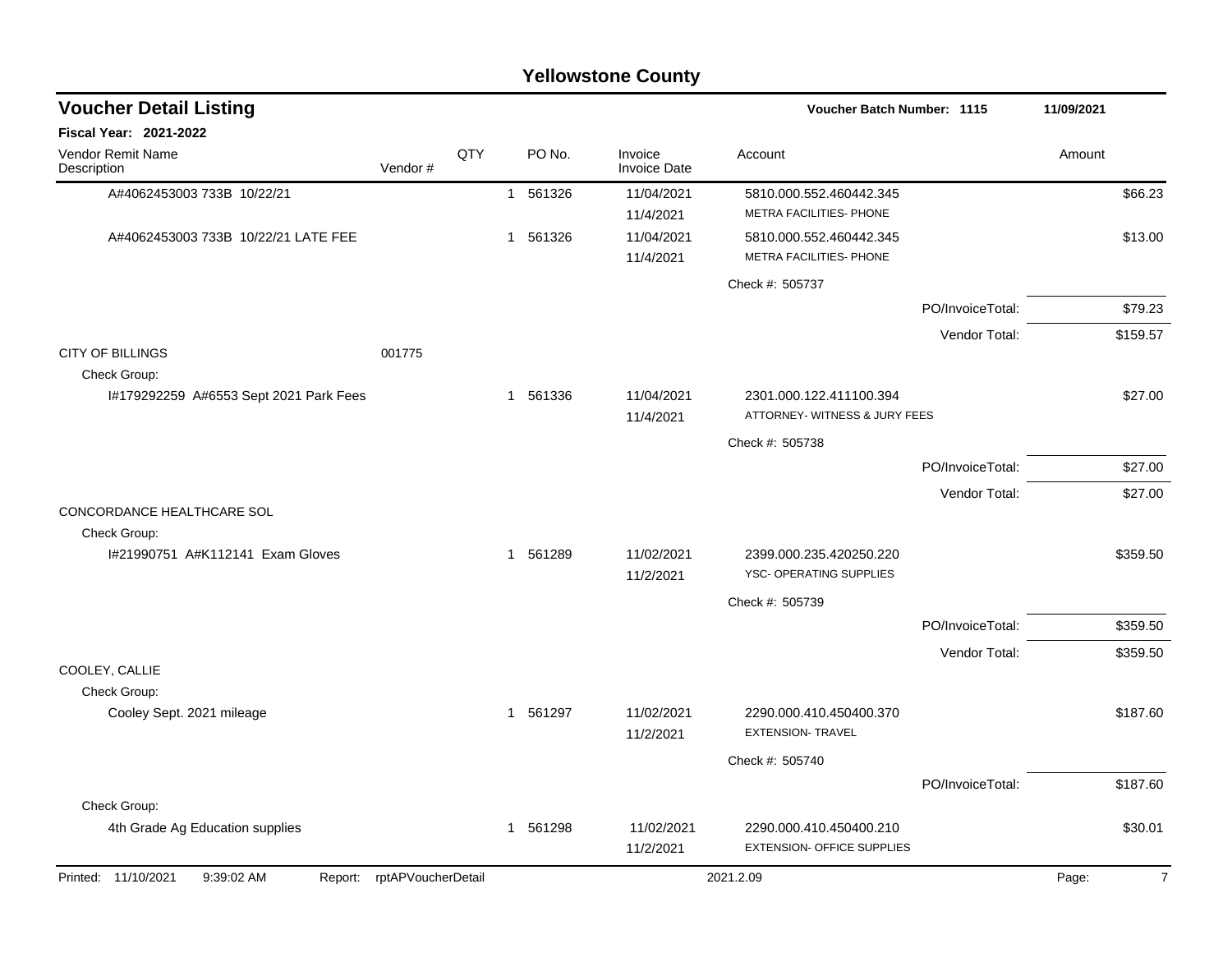| <b>Voucher Detail Listing</b>                                            |         |     |          | 11/09/2021                     |                                                            |                  |            |
|--------------------------------------------------------------------------|---------|-----|----------|--------------------------------|------------------------------------------------------------|------------------|------------|
| Fiscal Year: 2021-2022                                                   |         |     |          |                                |                                                            |                  |            |
| Vendor Remit Name<br>Description                                         | Vendor# | QTY | PO No.   | Invoice<br><b>Invoice Date</b> | Account                                                    |                  | Amount     |
|                                                                          |         |     |          |                                | Check #: 505740                                            |                  |            |
|                                                                          |         |     |          |                                |                                                            | PO/InvoiceTotal: | \$30.01    |
|                                                                          |         |     |          |                                |                                                            | Vendor Total:    | \$217.61   |
| COTTER'S SEWER & PORTABLE TOILET SERVICE<br>Check Group:                 | 045753  |     |          |                                |                                                            |                  |            |
| I#34478101821; CLEAR DRAIN                                               |         |     | 1 561357 | 11/04/2021<br>11/4/2021        | 2300.000.146.411200.360<br>FACILITIES JAIL- REPAIR & MAINT |                  | \$140.00   |
|                                                                          |         |     |          |                                | Check #: 505741                                            |                  |            |
|                                                                          |         |     |          |                                |                                                            | PO/InvoiceTotal: | \$140.00   |
|                                                                          |         |     |          |                                |                                                            | Vendor Total:    | \$140.00   |
| DRANGE, JODIE                                                            |         |     |          |                                |                                                            |                  |            |
| Check Group:<br>Mileage animal to Ag education at Metra 2751 Alpine View |         |     | 1 561301 | 11/02/2021                     | 2290.000.410.450400.370                                    |                  | \$20.05    |
| Dr Laurel, MT 35.8 mi. Oct. 17-20                                        |         |     |          | 11/2/2021                      | <b>EXTENSION- TRAVEL</b>                                   |                  |            |
|                                                                          |         |     |          |                                |                                                            |                  |            |
|                                                                          |         |     |          |                                | Check #: 505742                                            | PO/InvoiceTotal: | \$20.05    |
|                                                                          |         |     |          |                                |                                                            | Vendor Total:    | \$20.05    |
| DUBBS, LOUIS                                                             |         |     |          |                                |                                                            |                  |            |
| Check Group:                                                             |         |     |          |                                |                                                            |                  |            |
| OCT 2021 MAINTENANCE                                                     |         |     | 1 561376 | 11/04/2021<br>11/4/2021        | 2641.000.000.460430.362<br>RSID 719M PARK MAINT & REPAIRS  |                  | \$500.00   |
|                                                                          |         |     |          |                                | Check #: 505743                                            |                  |            |
|                                                                          |         |     |          |                                |                                                            | PO/InvoiceTotal: | \$500.00   |
| <b>EAGLE BUSINESS FORMS</b>                                              | 002693  |     |          |                                |                                                            | Vendor Total:    | \$500.00   |
| Check Group:                                                             |         |     |          |                                |                                                            |                  |            |
| I#95844 #11 Affidavit                                                    |         |     | 1 561349 | 11/04/2021                     | 1000.000.104.410600.220                                    |                  | \$7,617.00 |
|                                                                          |         |     |          | 11/4/2021                      | ELECTIONS- OPERATING SUPPLIES                              |                  |            |
|                                                                          |         |     |          |                                |                                                            |                  |            |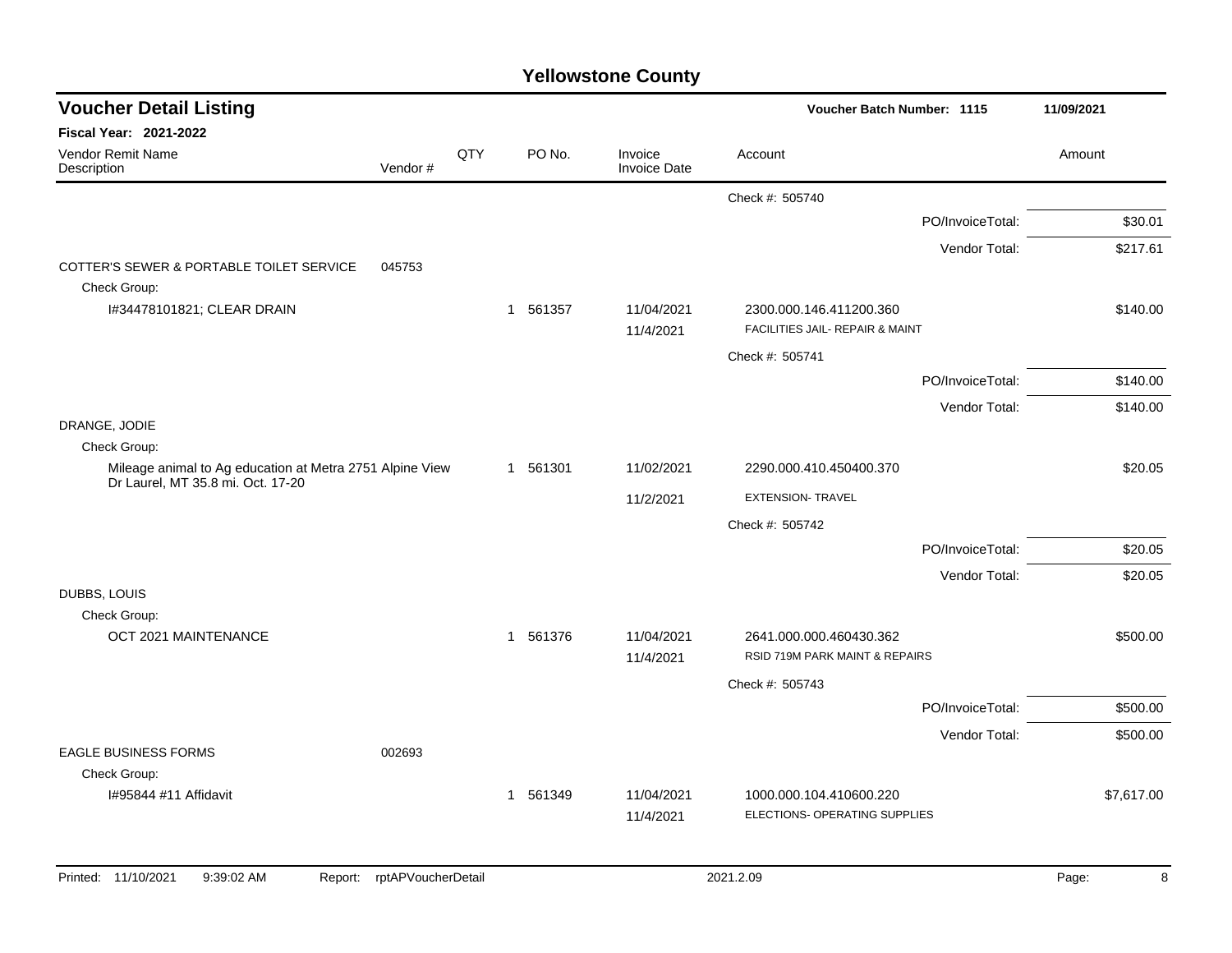|                                                 |                            |     |             | <b>Yellowstone County</b> |                                                                     |             |
|-------------------------------------------------|----------------------------|-----|-------------|---------------------------|---------------------------------------------------------------------|-------------|
| <b>Voucher Detail Listing</b>                   |                            |     |             |                           | <b>Voucher Batch Number: 1115</b>                                   | 11/09/2021  |
| Fiscal Year: 2021-2022                          |                            |     |             |                           |                                                                     |             |
| Vendor Remit Name<br>Description                | Vendor#                    | QTY | PO No.      | Invoice<br>Invoice Date   | Account                                                             | Amount      |
| I#95842 #12 Window                              |                            |     | 561349<br>1 | 11/04/2021<br>11/4/2021   | 1000.000.104.410600.220<br>ELECTIONS- OPERATING SUPPLIES            | \$7,615.00  |
|                                                 |                            |     |             |                           | Check #: 505744                                                     |             |
|                                                 |                            |     |             |                           | PO/InvoiceTotal:                                                    | \$15,232.00 |
|                                                 |                            |     |             |                           | Vendor Total:                                                       | \$15,232.00 |
| ELDER GROVE SCHOOL<br>Check Group:              | 041562                     |     |             |                           |                                                                     |             |
| I#11/1/21; 2022 YC Spelling Bee                 |                            |     | 561266<br>1 | 11/01/2021<br>11/1/2021   | 2900.000.280.411800.397<br>PILT- FIXED CONTRACT SERVICES            | \$1,400.00  |
|                                                 |                            |     |             |                           | Check #: 505745                                                     |             |
|                                                 |                            |     |             |                           | PO/InvoiceTotal:                                                    | \$1,400.00  |
|                                                 |                            |     |             |                           | Vendor Total:                                                       | \$1,400.00  |
| ELITE PROPERTIES OF MT LLC<br>Check Group:      |                            |     |             |                           |                                                                     |             |
| Mailback Refund Receipt #21-25896 DOC#3993423   |                            |     | 561378<br>1 | 11/04/2021<br>11/4/2021   | 1000.000.000.341040.000<br><b>GENERAL CLERK &amp; RECORDER FEES</b> | \$10.00     |
|                                                 |                            |     |             |                           | Check #: 505746                                                     |             |
|                                                 |                            |     |             |                           | PO/InvoiceTotal:                                                    | \$10.00     |
|                                                 |                            |     |             |                           | Vendor Total:                                                       | \$10.00     |
| EVENSON LAWN SERVICE LLC                        |                            |     |             |                           |                                                                     |             |
| Check Group:<br>I#2724 OCT 21 Granite Pk Maint. |                            |     | 561371<br>1 | 11/05/2021<br>11/5/2021   | 2691.000.000.460430.362<br>RSID 771M PARK MAINT & REPAIRS           | \$400.00    |
|                                                 |                            |     |             |                           | Check #: 505747                                                     |             |
|                                                 |                            |     |             |                           | PO/InvoiceTotal:                                                    | \$400.00    |
|                                                 |                            |     |             |                           | Vendor Total:                                                       | \$400.00    |
| <b>FEDEX OFFICE</b><br>Check Group:             |                            |     |             |                           |                                                                     |             |
| A#322686 - DC20-1672 & DC19-0315 Trial exhibits |                            |     | 1 561340    | 11/04/2021<br>11/4/2021   | 2301.000.122.411100.202<br>ATTORNEY- EXPENSE OF INVEST              | \$1,202.11  |
| Printed: 11/10/2021<br>9:39:02 AM               | Report: rptAPVoucherDetail |     |             |                           | 2021.2.09                                                           | 9<br>Page:  |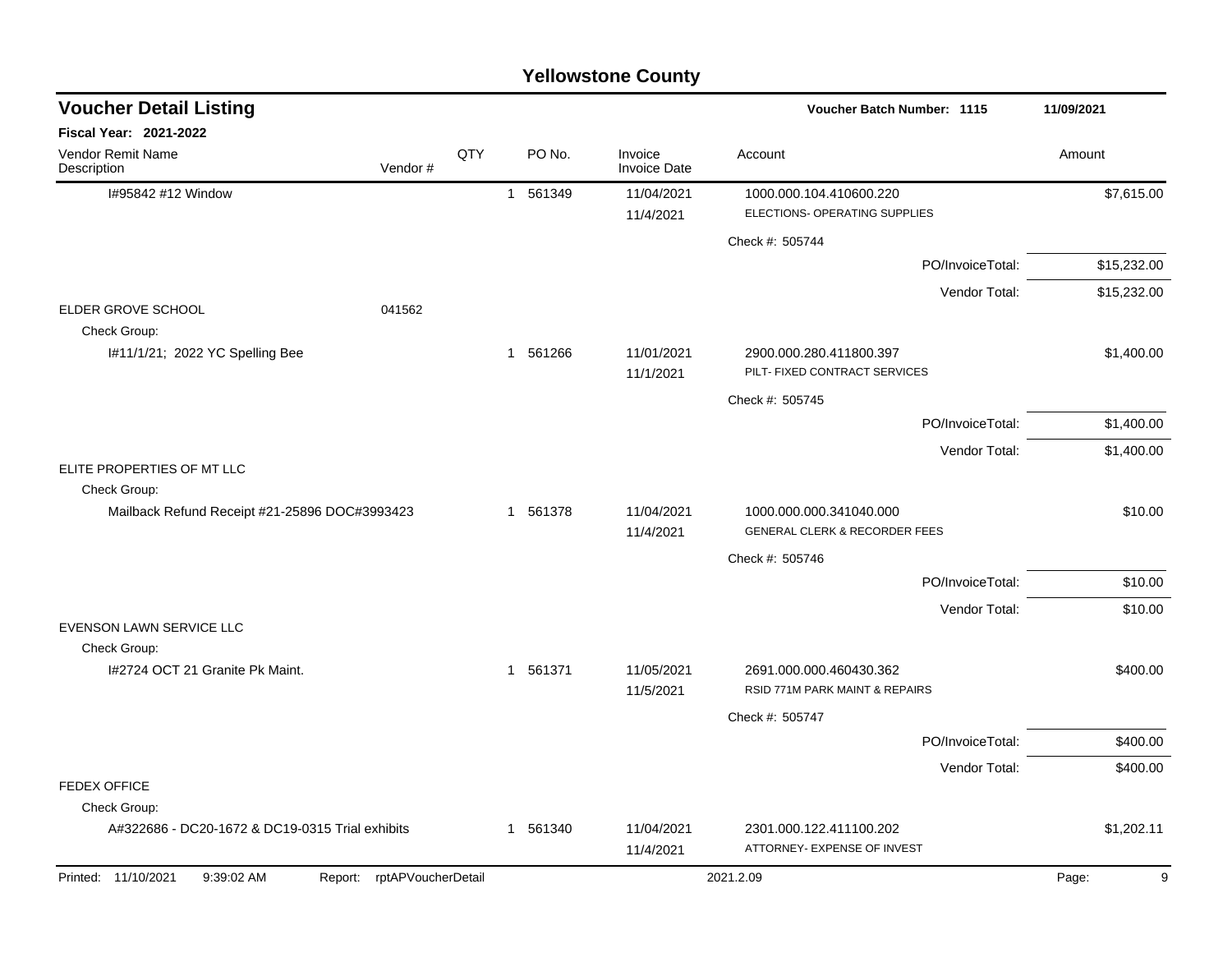| <b>Yellowstone County</b> |  |
|---------------------------|--|
|---------------------------|--|

| <b>Voucher Detail Listing</b>                  |                               |     |                        |                                | Voucher Batch Number: 1115                                           | 11/09/2021  |
|------------------------------------------------|-------------------------------|-----|------------------------|--------------------------------|----------------------------------------------------------------------|-------------|
| Fiscal Year: 2021-2022                         |                               |     |                        |                                |                                                                      |             |
| Vendor Remit Name<br>Description               | Vendor#                       | QTY | PO No.                 | Invoice<br><b>Invoice Date</b> | Account                                                              | Amount      |
|                                                |                               |     |                        |                                | Check #: 505748                                                      |             |
|                                                |                               |     |                        |                                | PO/InvoiceTotal:                                                     | \$1,202.11  |
|                                                |                               |     |                        |                                | Vendor Total:                                                        | \$1,202.11  |
| FEI INC                                        | 045194                        |     |                        |                                |                                                                      |             |
| Check Group:<br>I#029494 A#10199 Sprayer parts |                               |     | 561273<br>$\mathbf{1}$ | 11/02/2021<br>11/2/2021        | 2140.000.403.431100.230<br>WEED- REPAIR & MAINT SUPPLIES             | \$29.28     |
|                                                |                               |     |                        |                                | Check #: 505749                                                      |             |
|                                                |                               |     |                        |                                | PO/InvoiceTotal:                                                     | \$29.28     |
|                                                |                               |     |                        |                                | Vendor Total:                                                        | \$29.28     |
| FLEX FAMILY HEALTH PLLC<br>Check Group:        |                               |     |                        |                                |                                                                      |             |
| 1#1366 Oct 2021 Medical Services               |                               |     | 1 561291               | 11/02/2021<br>11/2/2021        | 2399.000.235.420250.351<br>YSC- MEDICAL & PSYCH SERVICES             | \$750.00    |
| I#1366 LP Lab Work                             |                               |     | 1 561291               | 11/02/2021<br>11/2/2021        | 2399.000.235.420250.222<br>YSC- CHEM/LAB/MED SUPPLIES                | \$3.79      |
|                                                |                               |     |                        |                                | Check #: 505750                                                      |             |
|                                                |                               |     |                        |                                | PO/InvoiceTotal:                                                     | \$753.79    |
|                                                |                               |     |                        |                                | Vendor Total:                                                        | \$753.79    |
| <b>GENERAL DISTRIBUTING CO</b><br>Check Group: | 045250                        |     |                        |                                |                                                                      |             |
| I#1051000 A#47135 10/27/21 PLASMA CUTTER       |                               |     | 1 561318               | 11/04/2021<br>11/4/2021        | 5811.000.552.460442.940<br>FACILITIES- CAPITAL OUTLAY/EQUIPMENT      | \$3,417.00  |
| I#1053672 A#47135 10/31/21 WELDING SUPPLIES    |                               |     | 561318<br>$\mathbf{1}$ | 11/04/2021<br>11/4/2021        | 5810.000.552.460442.230<br>METRA FACILITIES- REPAIR & MAINT SUPPLIES | \$623.72    |
|                                                |                               |     |                        |                                | Check #: 505751                                                      |             |
|                                                |                               |     |                        |                                | PO/InvoiceTotal:                                                     | \$4,040.72  |
|                                                |                               |     |                        |                                | Vendor Total:                                                        | \$4,040.72  |
| <b>GRICE, DEB BARTA</b><br>Check Group:        |                               |     |                        |                                |                                                                      |             |
| Printed: 11/10/2021<br>9:39:02 AM              | rptAPVoucherDetail<br>Report: |     |                        |                                | 2021.2.09                                                            | 10<br>Page: |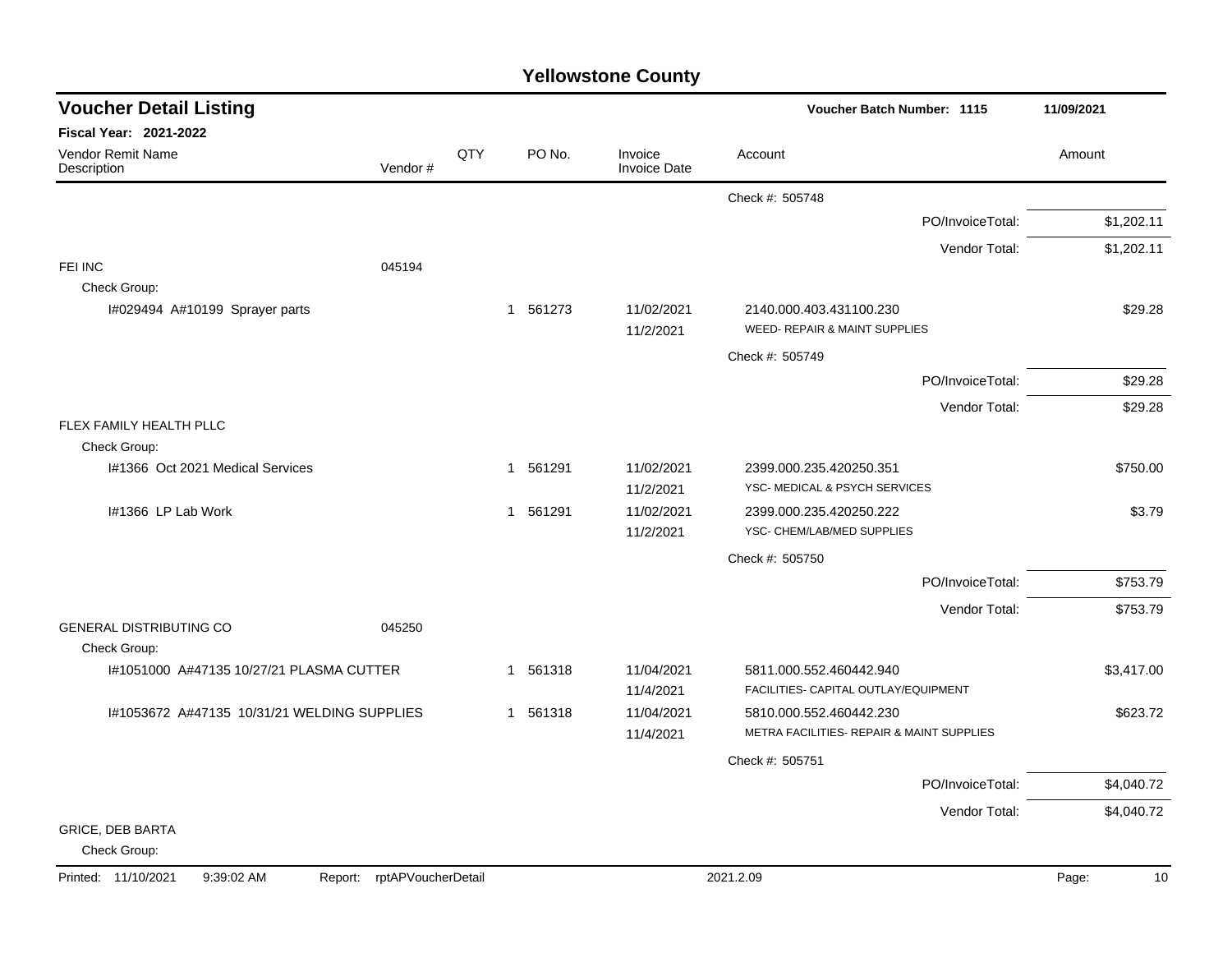| <b>Voucher Detail Listing</b>                                                              |         |     |              |          |                                | Voucher Batch Number: 1115                                          |                  | 11/09/2021 |            |
|--------------------------------------------------------------------------------------------|---------|-----|--------------|----------|--------------------------------|---------------------------------------------------------------------|------------------|------------|------------|
| Fiscal Year: 2021-2022                                                                     |         |     |              |          |                                |                                                                     |                  |            |            |
| Vendor Remit Name<br>Description                                                           | Vendor# | QTY |              | PO No.   | Invoice<br><b>Invoice Date</b> | Account                                                             |                  | Amount     |            |
| Mileage animal to Ag education at Metra 2524 S 28 Rd<br>Ballantine, MT 56.2 mi. Oct. 17-20 |         |     | $\mathbf{1}$ | 561299   | 11/02/2021                     | 2290.000.410.450400.370                                             |                  |            | \$31.47    |
|                                                                                            |         |     |              |          | 11/2/2021                      | <b>EXTENSION- TRAVEL</b>                                            |                  |            |            |
|                                                                                            |         |     |              |          |                                | Check #: 505752                                                     |                  |            |            |
|                                                                                            |         |     |              |          |                                |                                                                     | PO/InvoiceTotal: |            | \$31.47    |
|                                                                                            |         |     |              |          |                                |                                                                     | Vendor Total:    |            | \$31.47    |
| HAYS, TRISH                                                                                | 040744  |     |              |          |                                |                                                                     |                  |            |            |
| Check Group:                                                                               |         |     |              |          |                                |                                                                     |                  |            |            |
| Mileage animal to Ag education at Metra 2040 W M Rd<br>Worden, MT 48.8 mi. Oct. 17-20      |         |     |              | 1 561295 | 11/02/2021                     | 2290.000.410.450400.370                                             |                  |            | \$27.33    |
|                                                                                            |         |     |              |          | 11/2/2021                      | <b>EXTENSION- TRAVEL</b>                                            |                  |            |            |
|                                                                                            |         |     |              |          |                                | Check #: 505753                                                     |                  |            |            |
|                                                                                            |         |     |              |          |                                |                                                                     | PO/InvoiceTotal: |            | \$27.33    |
|                                                                                            |         |     |              |          |                                |                                                                     | Vendor Total:    |            | \$27.33    |
| INDUSTRIAL COMMUNICATIONS & ELECTRONICS                                                    | 003555  |     |              |          |                                |                                                                     |                  |            |            |
| Check Group:                                                                               |         |     |              |          |                                |                                                                     |                  |            |            |
| 1#40946 10/27/21 RADIO #0278PS2802 REPAIR                                                  |         |     |              | 1 561310 | 11/04/2021                     | 5810.000.552.460442.369<br>METRA FACILITIES- BUILDING/EQUIP REPAIRS |                  |            | \$125.00   |
|                                                                                            |         |     |              |          | 11/4/2021                      |                                                                     |                  |            |            |
| 1#40982 10/27/21 RADIO #0275RP6106 REPAIR                                                  |         |     |              | 1 561310 | 11/04/2021                     | 5810.000.552.460442.369                                             |                  |            | \$125.00   |
|                                                                                            |         |     |              |          | 11/4/2021                      | METRA FACILITIES- BUILDING/EQUIP REPAIRS                            |                  |            |            |
|                                                                                            |         |     |              |          |                                | Check #: 505754                                                     |                  |            |            |
|                                                                                            |         |     |              |          |                                |                                                                     | PO/InvoiceTotal: |            | \$250.00   |
|                                                                                            |         |     |              |          |                                |                                                                     | Vendor Total:    |            | \$250.00   |
| <b>INTOXIMETERS INC</b>                                                                    |         |     |              |          |                                |                                                                     |                  |            |            |
| Check Group:                                                                               |         |     |              |          |                                |                                                                     |                  |            |            |
| I#692333 YCSO PBT's                                                                        |         |     |              | 1 561280 | 11/02/2021<br>11/2/2021        | 2950.000.470.420190.398<br>DUI- VAR CONTRACT SERVICES               |                  |            | \$905.00   |
| 1#692492 YCSO PBT's                                                                        |         |     |              | 1 561280 | 11/02/2021                     | 2950.000.470.420190.398                                             |                  |            | \$469.00   |
|                                                                                            |         |     |              |          | 11/2/2021                      | DUI- VAR CONTRACT SERVICES                                          |                  |            |            |
|                                                                                            |         |     |              |          |                                | Check #: 505755                                                     |                  |            |            |
|                                                                                            |         |     |              |          |                                |                                                                     | PO/InvoiceTotal: |            | \$1,374.00 |
| Report: rptAPVoucherDetail<br>Printed: 11/10/2021<br>9:39:02 AM                            |         |     |              |          |                                | 2021.2.09                                                           |                  | Page:      | 11         |
|                                                                                            |         |     |              |          |                                |                                                                     |                  |            |            |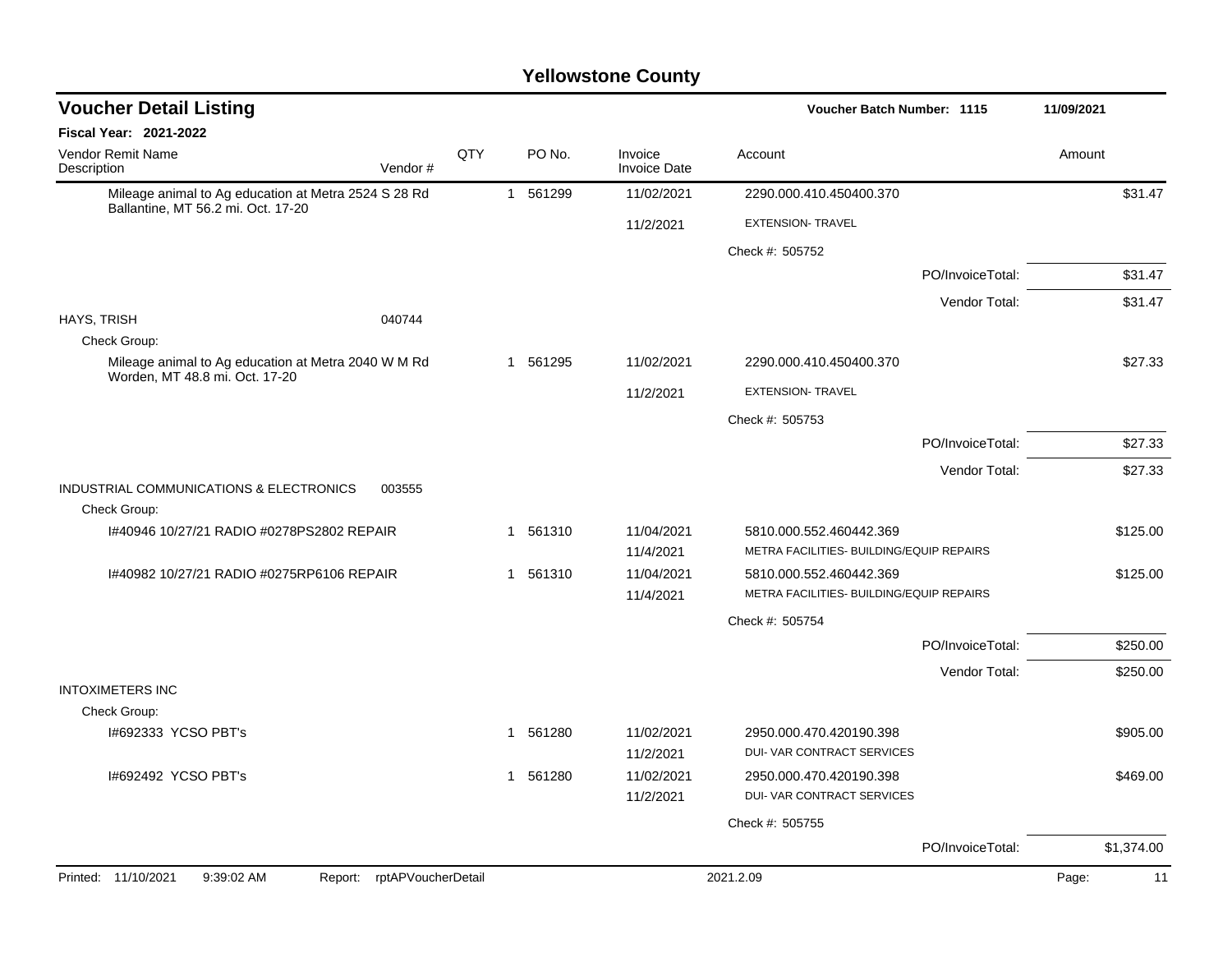| <b>Voucher Detail Listing</b>                                 |                               |     | Voucher Batch Number: 1115 |                                |                                                         |                  |             |
|---------------------------------------------------------------|-------------------------------|-----|----------------------------|--------------------------------|---------------------------------------------------------|------------------|-------------|
| <b>Fiscal Year: 2021-2022</b>                                 |                               |     |                            |                                |                                                         |                  |             |
| Vendor Remit Name<br>Description                              | Vendor#                       | QTY | PO No.                     | Invoice<br><b>Invoice Date</b> | Account                                                 |                  | Amount      |
|                                                               |                               |     |                            |                                |                                                         | Vendor Total:    | \$1,374.00  |
| JARES FENCE CO INC                                            | 022623                        |     |                            |                                |                                                         |                  |             |
| Check Group:                                                  |                               |     |                            |                                |                                                         |                  |             |
| I#33964 8/16/21 TEMP FENCE FOR DAMAGED FENCE<br>$8 - 13 - 21$ |                               |     | 1 561317                   | 11/04/2021                     | 5811.000.552.460442.365                                 |                  | \$350.00    |
|                                                               |                               |     |                            | 11/4/2021                      | FACILITIES- GROUND MAINT                                |                  |             |
|                                                               |                               |     |                            |                                | Check #: 505756                                         |                  |             |
|                                                               |                               |     |                            |                                |                                                         | PO/InvoiceTotal: | \$350.00    |
|                                                               |                               |     |                            |                                |                                                         | Vendor Total:    | \$350.00    |
| <b>KB COMMERCIAL PRODUCTS</b><br>Check Group:                 | 003787                        |     |                            |                                |                                                         |                  |             |
| 1#471478-1 11/1/21 GARBAGE CAN LINERS                         |                               |     | 1 561311                   | 11/04/2021                     | 5810.000.552.460442.224                                 |                  | \$1,106.10  |
|                                                               |                               |     |                            | 11/4/2021                      | METRA FACILITIES- JANITORIAL SUPPLIES                   |                  |             |
| 1#471837 11/1/21 LINERS, TOWELS, HANDWASH                     |                               |     | 1 561311                   | 11/04/2021                     | 5810.000.552.460442.224                                 |                  | \$3,141.20  |
|                                                               |                               |     |                            | 11/4/2021                      | METRA FACILITIES- JANITORIAL SUPPLIES                   |                  |             |
|                                                               |                               |     |                            |                                | Check #: 505757                                         |                  |             |
|                                                               |                               |     |                            |                                |                                                         | PO/InvoiceTotal: | \$4,247.30  |
|                                                               |                               |     |                            |                                |                                                         | Vendor Total:    | \$4,247.30  |
| KINGS ACE HARDWARE, STATE                                     |                               |     |                            |                                |                                                         |                  |             |
| Check Group:<br>I#744291/2 A#200411 Fasteners                 |                               |     |                            |                                |                                                         |                  |             |
|                                                               |                               |     | 1 561286                   | 11/02/2021<br>11/2/2021        | 2399.000.235.420250.360<br>YSC- REPAIRS & MAINT SERVICE |                  | \$24.48     |
|                                                               |                               |     |                            |                                | Check #: 505758                                         |                  |             |
|                                                               |                               |     |                            |                                |                                                         | PO/InvoiceTotal: | \$24.48     |
| Check Group:                                                  |                               |     |                            |                                |                                                         |                  |             |
| I#744777/2 A#200411 SOLDER                                    |                               |     | 561365<br>1                | 11/04/2021                     | 2300.000.146.411200.360                                 |                  | \$105.91    |
|                                                               |                               |     |                            | 11/4/2021                      | FACILITIES JAIL- REPAIR & MAINT                         |                  |             |
| I#744784/2; A#200411 ADAPTER                                  |                               |     | 561365<br>1                | 11/04/2021                     | 2300.000.146.411200.360                                 |                  | \$7.99      |
|                                                               |                               |     |                            | 11/4/2021                      | FACILITIES JAIL- REPAIR & MAINT                         |                  |             |
|                                                               |                               |     |                            |                                | Check #: 505758                                         |                  |             |
| Printed: 11/10/2021<br>9:39:02 AM                             | rptAPVoucherDetail<br>Report: |     |                            |                                | 2021.2.09                                               |                  | 12<br>Page: |
|                                                               |                               |     |                            |                                |                                                         |                  |             |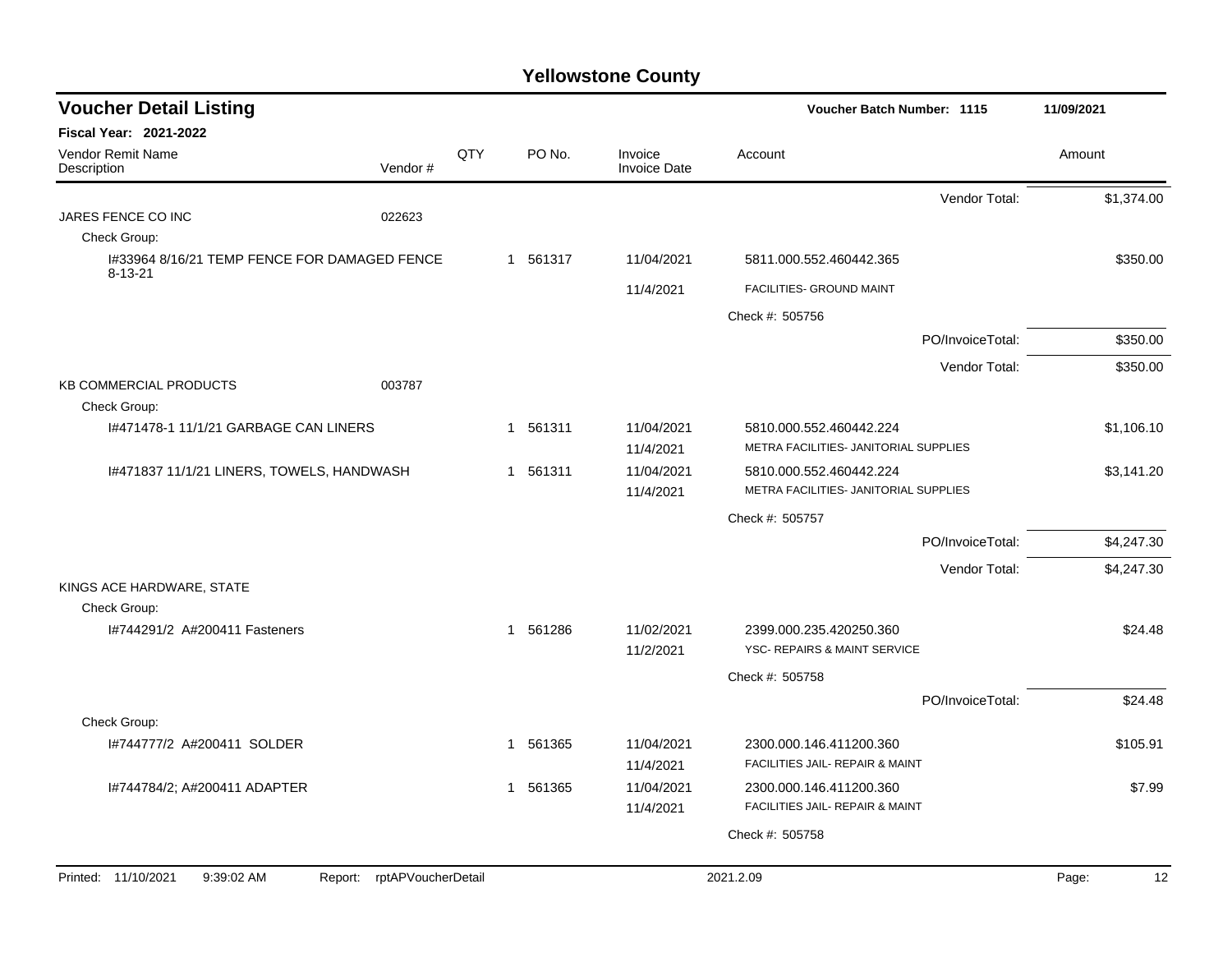| <b>Voucher Detail Listing</b>                     |                    |     |                        |                                | <b>Voucher Batch Number: 1115</b>                                |                  | 11/09/2021  |
|---------------------------------------------------|--------------------|-----|------------------------|--------------------------------|------------------------------------------------------------------|------------------|-------------|
| <b>Fiscal Year: 2021-2022</b>                     |                    |     |                        |                                |                                                                  |                  |             |
| <b>Vendor Remit Name</b><br>Description           | Vendor#            | QTY | PO No.                 | Invoice<br><b>Invoice Date</b> | Account                                                          |                  | Amount      |
|                                                   |                    |     |                        |                                |                                                                  | PO/InvoiceTotal: | \$113.90    |
|                                                   |                    |     |                        |                                |                                                                  | Vendor Total:    | \$138.38    |
| <b>LAUREL ROTARY CLUB</b><br>Check Group:         | 003937             |     |                        |                                |                                                                  |                  |             |
| I#20190370 Polio Plus Contribution                |                    |     | 561350<br>$\mathbf{1}$ | 11/04/2021<br>11/4/2021        | 1000.000.100.410100.330<br><b>BOCC- MEMBERSHIP &amp; DUES</b>    |                  | \$2.00      |
| I#20190370 Scholarship Fund Contribution          |                    |     | 561350<br>1            | 11/04/2021<br>11/4/2021        | 1000.000.100.410100.330<br><b>BOCC- MEMBERSHIP &amp; DUES</b>    |                  | \$3.00      |
| I#20190370 Lunches                                |                    |     | 561350<br>4            | 11/04/2021<br>11/4/2021        | 1000.000.100.410100.330<br><b>BOCC- MEMBERSHIP &amp; DUES</b>    |                  | \$36.00     |
| I#20190370 Rotary Dues                            |                    |     | 1 561350               | 11/04/2021<br>11/4/2021        | 1000.000.100.410100.330<br>BOCC- MEMBERSHIP & DUES               |                  | \$13.00     |
|                                                   |                    |     |                        |                                | Check #: 505759                                                  |                  |             |
|                                                   |                    |     |                        |                                |                                                                  | PO/InvoiceTotal: | \$54.00     |
|                                                   |                    |     |                        |                                |                                                                  | Vendor Total:    | \$54.00     |
| LEE ENTERPRISES OF MONTANA                        |                    |     |                        |                                |                                                                  |                  |             |
| Check Group:                                      |                    |     |                        |                                |                                                                  |                  |             |
| A#102-60000275, O#76093-1, Counselor              |                    |     | 1 561321               | 11/04/2021<br>11/4/2021        | 2399.000.235.420250.337<br>YSC- PUBLICITY/ADVERTISING            |                  | \$334.68    |
|                                                   |                    |     |                        |                                | Check #: 505760                                                  |                  |             |
|                                                   |                    |     |                        |                                |                                                                  | PO/InvoiceTotal: | \$334.68    |
|                                                   |                    |     |                        |                                |                                                                  | Vendor Total:    | \$334.68    |
| <b>LOCKWOOD WATER &amp; SEWER</b><br>Check Group: | 020091             |     |                        |                                |                                                                  |                  |             |
| A#6245-00 HARRIS PARK WATER SVC 11/1/21           |                    |     | 561355<br>$\mathbf{1}$ | 11/04/2021<br>11/4/2021        | 2561.000.000.460430.362<br>RSID 634M HARRIS PARK MAINT & REPAIRS |                  | \$79.42     |
|                                                   |                    |     |                        |                                | Check #: 505761                                                  |                  |             |
|                                                   |                    |     |                        |                                |                                                                  | PO/InvoiceTotal: | \$79.42     |
|                                                   |                    |     |                        |                                |                                                                  | Vendor Total:    | \$79.42     |
| LOWE'S COMMERCIAL SERVICE                         | 048125             |     |                        |                                |                                                                  |                  |             |
| Printed: 11/10/2021<br>9:39:02 AM<br>Report:      | rptAPVoucherDetail |     |                        |                                | 2021.2.09                                                        |                  | Page:<br>13 |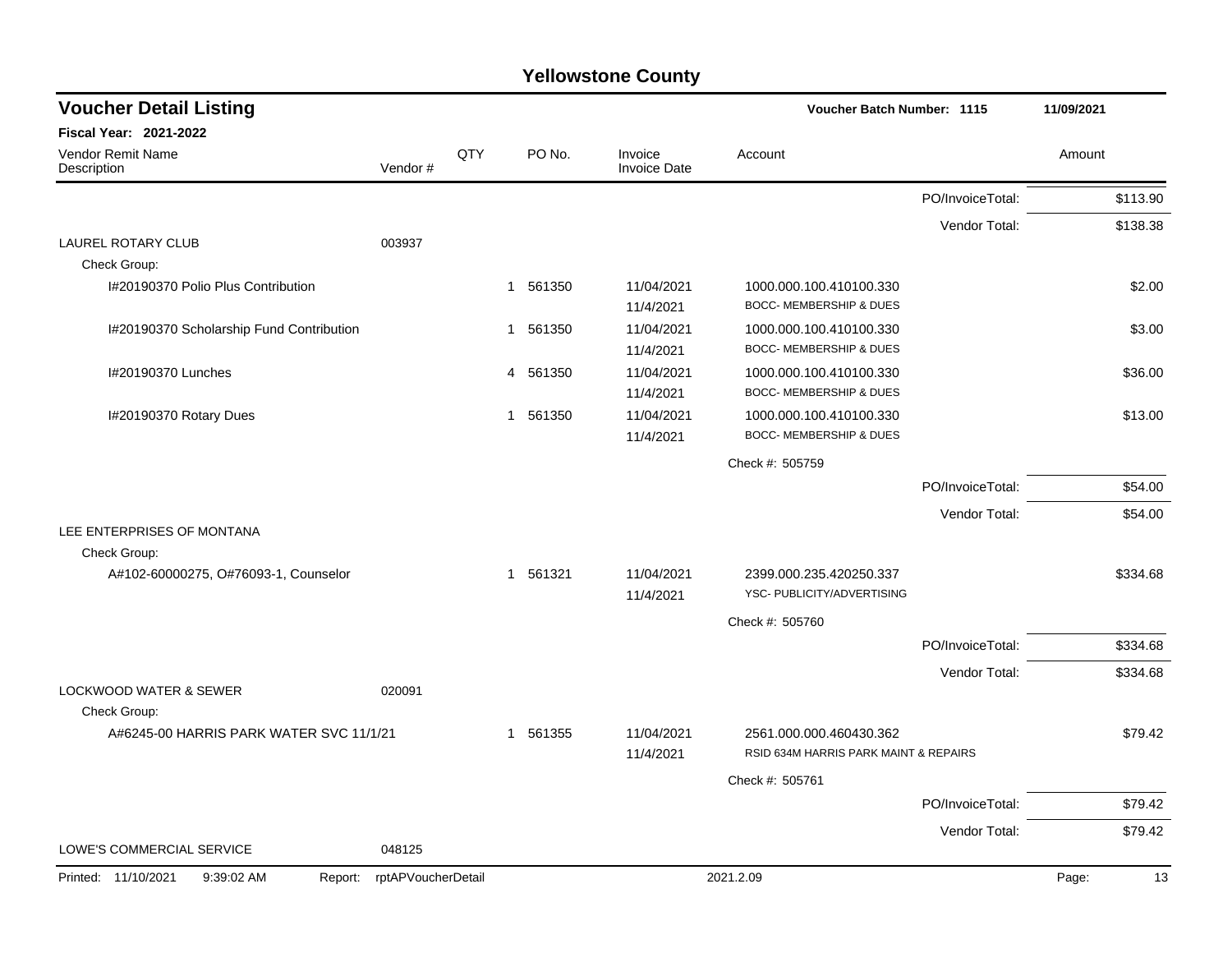| <b>Voucher Detail Listing</b>                               |         |     |                        |                                | Voucher Batch Number: 1115                                            | 11/09/2021 |
|-------------------------------------------------------------|---------|-----|------------------------|--------------------------------|-----------------------------------------------------------------------|------------|
| <b>Fiscal Year: 2021-2022</b>                               |         |     |                        |                                |                                                                       |            |
| Vendor Remit Name<br>Description                            | Vendor# | QTY | PO No.                 | Invoice<br><b>Invoice Date</b> | Account                                                               | Amount     |
| Check Group: M                                              |         |     |                        |                                |                                                                       |            |
| A#98001510357 9/27/21 WELL LIGHT BULBS                      |         |     | 1 561307               | 11/04/2021<br>11/4/2021        | 5810.000.552.460442.230<br>METRA FACILITIES- REPAIR & MAINT SUPPLIES  | \$34.15    |
|                                                             |         |     |                        |                                | Check #: 505763                                                       |            |
|                                                             |         |     |                        |                                | PO/InvoiceTotal:                                                      | \$34.15    |
| Check Group: F                                              |         |     |                        |                                |                                                                       |            |
| A#1510340; TRIM                                             |         |     | 1 561347               | 11/4/2021<br>11/4/2021         | 2300.000.146.411200.360<br><b>FACILITIES JAIL- REPAIR &amp; MAINT</b> | \$97.68    |
| A#1510340; YCCH; LUMBER                                     |         |     | 1 561347               | 11/4/2021<br>11/4/2021         | 1000.000.145.411200.360<br>FACILITIES- REPAIR & MAINT SERVICE         | \$99.53    |
| A#1510340; STOPS                                            |         |     | 561347<br>$\mathbf{1}$ | 11/4/2021<br>11/4/2021         | 2300.000.146.411200.360<br>FACILITIES JAIL- REPAIR & MAINT            | \$4.36     |
| A#1510340; PAINT                                            |         |     | 561347<br>1            | 11/4/2021<br>11/4/2021         | 2300.000.146.411200.360<br>FACILITIES JAIL- REPAIR & MAINT            | \$78.19    |
| A#1510340; WEDGE                                            |         |     | 1 561347               | 11/4/2021<br>11/4/2021         | 2300.000.146.411200.360<br>FACILITIES JAIL- REPAIR & MAINT            | \$14.24    |
| A#1510340; WELD                                             |         |     | 1 561347               | 11/4/2021<br>11/4/2021         | 2300.000.146.411200.360<br>FACILITIES JAIL- REPAIR & MAINT            | \$22.89    |
|                                                             |         |     |                        |                                | Check #: 505762                                                       |            |
|                                                             |         |     |                        |                                | PO/InvoiceTotal:                                                      | \$316.89   |
| MAILING TECHNICAL SERVICES                                  | 044983  |     |                        |                                | Vendor Total:                                                         | \$351.04   |
| Check Group:                                                |         |     |                        |                                |                                                                       |            |
| I#5182 Mun Gen Print/Insert/Seal                            |         |     | 1 561356               | 11/04/2021<br>11/4/2021        | 1000.000.104.410600.398<br>ELECTIONS-VARIABLE CONTRACT SERVICES       | \$8,081.75 |
|                                                             |         |     |                        |                                | Check #: 505764                                                       |            |
|                                                             |         |     |                        |                                | PO/InvoiceTotal:                                                      | \$8,081.75 |
|                                                             |         |     |                        |                                | Vendor Total:                                                         | \$8,081.75 |
| <b>MASTERCARD B RUTHERFORD</b><br>Check Group: B RUTHERFORD |         |     |                        |                                |                                                                       |            |

Printed: 11/10/2021 9:39:02 AM Report: rptAPVoucherDetail 2021.2.09 2021.2.09 Page: 14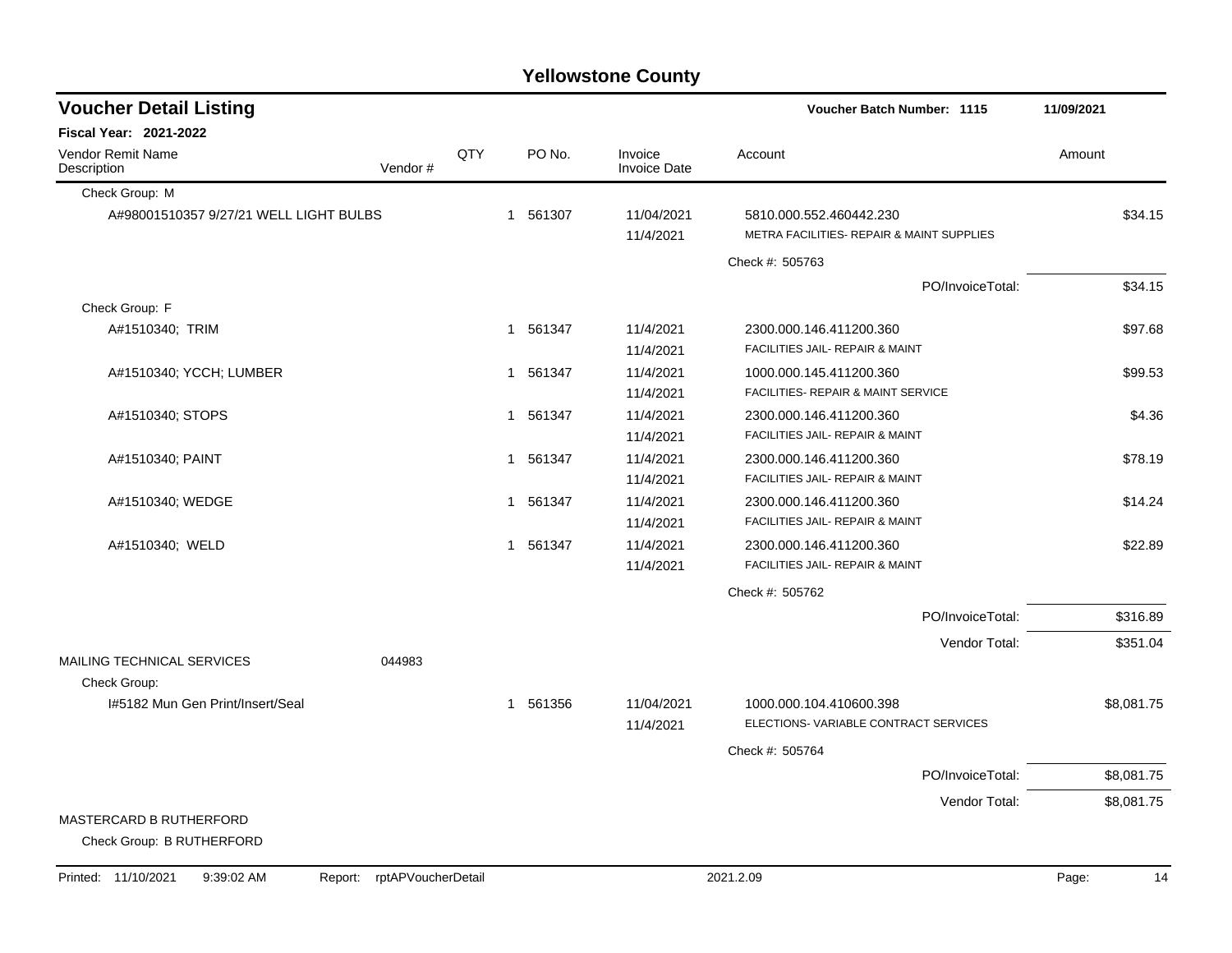| <b>Yellowstone County</b>                                                       |             |                        |                                |                                                         |                  |             |  |  |  |  |  |
|---------------------------------------------------------------------------------|-------------|------------------------|--------------------------------|---------------------------------------------------------|------------------|-------------|--|--|--|--|--|
| <b>Voucher Detail Listing</b>                                                   |             |                        |                                | Voucher Batch Number: 1115                              |                  | 11/09/2021  |  |  |  |  |  |
| <b>Fiscal Year: 2021-2022</b>                                                   |             |                        |                                |                                                         |                  |             |  |  |  |  |  |
| Vendor Remit Name<br>Vendor#<br>Description                                     | QTY         | PO No.                 | Invoice<br><b>Invoice Date</b> | Account                                                 |                  | Amount      |  |  |  |  |  |
| A#5799 Judges Meals TacoBell                                                    |             | 561361<br>$\mathbf{1}$ | 11/04/2021                     | 1000.000.104.410600.393                                 |                  | \$64.76     |  |  |  |  |  |
| MASTERCARD<br><b>P-Card Payee:</b>                                              |             |                        | 11/4/2021                      | ELECTIONS- ELECTION/OTHER JUDGES                        |                  |             |  |  |  |  |  |
| A#5799 Gazette Sub Renewal                                                      | $\mathbf 1$ | 561361                 | 11/04/2021                     | 1000.000.104.410600.220                                 |                  | \$50.00     |  |  |  |  |  |
| MASTERCARD<br>P-Card Payee:                                                     |             |                        | 11/4/2021                      | ELECTIONS- OPERATING SUPPLIES                           |                  |             |  |  |  |  |  |
|                                                                                 |             |                        |                                | Check #: 505804                                         |                  |             |  |  |  |  |  |
|                                                                                 |             |                        |                                |                                                         | PO/InvoiceTotal: | \$114.76    |  |  |  |  |  |
|                                                                                 |             |                        |                                |                                                         | Vendor Total:    | \$114.76    |  |  |  |  |  |
| MASTERCARD D JONES                                                              |             |                        |                                |                                                         |                  |             |  |  |  |  |  |
| Check Group: D JONES                                                            |             |                        |                                |                                                         |                  |             |  |  |  |  |  |
| A#4244 Hotel MACo Annual Kalispell 9/26-30/21                                   |             | 561302<br>1            | 11/04/2021                     | 1000.000.100.410100.373                                 |                  | \$422.72    |  |  |  |  |  |
| MASTERCARD<br>P-Card Payee:                                                     |             |                        | 11/4/2021                      | <b>BOCC- TRAVEL JONES</b>                               |                  |             |  |  |  |  |  |
| A#4244 Hotel Tour facilities Boise 9/30-10/1/21                                 |             | 561302<br>1            | 11/04/2021                     | 1000.000.100.410100.373                                 |                  | \$186.62    |  |  |  |  |  |
| MASTERCARD<br>P-Card Payee:                                                     |             |                        | 11/4/2021                      | <b>BOCC- TRAVEL JONES</b>                               |                  |             |  |  |  |  |  |
| A#4244 Hotel Tour facilities Pocatello 10/1-2/21                                |             | 561302<br>1            | 11/04/2021                     | 1000.000.100.410100.373                                 |                  | \$213.62    |  |  |  |  |  |
| P-Card Payee:<br>MASTERCARD                                                     |             |                        | 11/4/2021                      | <b>BOCC- TRAVEL JONES</b>                               |                  |             |  |  |  |  |  |
| A#4244 Prayer breakfast reg. 11/2/21 Billings<br><b>MASTERCARD</b>              | $\mathbf 1$ | 561302                 | 11/04/2021                     | 1000.000.199.411800.336<br>MISC- PUBLIC RELATIONS       |                  | \$22.50     |  |  |  |  |  |
| P-Card Payee:                                                                   |             |                        | 11/4/2021                      |                                                         |                  |             |  |  |  |  |  |
| A#4244 Late Fee<br><b>MASTERCARD</b><br><b>P-Card Payee:</b>                    |             | 561302<br>1            | 11/04/2021<br>11/4/2021        | 1000.000.100.410100.210<br><b>BOCC- OFFICE SUPPLIES</b> |                  | \$10.00     |  |  |  |  |  |
|                                                                                 |             |                        |                                |                                                         |                  |             |  |  |  |  |  |
|                                                                                 |             |                        |                                | Check #: 505805                                         |                  |             |  |  |  |  |  |
|                                                                                 |             |                        |                                |                                                         | PO/InvoiceTotal: | \$855.46    |  |  |  |  |  |
|                                                                                 |             |                        |                                |                                                         | Vendor Total:    | \$855.46    |  |  |  |  |  |
| MASTERCARD D PITMAN                                                             |             |                        |                                |                                                         |                  |             |  |  |  |  |  |
| Check Group: D PITMAN                                                           |             | 561290                 | 11/02/2021                     |                                                         |                  | \$105.68    |  |  |  |  |  |
| A#1190 Hotel MACo Annual Kalispell 9/25-26/21 DP<br>MASTERCARD<br>P-Card Payee: |             | 1                      | 11/2/2021                      | 1000.000.100.410100.371<br><b>BOCC- TRAVEL PITMAN</b>   |                  |             |  |  |  |  |  |
|                                                                                 |             |                        |                                | Check #: 505806                                         |                  |             |  |  |  |  |  |
|                                                                                 |             |                        |                                |                                                         | PO/InvoiceTotal: | \$105.68    |  |  |  |  |  |
|                                                                                 |             |                        |                                |                                                         | Vendor Total:    | \$105.68    |  |  |  |  |  |
| <b>MASTERCARD D VIGNESS</b>                                                     |             |                        |                                |                                                         |                  |             |  |  |  |  |  |
| 9:39:02 AM<br>Printed: 11/10/2021<br>Report: rptAPVoucherDetail                 |             |                        |                                | 2021.2.09                                               |                  | Page:<br>15 |  |  |  |  |  |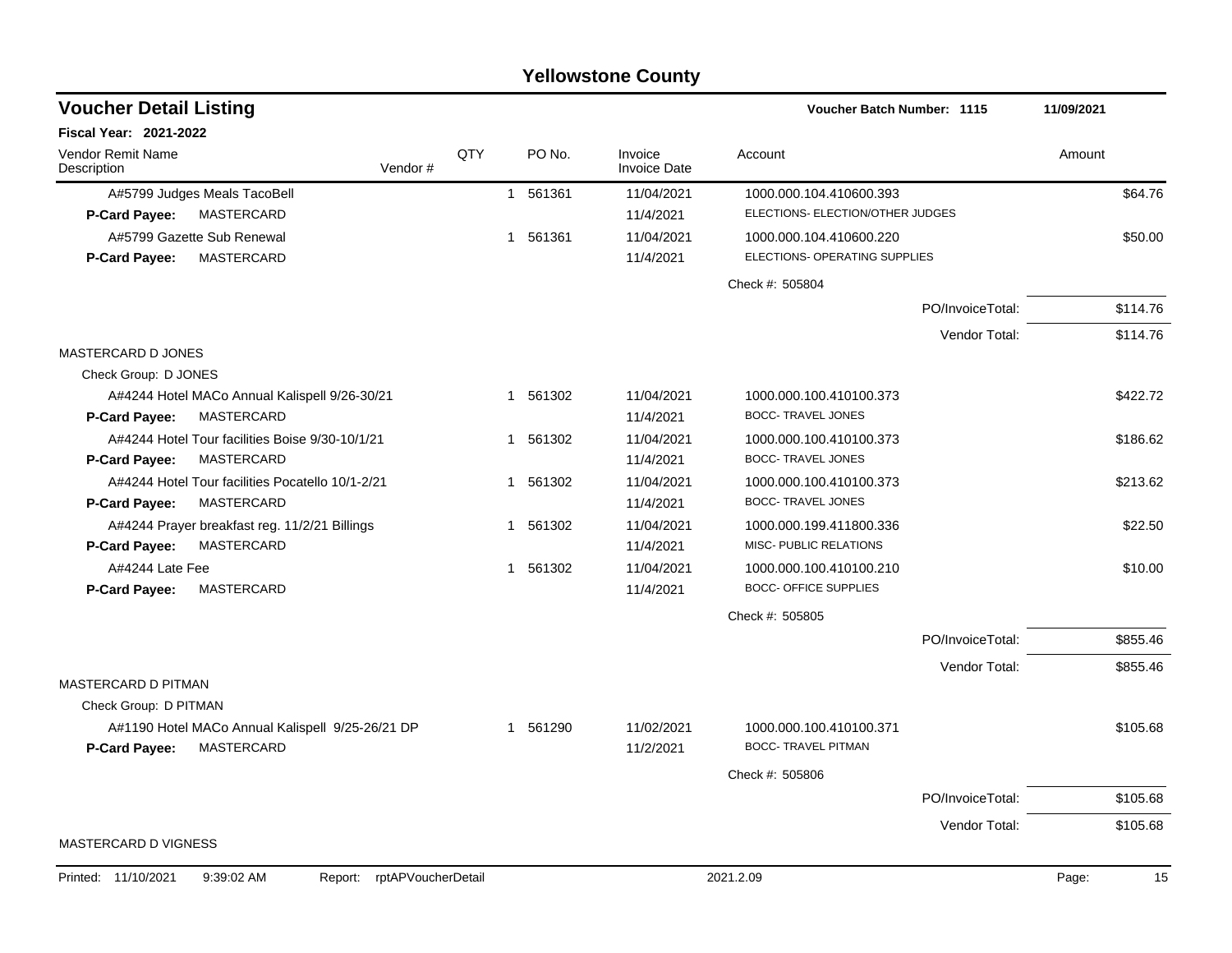| <b>Voucher Detail Listing</b>                                                         |                    |     |          |                                | <b>Voucher Batch Number: 1115</b>                                |                  | 11/09/2021  |
|---------------------------------------------------------------------------------------|--------------------|-----|----------|--------------------------------|------------------------------------------------------------------|------------------|-------------|
| <b>Fiscal Year: 2021-2022</b>                                                         |                    |     |          |                                |                                                                  |                  |             |
| <b>Vendor Remit Name</b><br>Description                                               | Vendor#            | QTY | PO No.   | Invoice<br><b>Invoice Date</b> | Account                                                          |                  | Amount      |
| Check Group: D VIGNESS                                                                |                    |     |          |                                |                                                                  |                  |             |
| A#9628-Walking Montana Final Prizes                                                   |                    |     | 1 561339 | 11/04/2021                     | 6050.000.601.500700.356                                          |                  | \$793.11    |
| MASTERCARD<br><b>P-Card Payee:</b>                                                    |                    |     |          | 11/4/2021                      | HEALTH INSUR- MEDICAL/WELLNESS/OTHER                             |                  |             |
| A#9628 Hotel Gov Conf West Yellowstone 9/29-10/1/21 LS<br>P-Card Payee:<br>MASTERCARD |                    |     | 1 561339 | 11/04/2021<br>11/4/2021        | 2190.000.429.510330.755<br>INSURANCE- RISK PREVENTION            |                  | \$541.84    |
|                                                                                       |                    |     |          |                                | Check #: 505807                                                  |                  |             |
|                                                                                       |                    |     |          |                                |                                                                  | PO/InvoiceTotal: | \$1,334.95  |
|                                                                                       |                    |     |          |                                |                                                                  | Vendor Total:    | \$1,334.95  |
| MASTERCARD J LERVICK                                                                  |                    |     |          |                                |                                                                  |                  |             |
| Check Group: J LERVICK                                                                |                    |     |          |                                |                                                                  |                  |             |
| A#2588; CLE registration fee                                                          |                    |     | 1 561304 | 11/02/2021                     | 2190.000.429.510333.380                                          |                  | \$299.00    |
| MASTERCARD<br><b>P-Card Payee:</b>                                                    |                    |     |          | 11/2/2021                      | <b>INSUR ADMIN- TRAINING</b>                                     |                  |             |
|                                                                                       |                    |     |          |                                | Check #: 505808                                                  |                  |             |
|                                                                                       |                    |     |          |                                |                                                                  | PO/InvoiceTotal: | \$299.00    |
|                                                                                       |                    |     |          |                                |                                                                  | Vendor Total:    | \$299.00    |
| MASTERCARD J MARTIN                                                                   |                    |     |          |                                |                                                                  |                  |             |
| Check Group: J MARTIN                                                                 |                    |     |          |                                |                                                                  |                  |             |
| A#3226 I#112680483 Paypal Mthly fee<br>MASTERCARD<br><b>P-Card Payee:</b>             |                    |     | 1 561372 | 11/04/2021<br>11/4/2021        | 2393.000.102.410950.368<br>RECORDS PRES- SOFTWARE/HARDWARE MAINT |                  | \$30.00     |
| A#3226 R#520279 Notary certificates BW                                                |                    |     | 1 561372 | 11/04/2021                     | 1000.000.102.410940.350                                          |                  | \$50.00     |
| MASTERCARD<br><b>P-Card Payee:</b>                                                    |                    |     |          | 11/4/2021                      | CLERK & REC- PROFESSIONAL SERVICES                               |                  |             |
|                                                                                       |                    |     |          |                                | Check #: 505809                                                  |                  |             |
|                                                                                       |                    |     |          |                                |                                                                  | PO/InvoiceTotal: | \$80.00     |
|                                                                                       |                    |     |          |                                |                                                                  | Vendor Total:    | \$80.00     |
| MASTERCARD J OSTLUND                                                                  | 045993             |     |          |                                |                                                                  |                  |             |
| Check Group: J OSTLUND                                                                |                    |     |          |                                |                                                                  |                  |             |
| A#3609 Billings Gazette Digital                                                       |                    |     | 1 561293 | 11/04/2021                     | 1000.000.100.410100.332                                          |                  | \$9.99      |
| MASTERCARD<br>P-Card Payee:                                                           |                    |     |          | 11/4/2021                      | <b>BOCC- PUBLICATIONS</b>                                        |                  |             |
| A#3609 Hotel MACo Annual Kalispell 9/26-30/21<br>MASTERCARD                           |                    |     | 1 561293 | 11/04/2021<br>11/4/2021        | 1000.000.100.410100.372<br><b>BOCC- TRAVEL OSTLUND</b>           |                  | \$422.72    |
| P-Card Payee:                                                                         |                    |     |          |                                |                                                                  |                  |             |
| Printed: 11/10/2021<br>9:39:02 AM<br>Report:                                          | rptAPVoucherDetail |     |          |                                | 2021.2.09                                                        |                  | 16<br>Page: |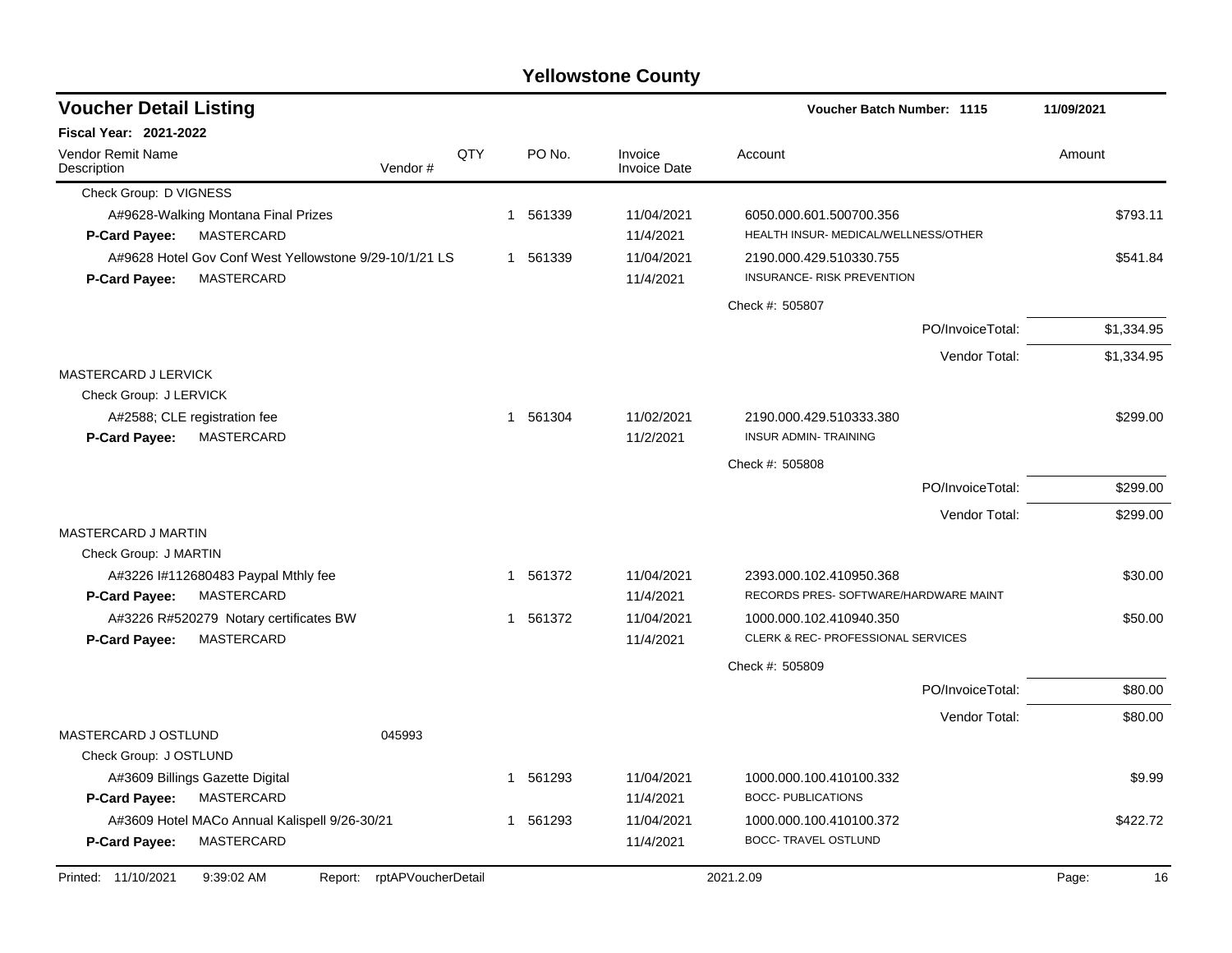| <b>Voucher Detail Listing</b>                                                                  |                    |     |          |                                | Voucher Batch Number: 1115                               |                  | 11/09/2021 |            |
|------------------------------------------------------------------------------------------------|--------------------|-----|----------|--------------------------------|----------------------------------------------------------|------------------|------------|------------|
| <b>Fiscal Year: 2021-2022</b>                                                                  |                    |     |          |                                |                                                          |                  |            |            |
| Vendor Remit Name<br>Description                                                               | Vendor#            | QTY | PO No.   | Invoice<br><b>Invoice Date</b> | Account                                                  |                  | Amount     |            |
| A#3609 Prayer breakfast reg. 11/2/21 Billings<br>MASTERCARD<br><b>P-Card Payee:</b>            |                    |     | 1 561293 | 11/04/2021<br>11/4/2021        | 1000.000.199.411800.336<br>MISC- PUBLIC RELATIONS        |                  |            | \$22.50    |
| A#3609 Stellas, Masterplan meeting w/ Darrell Tunnicliff<br>MASTERCARD<br><b>P-Card Payee:</b> |                    |     | 1 561293 | 11/04/2021<br>11/4/2021        | 1000.000.199.411800.336<br><b>MISC- PUBLIC RELATIONS</b> |                  |            | \$30.25    |
|                                                                                                |                    |     |          |                                | Check #: 505810                                          |                  |            |            |
|                                                                                                |                    |     |          |                                |                                                          | PO/InvoiceTotal: |            | \$485.46   |
|                                                                                                |                    |     |          |                                |                                                          | Vendor Total:    |            | \$485.46   |
| MASTERCARD J SLAVICK                                                                           |                    |     |          |                                |                                                          |                  |            |            |
| Check Group: J SLAVICK                                                                         |                    |     |          |                                |                                                          |                  |            |            |
| A#9823 I#BKD-73637789436 ABCPDF SOFTWARE, HR<br><b>INS ELEC SIGNUPS</b>                        |                    |     | 1 561344 | 11/04/2021                     | 6050.000.601.500700.399                                  |                  |            | \$479.00   |
| P-Card Payee:<br>MASTERCARD                                                                    |                    |     |          | 11/4/2021                      | HEALTH INSUR- OTHER CONTRACT SERVICES                    |                  |            |            |
| A#9823- AMAZON DELL MONITOR N.O.                                                               |                    |     | 1 561344 | 11/04/2021                     | 1000.000.115.410580.220                                  |                  |            | \$350.00   |
| <b>MASTERCARD</b><br>P-Card Payee:                                                             |                    |     |          | 11/4/2021                      | IT-OPERATING SUPPLIES                                    |                  |            |            |
| A#9823- AMAZON TRIPP LITE METERED PDU JAIL<br><b>BOOKING DATA ROOM</b>                         |                    |     | 4 561344 | 11/04/2021                     | 1000.000.115.410580.220                                  |                  |            | \$468.20   |
| MASTERCARD<br><b>P-Card Payee:</b>                                                             |                    |     |          | 11/4/2021                      | IT-OPERATING SUPPLIES                                    |                  |            |            |
|                                                                                                |                    |     |          |                                | Check #: 505811                                          |                  |            |            |
|                                                                                                |                    |     |          |                                |                                                          | PO/InvoiceTotal: |            | \$1,297.20 |
|                                                                                                |                    |     |          |                                |                                                          | Vendor Total:    |            | \$1,297.20 |
| MASTERCARD M WILLIAMS                                                                          |                    |     |          |                                |                                                          |                  |            |            |
| Check Group: M WILLIAMS                                                                        |                    |     |          |                                |                                                          |                  |            |            |
| A#2570; Lunch staff litigation meeting                                                         |                    |     | 1 561303 | 11/02/2021                     | 2190.000.429.510200.394                                  |                  |            | \$69.30    |
| P-Card Payee:<br>MASTERCARD                                                                    |                    |     |          | 11/2/2021                      | DEFENSE COSTS-WITNESS & JURY FEES                        |                  |            |            |
|                                                                                                |                    |     |          |                                | Check #: 505812                                          |                  |            |            |
|                                                                                                |                    |     |          |                                |                                                          | PO/InvoiceTotal: |            | \$69.30    |
|                                                                                                |                    |     |          |                                |                                                          | Vendor Total:    |            | \$69.30    |
| MASTERCARD SHERIFF DEPT TRAINING 1                                                             |                    |     |          |                                |                                                          |                  |            |            |
| Check Group: SHERIFF DEPT<br><b>TRAININ</b>                                                    |                    |     |          |                                |                                                          |                  |            |            |
| A#2007: Airfare Zetx Conf Phx 11/02-05/21 TC                                                   |                    |     | 1 561328 | 11/04/2021                     | 2300.000.130.420110.370                                  |                  |            | \$515.40   |
| <b>MASTERCARD</b><br><b>P-Card Payee:</b>                                                      |                    |     |          | 11/4/2021                      | <b>ADMIN-TRAVEL</b>                                      |                  |            |            |
| Printed: 11/10/2021<br>9:39:02 AM<br>Report:                                                   | rptAPVoucherDetail |     |          |                                | 2021.2.09                                                |                  | Page:      | 17         |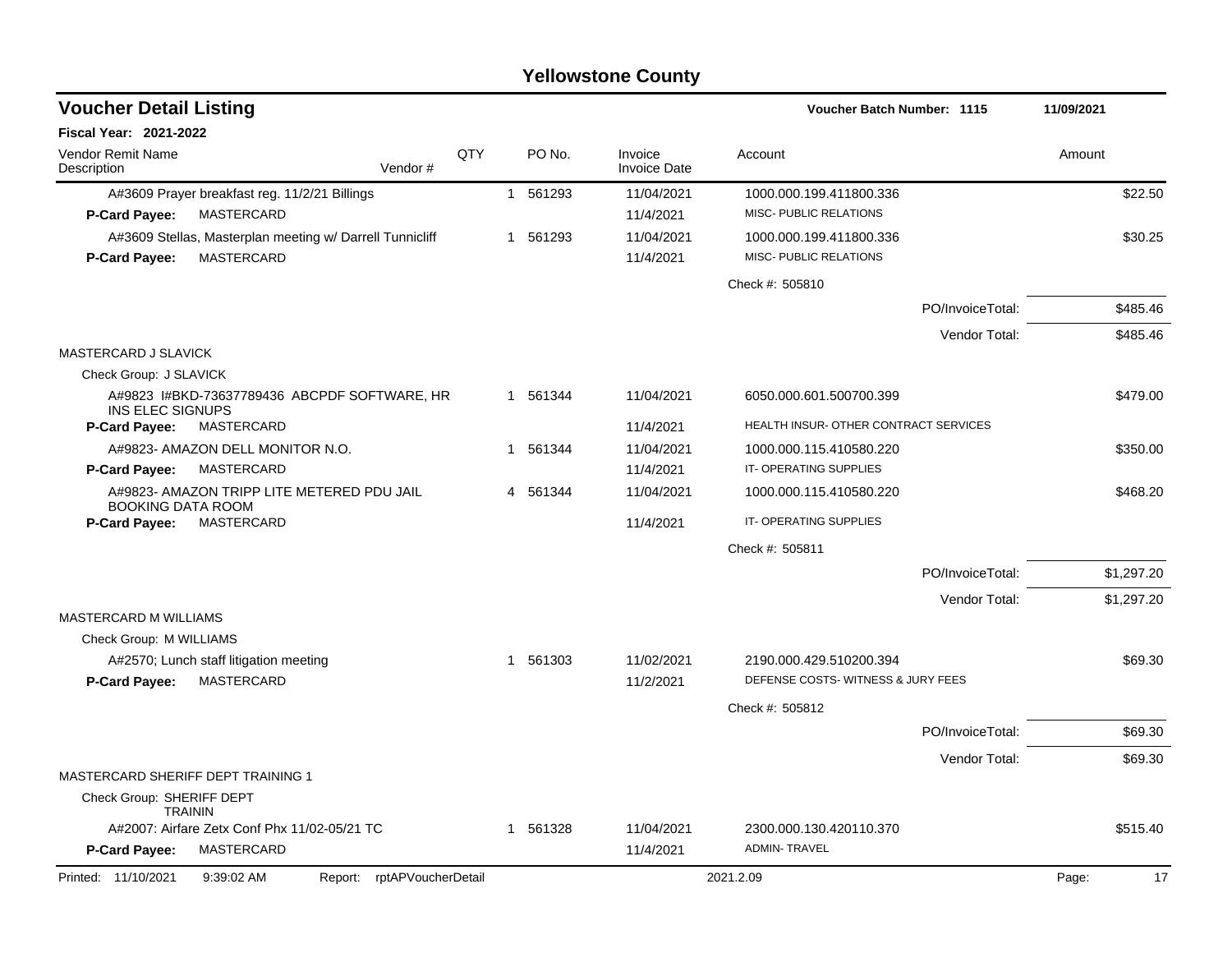| <b>Voucher Detail Listing</b>                                           |     |   |          | <b>Voucher Batch Number: 1115</b> |                                                            | 11/09/2021       |             |
|-------------------------------------------------------------------------|-----|---|----------|-----------------------------------|------------------------------------------------------------|------------------|-------------|
| <b>Fiscal Year: 2021-2022</b>                                           |     |   |          |                                   |                                                            |                  |             |
| Vendor Remit Name<br>Description<br>Vendor#                             | QTY |   | PO No.   | Invoice<br><b>Invoice Date</b>    | Account                                                    |                  | Amount      |
| A#2007: Travel Ins Zetx Conf Phx 11/02-05/21 TC                         |     |   | 1 561328 | 11/04/2021                        | 2300.000.130.420110.370                                    |                  | \$34.79     |
| P-Card Payee:<br>MASTERCARD                                             |     |   |          | 11/4/2021                         | <b>ADMIN-TRAVEL</b>                                        |                  |             |
|                                                                         |     |   |          |                                   | Check #: 505813                                            |                  |             |
|                                                                         |     |   |          |                                   |                                                            | PO/InvoiceTotal: | \$550.19    |
|                                                                         |     |   |          |                                   |                                                            | Vendor Total:    | \$550.19    |
| MASTERCARD SHERIFF DEPT TRAINING 2                                      |     |   |          |                                   |                                                            |                  |             |
| Check Group: SHERIFF DEPT<br><b>TRANING</b>                             |     |   |          |                                   |                                                            |                  |             |
| A#1737: Hotel CJIN TAC Conf, Fairmoint, 9/21-23/21 SD                   |     |   | 1 561329 | 11/04/2021                        | 2300.000.130.420110.370                                    |                  | \$209.36    |
| P-Card Payee:<br>MASTERCARD                                             |     |   |          | 11/4/2021                         | <b>ADMIN-TRAVEL</b>                                        |                  |             |
| A#1737: Hotel FTO School Lewistown 10/17-22/21 AS BT                    |     |   | 2 561329 | 11/04/2021                        | 2300.000.130.420110.370                                    |                  | \$837.44    |
| P-Card Payee:<br>MASTERCARD                                             |     |   |          | 11/4/2021                         | <b>ADMIN-TRAVEL</b>                                        |                  |             |
|                                                                         |     |   |          |                                   | Check #: 505814                                            |                  |             |
|                                                                         |     |   |          |                                   |                                                            | PO/InvoiceTotal: | \$1,046.80  |
|                                                                         |     |   |          |                                   |                                                            | Vendor Total:    | \$1,046.80  |
| MASTERCARD T KACZMAREK                                                  |     |   |          |                                   |                                                            |                  |             |
| Check Group: T KACZMAREK                                                |     |   |          |                                   |                                                            |                  |             |
| A#0102; YCCH; LABELS                                                    |     | 1 | 561375   | 11/04/2021                        | 1000.000.145.411200.210                                    |                  | \$37.97     |
| P-Card Payee:<br>MASTERCARD                                             |     |   |          | 11/4/2021                         | FACILITIES- OFFICE SUPPLIES                                |                  |             |
| A#0102; O#31105 PLUMBING                                                |     |   | 1 561375 | 11/04/2021                        | 2300.000.146.411200.360<br>FACILITIES JAIL- REPAIR & MAINT |                  | \$391.08    |
| <b>P-Card Payee:</b><br>MASTERCARD                                      |     |   |          | 11/4/2021                         |                                                            |                  |             |
|                                                                         |     |   |          |                                   | Check #: 505815                                            |                  |             |
|                                                                         |     |   |          |                                   |                                                            | PO/InvoiceTotal: | \$429.05    |
|                                                                         |     |   |          |                                   |                                                            | Vendor Total:    | \$429.05    |
| MASTERCARD. B DUTCHER<br>046464                                         |     |   |          |                                   |                                                            |                  |             |
| Check Group: B DUTCHER<br>A#5102 ALBERTSON'S 9/21/21 BOARD/STAFF BOCC & |     |   | 1 561265 | 11/01/2021                        | 5810.000.554.460442.256                                    |                  | \$89.98     |
| <b>LUKE COMBS</b>                                                       |     |   |          |                                   |                                                            |                  |             |
| <b>MASTERCARD</b><br><b>P-Card Payee:</b>                               |     |   |          | 11/1/2021                         | METRA EVENTS- INTERNAL FOOD USE                            |                  |             |
| A#5102 INV#1493483803 9/26/21 ADOBE MONTHLY<br><b>CHG</b>               |     |   | 1 561265 | 11/01/2021                        | 5810.000.551.460442.368                                    |                  | \$14.99     |
| P-Card Payee:<br>MASTERCARD                                             |     |   |          | 11/1/2021                         | METRA ADMIN- SOFTWARE/HARDWARE MAINT                       |                  |             |
| Printed: 11/10/2021<br>9:39:02 AM<br>rptAPVoucherDetail<br>Report:      |     |   |          |                                   | 2021.2.09                                                  |                  | Page:<br>18 |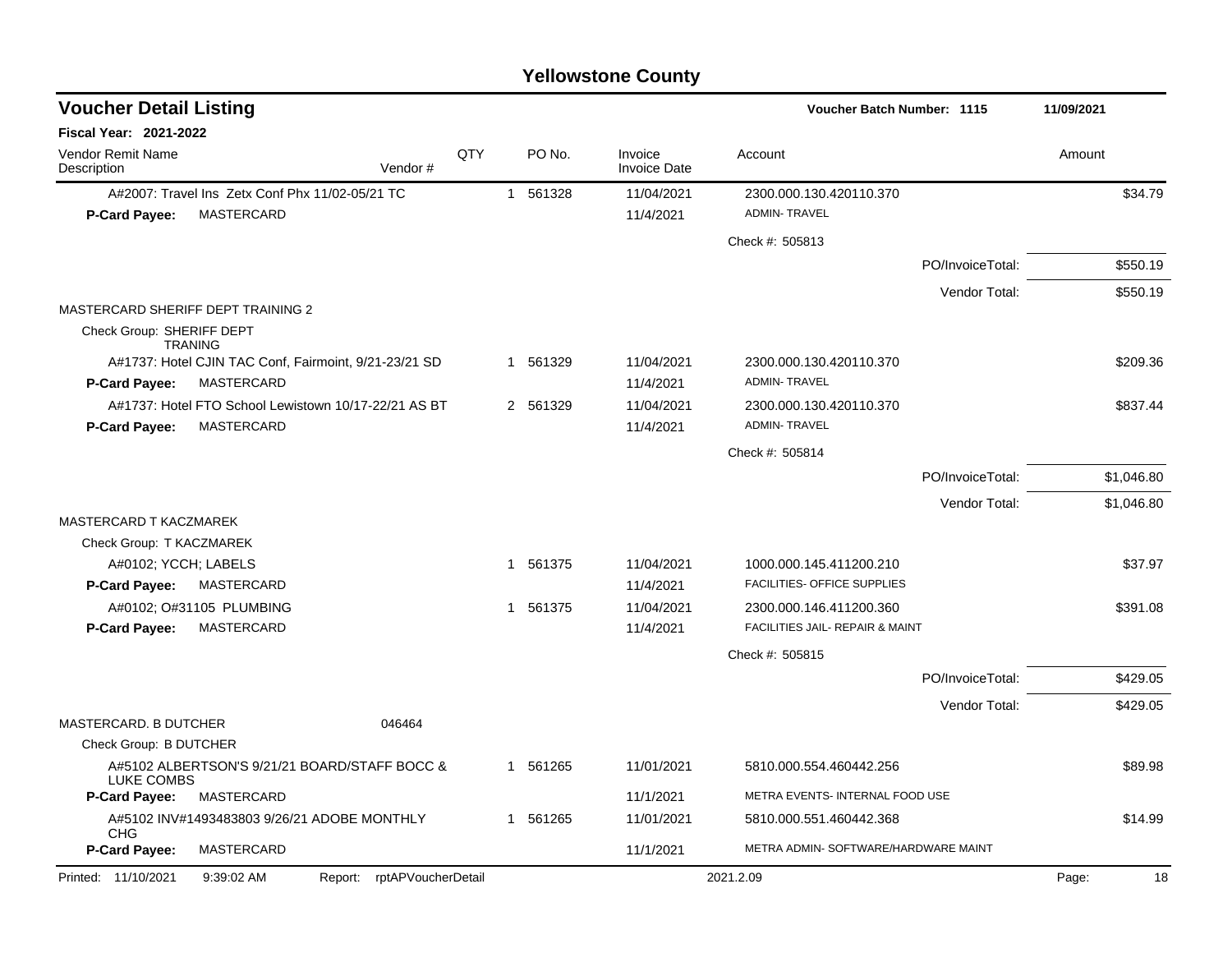| <b>Voucher Detail Listing</b>                                   | <b>Voucher Batch Number: 1115</b> |              | 11/09/2021 |                                |                                                        |                  |             |
|-----------------------------------------------------------------|-----------------------------------|--------------|------------|--------------------------------|--------------------------------------------------------|------------------|-------------|
| <b>Fiscal Year: 2021-2022</b>                                   |                                   |              |            |                                |                                                        |                  |             |
| <b>Vendor Remit Name</b><br>Description<br>Vendor#              | QTY                               |              | PO No.     | Invoice<br><b>Invoice Date</b> | Account                                                |                  | Amount      |
| A#5102 PLAY INN 9/30/21 NILE STOCK SHOW MTG                     |                                   |              | 1 561265   | 11/01/2021                     | 5810.000.551.460442.256                                |                  | \$52.00     |
| MASTERCARD<br><b>P-Card Payee:</b>                              |                                   |              |            | 11/1/2021                      | METRA ADMIN- INTERNAL FOOD USE                         |                  |             |
| A#5102 AUTHORIZE.NET 9/30/21 MTHLY FEE                          |                                   |              | 1 561265   | 11/01/2021                     | 5810.000.556.460442.398                                |                  | \$251.40    |
| MASTERCARD<br><b>P-Card Payee:</b>                              |                                   |              |            | 11/1/2021                      | METRA ADMISSIONS- VARIABLE CONTRACT<br><b>SERVICES</b> |                  |             |
| A#5102 ROCKY MOUNTAIN ASSOC 10/8/21 CONF REG                    |                                   |              | 1 561265   | 11/01/2021                     | 5810.000.551.460442.370                                |                  | \$2,000.00  |
| P-Card Payee:<br><b>MASTERCARD</b>                              |                                   |              |            | 11/1/2021                      | METRA ADMIN- TRAVEL/MOVING                             |                  |             |
| A#5102 WINDMILL 10/12/21 MASTERPLAN LUNCH                       |                                   | 1            | 561265     | 11/01/2021                     | 5810.000.551.460442.256                                |                  | \$72.00     |
| <b>P-Card Payee:</b><br>MASTERCARD                              |                                   |              |            | 11/1/2021                      | METRA ADMIN- INTERNAL FOOD USE                         |                  |             |
| A#5102 DISH NETWORK 10/13/21 MTHLYTV CHG                        |                                   | 1            | 561265     | 11/01/2021                     | 5810.000.552.460442.398                                |                  | \$256.54    |
| <b>P-Card Payee:</b><br>MASTERCARD                              |                                   |              |            | 11/1/2021                      | METRA FACILITIES- VARIABLE CONTRACT SERVICE            |                  |             |
| A#5102 ROCKY MOUNTAIN ASSOC 10/15/21 CONF<br><b>REG</b>         |                                   |              | 1 561265   | 11/01/2021                     | 5810.000.551.460442.370                                |                  | \$1,500.00  |
| <b>P-Card Payee:</b><br><b>MASTERCARD</b>                       |                                   |              |            | 11/1/2021                      | METRA ADMIN- TRAVEL/MOVING                             |                  |             |
| A#5102 9/14/21 MT PRO RODEO DONATION                            |                                   |              | 1 561265   | 11/01/2021                     | 5810.000.551.460442.330                                |                  | \$180.00    |
| P-Card Payee:<br>MASTERCARD                                     |                                   |              |            | 11/1/2021                      | METRA ADMIN- MEMBESHIP & DUES                          |                  |             |
|                                                                 |                                   |              |            |                                | Check #: 505803                                        |                  |             |
|                                                                 |                                   |              |            |                                |                                                        | PO/InvoiceTotal: | \$4,416.91  |
|                                                                 |                                   |              |            |                                |                                                        | Vendor Total:    | \$4,416.91  |
| MCCONNEL, HAROLD                                                |                                   |              |            |                                |                                                        |                  |             |
| Check Group:                                                    |                                   |              |            |                                |                                                        |                  |             |
| Mailback Refund Receipt #21-26227<br>CERT#B2954318-320          |                                   |              | 1 561379   | 11/04/2021                     | 1000.000.000.341040.000                                |                  | \$12.00     |
|                                                                 |                                   |              |            | 11/4/2021                      | GENERAL CLERK & RECORDER FEES                          |                  |             |
|                                                                 |                                   |              |            |                                | Check #: 505765                                        |                  |             |
|                                                                 |                                   |              |            |                                |                                                        | PO/InvoiceTotal: | \$12.00     |
|                                                                 |                                   |              |            |                                |                                                        | Vendor Total:    | \$12.00     |
| <b>MIDLAND MECHANICAL</b>                                       |                                   |              |            |                                |                                                        |                  |             |
| Check Group:                                                    |                                   |              |            |                                |                                                        |                  |             |
| 1#377150; A#82 REPAIR LINE                                      |                                   | $\mathbf{1}$ | 561373     | 11/04/2021                     | 2300.000.146.411200.360                                |                  | \$472.90    |
|                                                                 |                                   |              |            | 11/4/2021                      | FACILITIES JAIL- REPAIR & MAINT                        |                  |             |
|                                                                 |                                   |              |            |                                | Check #: 505766                                        |                  |             |
| Printed: 11/10/2021<br>9:39:02 AM<br>Report: rptAPVoucherDetail |                                   |              |            |                                | 2021.2.09                                              |                  | Page:<br>19 |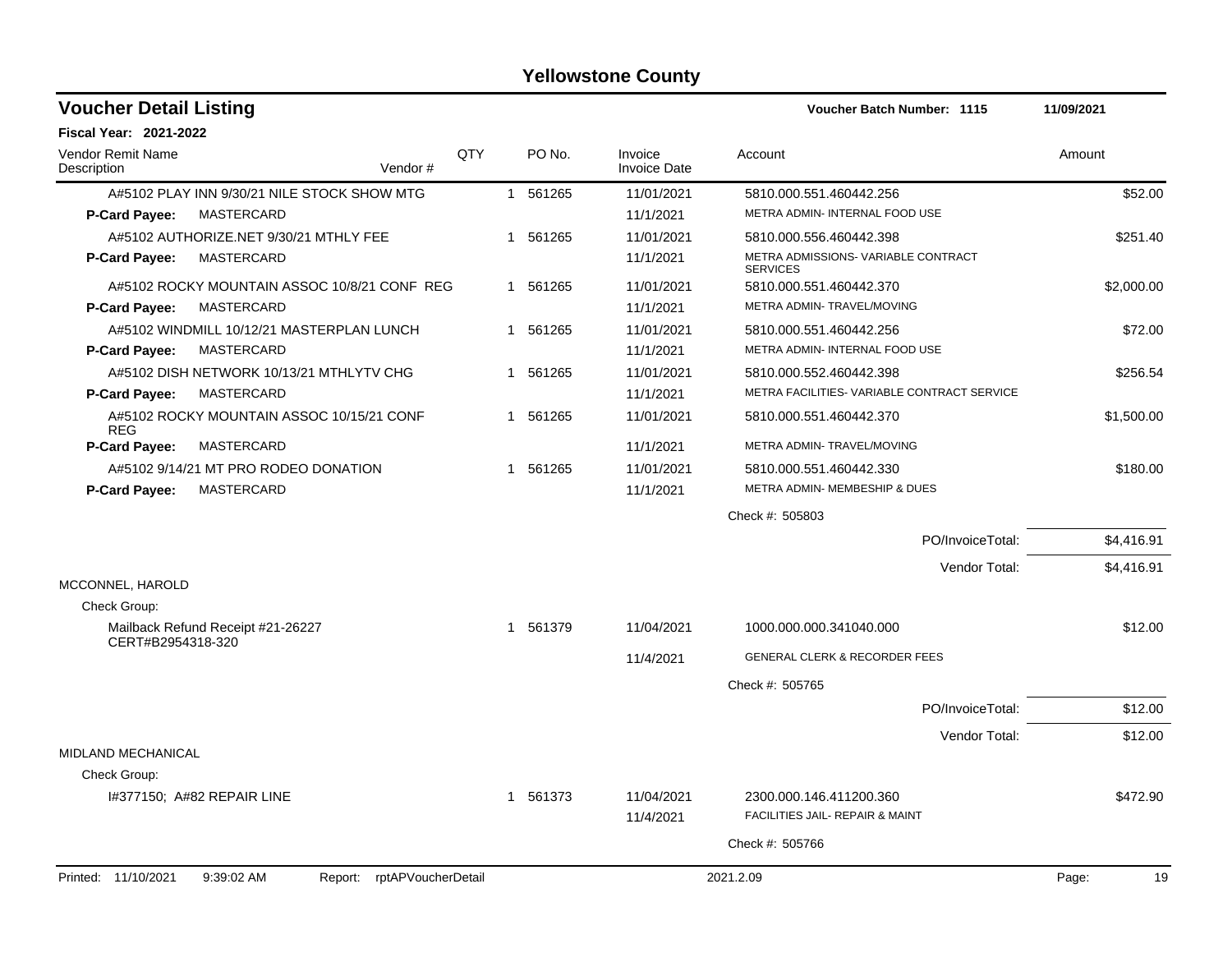| <b>Voucher Detail Listing</b>                                     |                    |     | <b>Voucher Batch Number: 1115</b> | 11/09/2021                     |                                                         |                  |             |
|-------------------------------------------------------------------|--------------------|-----|-----------------------------------|--------------------------------|---------------------------------------------------------|------------------|-------------|
| <b>Fiscal Year: 2021-2022</b>                                     |                    |     |                                   |                                |                                                         |                  |             |
| Vendor Remit Name<br>Description                                  | Vendor#            | QTY | PO No.                            | Invoice<br><b>Invoice Date</b> | Account                                                 |                  | Amount      |
|                                                                   |                    |     |                                   |                                |                                                         | PO/InvoiceTotal: | \$472.90    |
|                                                                   |                    |     |                                   |                                |                                                         | Vendor Total:    | \$472.90    |
| MONTANA ASSOC OF COUNTY CLERK<br><b>RECORDERS</b><br>Check Group: |                    |     |                                   |                                |                                                         |                  |             |
| I#1 MACR dues 2021/2022                                           |                    |     | 1 561369                          | 11/04/2021<br>11/4/2021        | 1000.000.104.410600.335<br>ELECTIONS- MEMBERSHIP & DUES |                  | \$475.00    |
|                                                                   |                    |     |                                   |                                | Check #: 505767                                         |                  |             |
|                                                                   |                    |     |                                   |                                |                                                         | PO/InvoiceTotal: | \$475.00    |
|                                                                   |                    |     |                                   |                                |                                                         | Vendor Total:    | \$475.00    |
| MONTANA DAKOTA UTILITIES<br>Check Group:                          | 040762             |     |                                   |                                |                                                         |                  |             |
| A#11319010002 413 S 27th St 10/20/21                              |                    |     | 1 561267                          | 11/01/2021<br>11/1/2021        | 2399.000.235.420250.344<br>YSC-GAS                      |                  | \$20.03     |
| A85219010007 410 S 26th St 10/20/21                               |                    |     | 1 561267                          | 11/01/2021<br>11/1/2021        | 2399.000.235.420250.344<br>YSC-GAS                      |                  | \$319.75    |
| A#76319010005 407 S 27th St 10/20/21                              |                    |     | 1 561267                          | 11/01/2021<br>11/1/2021        | 2399.000.235.420250.344<br>YSC-GAS                      |                  | \$38.33     |
|                                                                   |                    |     |                                   |                                | Check #: 505768                                         |                  |             |
|                                                                   |                    |     |                                   |                                |                                                         | PO/InvoiceTotal: | \$378.11    |
|                                                                   |                    |     |                                   |                                |                                                         | Vendor Total:    | \$378.11    |
| MONTANA LAW ENFORCEMENT<br>Check Group:                           | 046375             |     |                                   |                                |                                                         |                  |             |
| I#20775 LEQ Reg Helena 10/11-15/21 MS                             |                    |     | 1 561276                          | 11/02/2021<br>11/2/2021        | 2300.000.130.420110.380<br><b>ADMIN-TRAINING</b>        |                  | \$300.00    |
| I#20775: Lodging, meals LEQ 10/11-15/21 MS                        |                    |     | 1 561276                          | 11/02/2021<br>11/2/2021        | 2300.000.130.420110.370<br><b>ADMIN-TRAVEL</b>          |                  | \$138.00    |
|                                                                   |                    |     |                                   |                                | Check #: 505769                                         |                  |             |
|                                                                   |                    |     |                                   |                                |                                                         | PO/InvoiceTotal: | \$438.00    |
|                                                                   |                    |     |                                   |                                |                                                         | Vendor Total:    | \$438.00    |
|                                                                   |                    |     |                                   |                                |                                                         |                  |             |
| Printed: 11/10/2021<br>9:39:02 AM<br>Report:                      | rptAPVoucherDetail |     |                                   |                                | 2021.2.09                                               |                  | Page:<br>20 |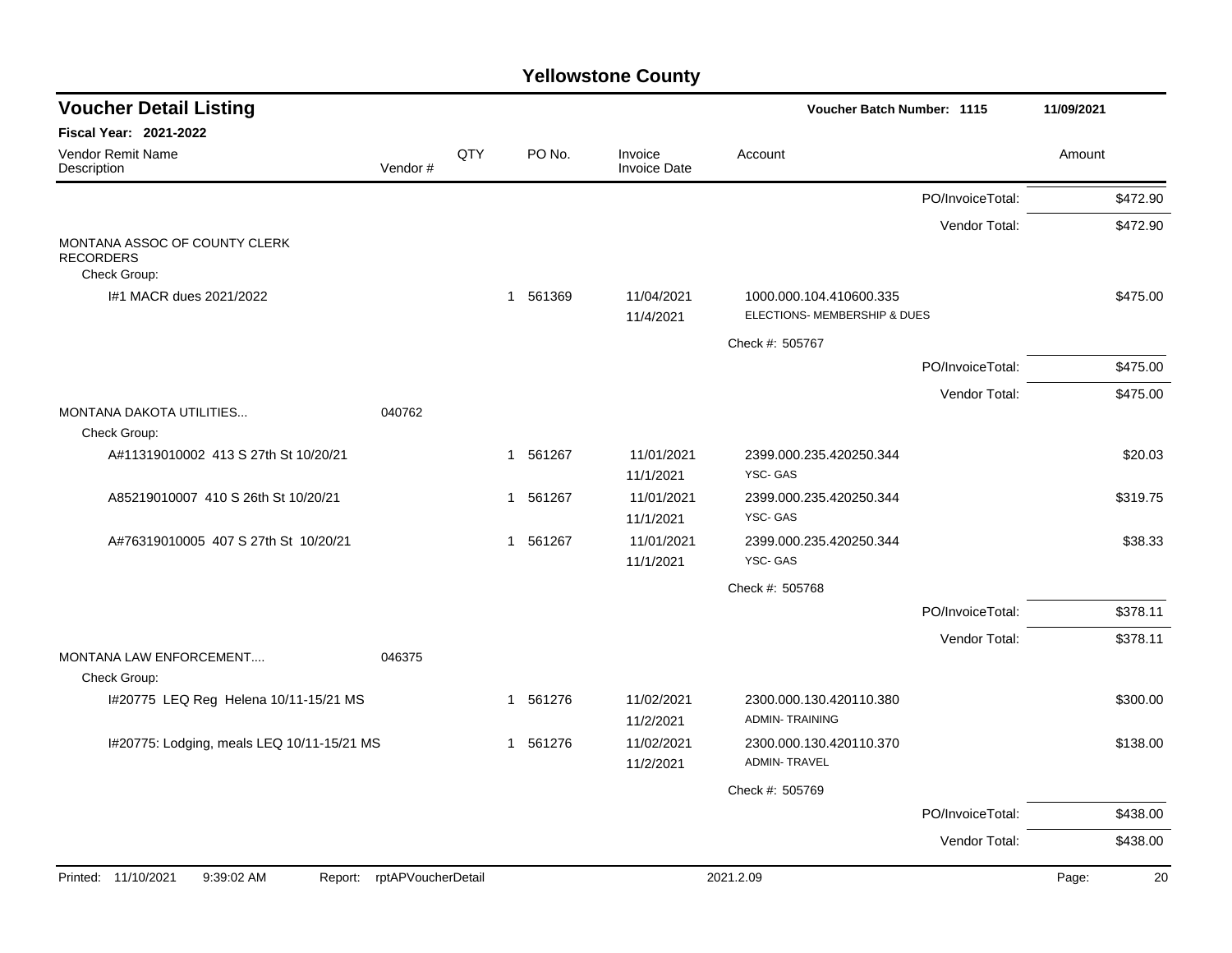| <b>Voucher Detail Listing</b>         |         |     |            |                                | Voucher Batch Number: 1115               |                  |          |
|---------------------------------------|---------|-----|------------|--------------------------------|------------------------------------------|------------------|----------|
| <b>Fiscal Year: 2021-2022</b>         |         |     |            |                                |                                          |                  |          |
| Vendor Remit Name<br>Description      | Vendor# | QTY | PO No.     | Invoice<br><b>Invoice Date</b> | Account                                  |                  | Amount   |
| MONTANA MOBILE DOCUMENT SHREDDING INC |         |     |            |                                |                                          |                  |          |
| Check Group:                          |         |     |            |                                |                                          |                  |          |
| 1#63929 SHREDDING 11/3/21             |         |     | 397 561324 | 11/04/2021                     | 1000.000.199.411800.397                  |                  | \$75.43  |
|                                       |         |     |            | 11/4/2021                      | MISC- CONTRACT SERVICES                  |                  |          |
| 1#63929 SHREDDING 11/3/21             |         | 203 | 561324     | 11/04/2021                     | 2301.000.122.411100.399                  |                  | \$38.57  |
|                                       |         |     |            | 11/4/2021                      | ATTORNEY- OTHER CONTRACT SERVICES        |                  |          |
| 1#63929 SHREDDING 11/3/21             |         | 568 | 561324     | 11/04/2021                     | 1000.000.221.410330.398                  |                  | \$107.92 |
|                                       |         |     |            | 11/4/2021                      | CLERK OF COURT-VARIABLE CONTRACT SERVICE |                  |          |
|                                       |         |     |            |                                | Check #: 505770                          |                  |          |
|                                       |         |     |            |                                |                                          | PO/InvoiceTotal: | \$221.92 |
|                                       |         |     |            |                                |                                          | Vendor Total:    | \$221.92 |
| <b>MONTANA SPRINKLER SERVICE</b>      | 004385  |     |            |                                |                                          |                  |          |
| Check Group:                          |         |     |            |                                |                                          |                  |          |
| I#79616; WHC; LAWN CARE OCT           |         |     | 1 561351   | 11/04/2021                     | 2360.000.145.460452.360                  |                  | \$110.00 |
|                                       |         |     |            | 11/4/2021                      | <b>FACILITIES- REPAIR &amp; MAINT</b>    |                  |          |
|                                       |         |     |            |                                | Check #: 505771                          |                  |          |
|                                       |         |     |            |                                |                                          | PO/InvoiceTotal: | \$110.00 |
|                                       |         |     |            |                                |                                          | Vendor Total:    | \$110.00 |
| NORTHWEST PIPE                        | 004720  |     |            |                                |                                          |                  |          |
| Check Group:                          |         |     |            |                                |                                          |                  |          |
| I#7622902; A#96798 HOSE               |         | 1   | 561352     | 11/04/2021                     | 2300.000.146.411200.360                  |                  | \$233.10 |
|                                       |         |     |            | 11/4/2021                      | FACILITIES JAIL- REPAIR & MAINT          |                  |          |
| I#7624338; A#96798 REPAIR KITS        |         |     | 1 561352   | 11/04/2021                     | 2300.000.146.411200.360                  |                  | \$121.70 |
|                                       |         |     |            | 11/4/2021                      | FACILITIES JAIL- REPAIR & MAINT          |                  |          |
|                                       |         |     |            |                                | Check #: 505772                          |                  |          |
|                                       |         |     |            |                                |                                          | PO/InvoiceTotal: | \$354.80 |
|                                       |         |     |            |                                |                                          | Vendor Total:    | \$354.80 |
| PHARM406                              |         |     |            |                                |                                          |                  |          |

Check Group: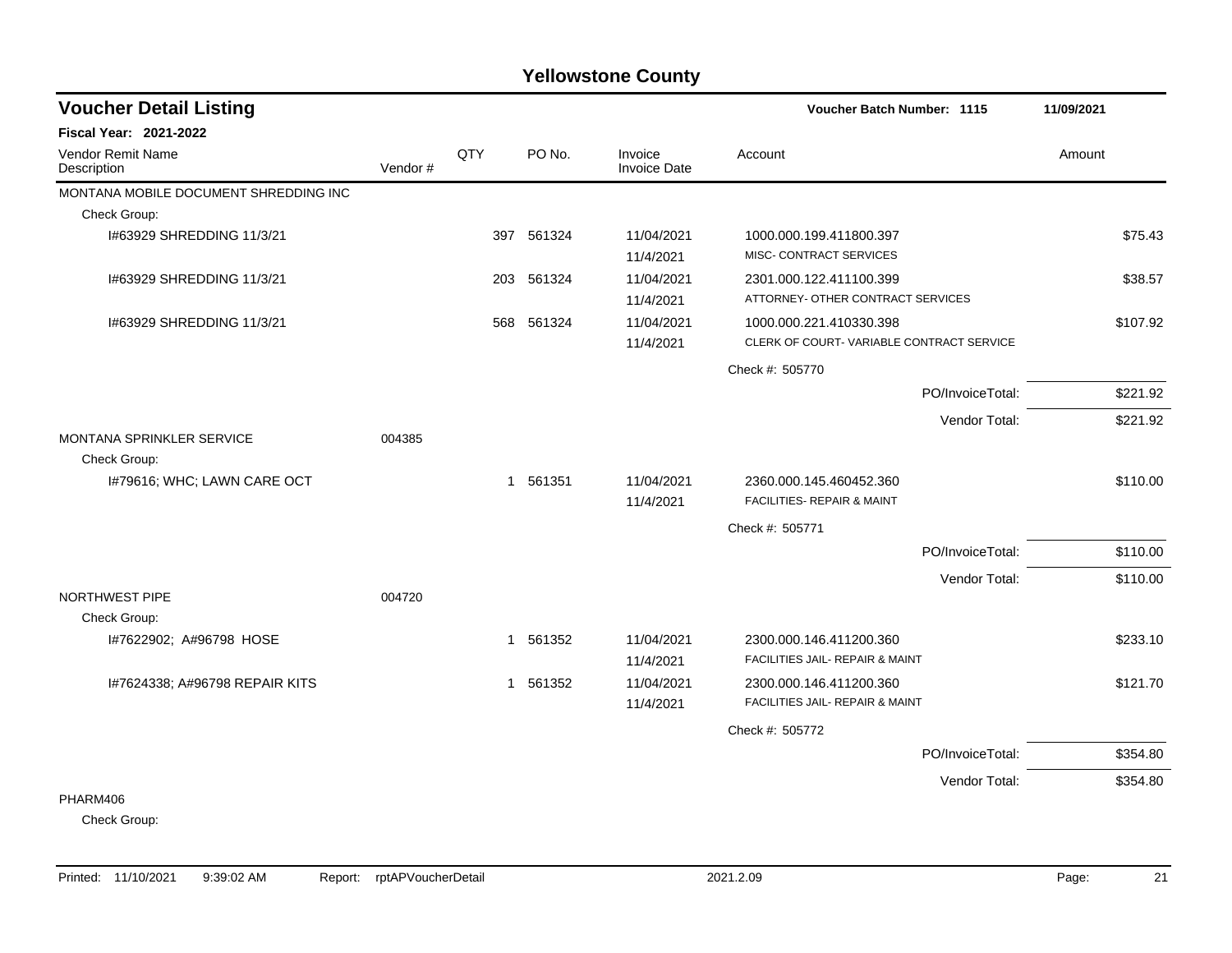| Fiscal Year: 2021-2022<br>QTY<br>PO No.<br>Vendor Remit Name<br>Description<br>Vendor#<br>I#137795 KB Meds<br>561292<br>$\mathbf{1}$<br>I#142652 KG Meds<br>561292<br>1<br>I#142658 JL Meds<br>561292<br>1<br>I#142654 JR Meds<br>561292<br>1<br>I#144799 ZR Meds | Invoice<br>Account<br>Amount<br><b>Invoice Date</b><br>\$12.00<br>11/02/2021<br>2399.000.235.420250.222<br>YSC- CHEM/LAB/MED SUPPLIES<br>11/2/2021<br>11/02/2021<br>2399.000.235.420250.222<br>\$6.00<br>YSC- CHEM/LAB/MED SUPPLIES<br>11/2/2021<br>11/02/2021<br>\$10.00<br>2399.000.235.420250.222<br>11/2/2021<br>YSC- CHEM/LAB/MED SUPPLIES<br>11/02/2021<br>2399.000.235.420250.356<br>\$64.00<br>YSC- MEDICAL/OTHER<br>11/2/2021<br>11/02/2021<br>2399.000.235.420250.222<br>\$9.19<br>YSC- CHEM/LAB/MED SUPPLIES<br>11/2/2021 |
|-------------------------------------------------------------------------------------------------------------------------------------------------------------------------------------------------------------------------------------------------------------------|--------------------------------------------------------------------------------------------------------------------------------------------------------------------------------------------------------------------------------------------------------------------------------------------------------------------------------------------------------------------------------------------------------------------------------------------------------------------------------------------------------------------------------------|
|                                                                                                                                                                                                                                                                   |                                                                                                                                                                                                                                                                                                                                                                                                                                                                                                                                      |
|                                                                                                                                                                                                                                                                   |                                                                                                                                                                                                                                                                                                                                                                                                                                                                                                                                      |
|                                                                                                                                                                                                                                                                   |                                                                                                                                                                                                                                                                                                                                                                                                                                                                                                                                      |
|                                                                                                                                                                                                                                                                   |                                                                                                                                                                                                                                                                                                                                                                                                                                                                                                                                      |
|                                                                                                                                                                                                                                                                   |                                                                                                                                                                                                                                                                                                                                                                                                                                                                                                                                      |
|                                                                                                                                                                                                                                                                   |                                                                                                                                                                                                                                                                                                                                                                                                                                                                                                                                      |
| 561292<br>1                                                                                                                                                                                                                                                       |                                                                                                                                                                                                                                                                                                                                                                                                                                                                                                                                      |
| I#142651 PZ Meds<br>561292<br>1                                                                                                                                                                                                                                   | 11/02/2021<br>2399.000.235.420250.356<br>\$10.00<br>YSC-MEDICAL/OTHER<br>11/2/2021                                                                                                                                                                                                                                                                                                                                                                                                                                                   |
|                                                                                                                                                                                                                                                                   | Check #: 505773                                                                                                                                                                                                                                                                                                                                                                                                                                                                                                                      |
|                                                                                                                                                                                                                                                                   | \$111.19<br>PO/InvoiceTotal:                                                                                                                                                                                                                                                                                                                                                                                                                                                                                                         |
|                                                                                                                                                                                                                                                                   | \$111.19<br>Vendor Total:                                                                                                                                                                                                                                                                                                                                                                                                                                                                                                            |
| <b>REPUBLIC SERVICES #892</b>                                                                                                                                                                                                                                     |                                                                                                                                                                                                                                                                                                                                                                                                                                                                                                                                      |
| Check Group:<br>A#30892-0018795 I#0963200 10/28/21 Riverside<br>1 561370                                                                                                                                                                                          | \$73.56<br>11/04/2021<br>1000.000.728.430901.398                                                                                                                                                                                                                                                                                                                                                                                                                                                                                     |
| Cemetery                                                                                                                                                                                                                                                          | RIVERSIDE CEM-VARIABLE CONTRACT SERVICES<br>11/4/2021                                                                                                                                                                                                                                                                                                                                                                                                                                                                                |
|                                                                                                                                                                                                                                                                   | Check #: 505774                                                                                                                                                                                                                                                                                                                                                                                                                                                                                                                      |
|                                                                                                                                                                                                                                                                   | \$73.56<br>PO/InvoiceTotal:                                                                                                                                                                                                                                                                                                                                                                                                                                                                                                          |
|                                                                                                                                                                                                                                                                   | \$73.56<br>Vendor Total:                                                                                                                                                                                                                                                                                                                                                                                                                                                                                                             |
| RIMROCK STAGEHAND INC<br>Check Group:                                                                                                                                                                                                                             |                                                                                                                                                                                                                                                                                                                                                                                                                                                                                                                                      |
| 1#202499 10/28/21 DAY WORK NILE PREP<br>561250<br>1                                                                                                                                                                                                               | 11/05/2021<br>5810.000.554.460442.398<br>\$12,683.45                                                                                                                                                                                                                                                                                                                                                                                                                                                                                 |
|                                                                                                                                                                                                                                                                   | METRA EVENTS-VARIABLE CONTRACT SERVICES<br>11/5/2021                                                                                                                                                                                                                                                                                                                                                                                                                                                                                 |
| I#202500 10/28/21 NILE OVERNIGHTS<br>561250<br>1                                                                                                                                                                                                                  | 11/05/2021<br>5810.000.554.460442.398<br>\$4,050.80<br>METRA EVENTS-VARIABLE CONTRACT SERVICES<br>11/5/2021                                                                                                                                                                                                                                                                                                                                                                                                                          |
|                                                                                                                                                                                                                                                                   | Check #: 505775                                                                                                                                                                                                                                                                                                                                                                                                                                                                                                                      |
|                                                                                                                                                                                                                                                                   |                                                                                                                                                                                                                                                                                                                                                                                                                                                                                                                                      |
| 9:39:02 AM<br>Report: rptAPVoucherDetail<br>Printed: 11/10/2021                                                                                                                                                                                                   |                                                                                                                                                                                                                                                                                                                                                                                                                                                                                                                                      |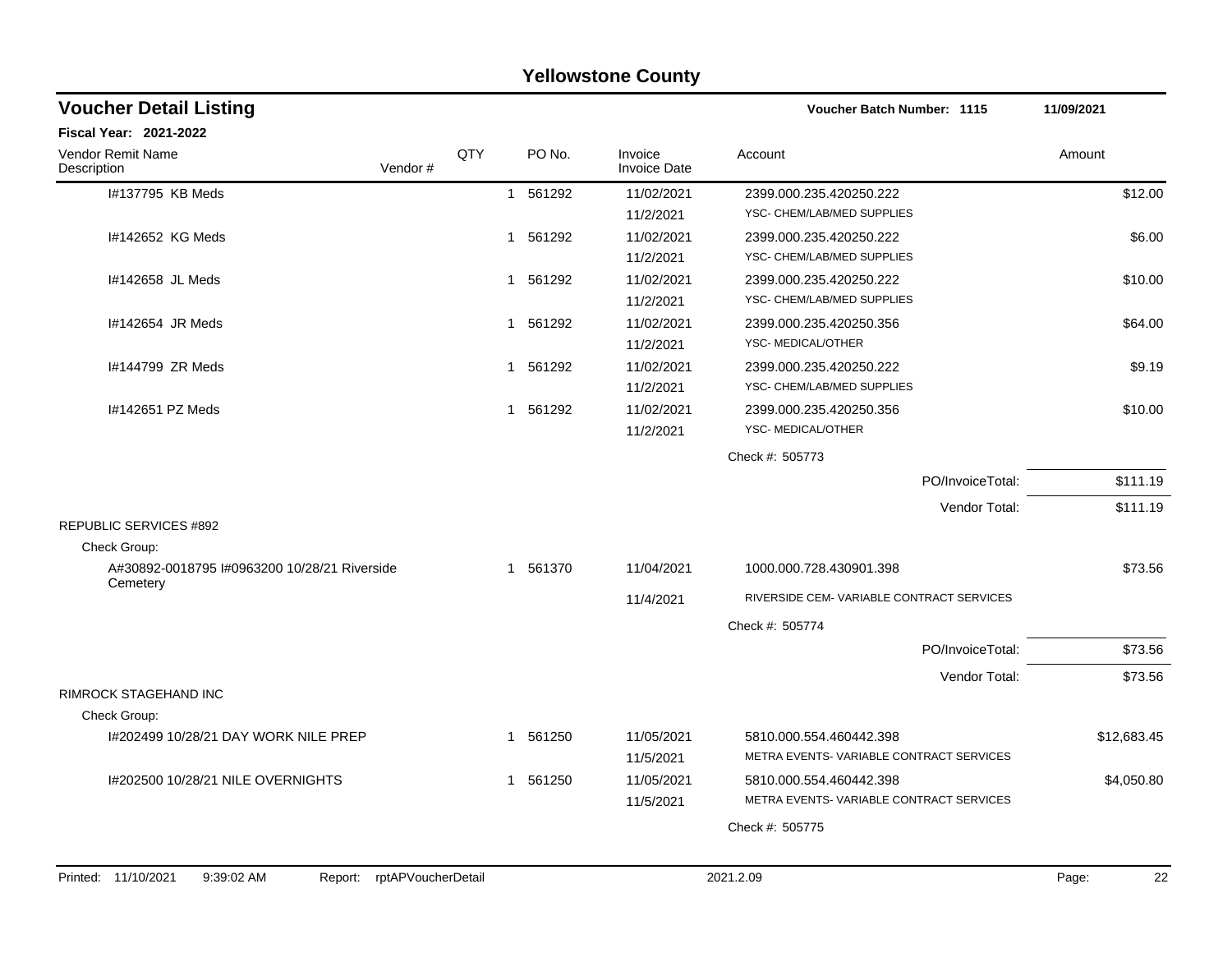| <b>Voucher Detail Listing</b>                                         |                |          |                                | Voucher Batch Number: 1115                                          | 11/09/2021   |
|-----------------------------------------------------------------------|----------------|----------|--------------------------------|---------------------------------------------------------------------|--------------|
| Fiscal Year: 2021-2022                                                |                |          |                                |                                                                     |              |
| <b>Vendor Remit Name</b><br>Description                               | QTY<br>Vendor# | PO No.   | Invoice<br><b>Invoice Date</b> | Account                                                             | Amount       |
|                                                                       |                |          |                                | PO/InvoiceTotal:                                                    | \$16,734.25  |
| Check Group:                                                          |                |          |                                |                                                                     |              |
| 1#202502 10/28/21 SCREENS FOR NILE                                    |                | 1 561320 | 11/04/2021<br>11/4/2021        | 5810.000.554.460442.398<br>METRA EVENTS-VARIABLE CONTRACT SERVICES  | \$1,073.15   |
|                                                                       |                |          |                                | Check #: 505775                                                     |              |
|                                                                       |                |          |                                | PO/InvoiceTotal:                                                    | \$1,073.15   |
|                                                                       |                |          |                                | Vendor Total:                                                       | \$17,807.40  |
| ROCKET MORTGAGE                                                       |                |          |                                |                                                                     |              |
| Check Group:                                                          |                |          |                                |                                                                     |              |
| Mailback Refund Receipt #21-25181 copies                              |                | 1 561377 | 11/04/2021<br>11/4/2021        | 1000.000.000.341040.000<br><b>GENERAL CLERK &amp; RECORDER FEES</b> | \$5.75       |
|                                                                       |                |          |                                | Check #: 505776                                                     |              |
|                                                                       |                |          |                                | PO/InvoiceTotal:                                                    | \$5.75       |
|                                                                       |                |          |                                | Vendor Total:                                                       | \$5.75       |
| <b>S BAR S SUPPLY</b><br>005535                                       |                |          |                                |                                                                     |              |
| Check Group:                                                          |                |          |                                |                                                                     |              |
| 1#73418 10/28/21 COLD STORAGE BLDG                                    |                | 1 561312 | 11/04/2021                     | 5811.000.552.460442.920                                             | \$61,155.00  |
|                                                                       |                |          | 11/4/2021                      | FACILITIES- CAPITAL OUTLAY/ BUILDING                                |              |
| I#73418 10/28/21 COLD STORAGE BLDG RETAINAGE S<br><b>BAR S SUPPLY</b> |                | 1 561312 | 11/04/2021                     | 5811.000.552.460442.920                                             | (\$3,057.75) |
|                                                                       |                |          | 11/4/2021                      | FACILITIES- CAPITAL OUTLAY/ BUILDING                                |              |
| 1#73418 10/28/21 S BAR S SUPPLY - COLD STORAGE                        |                | 1 561312 | 11/04/2021                     | 5811.000.552.460442.920                                             | (\$580.97)   |
| <b>BLDG CONTRACTOR TAX</b>                                            |                |          | 11/4/2021                      | FACILITIES- CAPITAL OUTLAY/ BUILDING                                |              |
|                                                                       |                |          |                                | Check #: 505777                                                     |              |
|                                                                       |                |          |                                | PO/InvoiceTotal:                                                    | \$57,516.28  |
|                                                                       |                |          |                                | Vendor Total:                                                       | \$57,516.28  |
| <b>SELBY'S ESSCO</b><br>005580                                        |                |          |                                |                                                                     |              |
| Check Group:                                                          |                |          |                                |                                                                     |              |
| I#B-626199-000/ A#3414150 Flag rolls                                  |                | 1 561275 | 11/02/2021                     | 2140.000.403.431100.220                                             | \$13.08      |
|                                                                       |                |          | 11/2/2021                      | <b>WEED- OPERATING SUPPLIES</b>                                     |              |
| Printed: 11/10/2021<br>9:39:02 AM<br>Report: rptAPVoucherDetail       |                |          |                                | 2021.2.09                                                           | Page:<br>23  |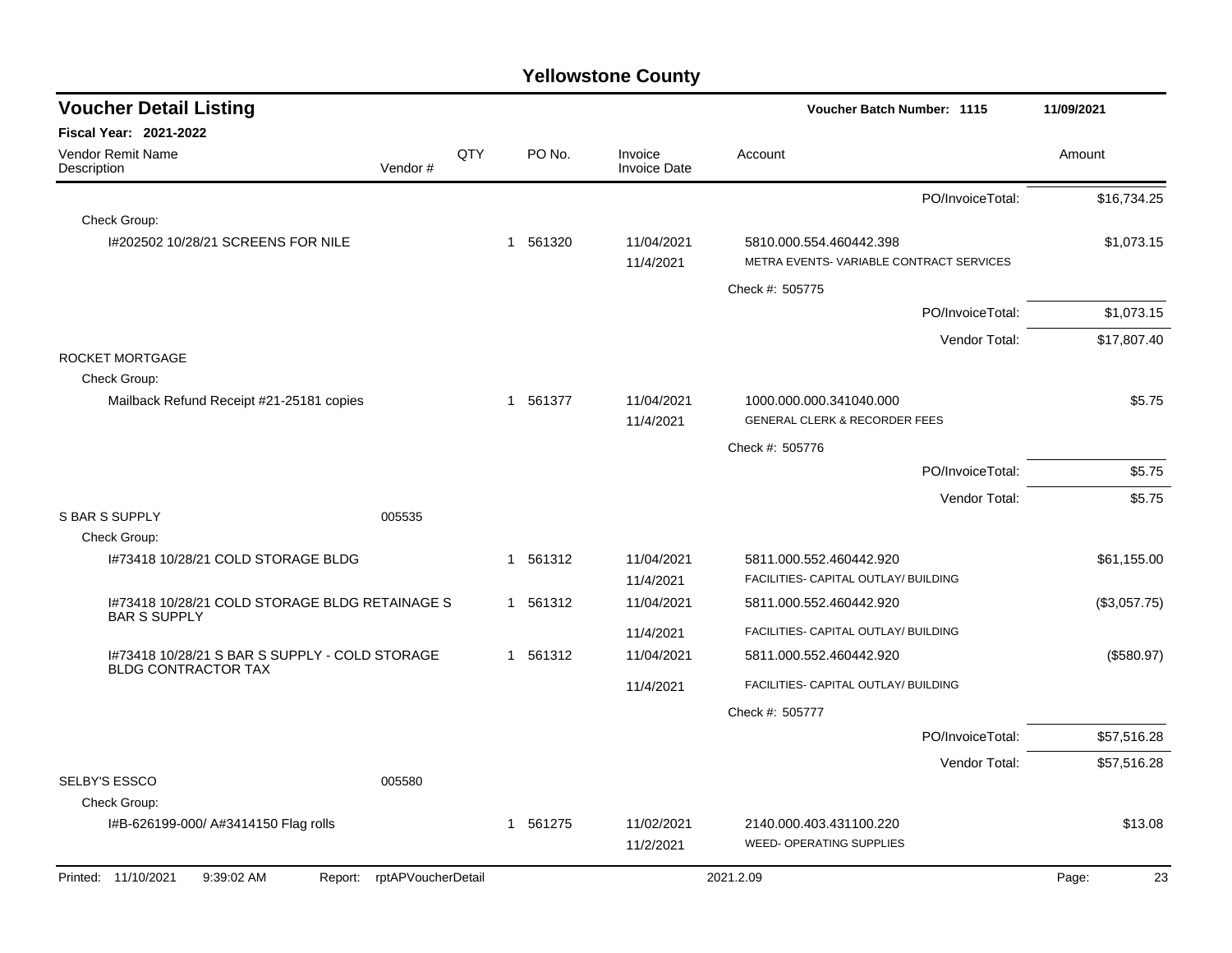| <b>Voucher Detail Listing</b>                                                       |                            |     |           |                                | <b>Voucher Batch Number: 1115</b>                             |                  | 11/09/2021  |
|-------------------------------------------------------------------------------------|----------------------------|-----|-----------|--------------------------------|---------------------------------------------------------------|------------------|-------------|
| <b>Fiscal Year: 2021-2022</b>                                                       |                            |     |           |                                |                                                               |                  |             |
| Vendor Remit Name<br>Description                                                    | Vendor#                    | QTY | PO No.    | Invoice<br><b>Invoice Date</b> | Account                                                       |                  | Amount      |
|                                                                                     |                            |     |           |                                | Check #: 505778                                               |                  |             |
|                                                                                     |                            |     |           |                                |                                                               | PO/InvoiceTotal: | \$13.08     |
|                                                                                     |                            |     |           |                                |                                                               | Vendor Total:    | \$13.08     |
| SHAULES, JIM<br>Check Group:                                                        |                            |     |           |                                |                                                               |                  |             |
| <b>CEMETARY MAINT OCT 2021</b>                                                      |                            |     | 1 561330  | 11/04/2021<br>11/4/2021        | 7303.000.727.430900.362<br>SHEPHERD CEM- MAINT & REPAIRS      |                  | \$90.00     |
|                                                                                     |                            |     |           |                                | Check #: 505779                                               |                  |             |
|                                                                                     |                            |     |           |                                |                                                               | PO/InvoiceTotal: | \$90.00     |
|                                                                                     |                            |     |           |                                |                                                               | Vendor Total:    | \$90.00     |
| <b>SKYLINE SERVICES INC</b>                                                         | 005693                     |     |           |                                |                                                               |                  |             |
| Check Group:                                                                        |                            |     |           |                                |                                                               |                  |             |
| 1#49014; YCCH; CLEAN EXTERIOR WINDOWS                                               |                            |     | 1 561353  | 11/04/2021<br>11/4/2021        | 1000.000.145.411200.360<br>FACILITIES- REPAIR & MAINT SERVICE |                  | \$170.00    |
|                                                                                     |                            |     |           |                                | Check #: 505780                                               |                  |             |
|                                                                                     |                            |     |           |                                |                                                               | PO/InvoiceTotal: | \$170.00    |
|                                                                                     |                            |     |           |                                |                                                               | Vendor Total:    | \$170.00    |
| SOFTWARE HOUSE INTERNATIONAL INC                                                    |                            |     |           |                                |                                                               |                  |             |
| Check Group:                                                                        |                            |     |           |                                |                                                               |                  |             |
| I# B14285446; VMware 3 yr Support vCenter Server for<br>vShere 11/1/21 - 10/31/2024 |                            |     | 1 561270  | 11/02/2021                     | 6060.000.608.500800.368                                       |                  | \$3,333.10  |
|                                                                                     |                            |     |           | 11/2/2021                      | TECHNOLOGY- SOFTWARE/HARDWARE MAINT                           |                  |             |
| I# B14285446; VMware 3 yr Support vSphere Enterprise                                |                            |     | 20 561270 | 11/02/2021                     | 6060.000.608.500800.368                                       |                  | \$38,804.00 |
| +, 11/1/21 - 10/31/2024                                                             |                            |     |           | 11/2/2021                      | TECHNOLOGY- SOFTWARE/HARDWARE MAINT                           |                  |             |
|                                                                                     |                            |     |           |                                | Check #: 505781                                               |                  |             |
|                                                                                     |                            |     |           |                                |                                                               | PO/InvoiceTotal: | \$42,137.10 |
| Check Group:                                                                        |                            |     |           |                                |                                                               |                  |             |
| I# B14293519; VMWARE VSPHERE 7 SOCKET<br><b>LICENSES</b>                            |                            |     | 2 561271  | 11/02/2021                     | 6060.000.608.500800.368                                       |                  | \$7,230.82  |
|                                                                                     |                            |     |           | 11/2/2021                      | TECHNOLOGY- SOFTWARE/HARDWARE MAINT                           |                  |             |
|                                                                                     |                            |     |           |                                | Check #: 505781                                               |                  |             |
| Printed: 11/10/2021<br>9:39:02 AM                                                   | Report: rptAPVoucherDetail |     |           |                                | 2021.2.09                                                     |                  | 24<br>Page: |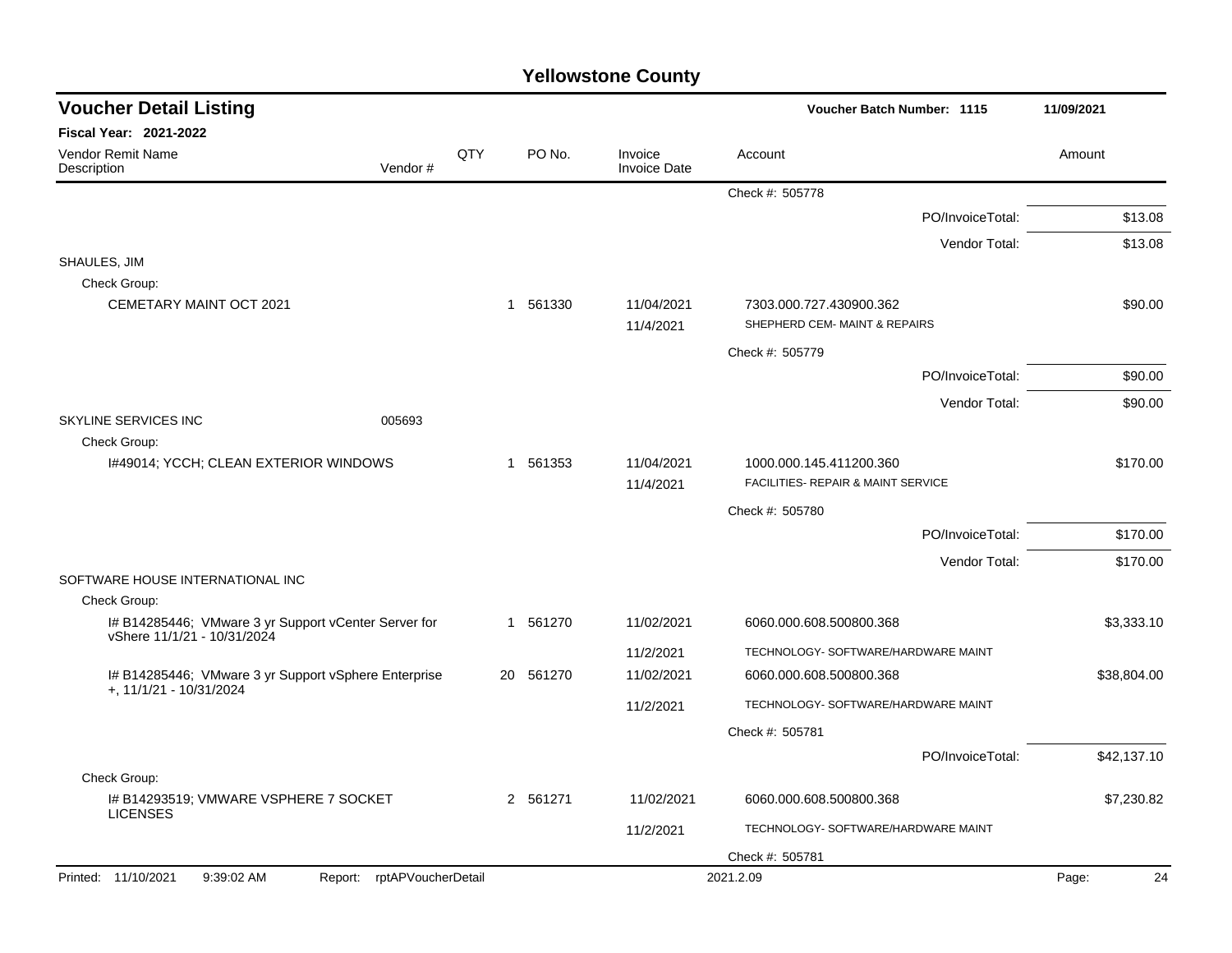| <b>Voucher Detail Listing</b>               |              |          |                                | <b>Voucher Batch Number: 1115</b>                               |                  | 11/09/2021  |
|---------------------------------------------|--------------|----------|--------------------------------|-----------------------------------------------------------------|------------------|-------------|
| <b>Fiscal Year: 2021-2022</b>               |              |          |                                |                                                                 |                  |             |
| Vendor Remit Name<br>Vendor#<br>Description | QTY          | PO No.   | Invoice<br><b>Invoice Date</b> | Account                                                         |                  | Amount      |
|                                             |              |          |                                |                                                                 | PO/InvoiceTotal: | \$7,230.82  |
|                                             |              |          |                                |                                                                 | Vendor Total:    | \$49,367.92 |
| SPECTRUM.                                   |              |          |                                |                                                                 |                  |             |
| Check Group:                                |              |          |                                |                                                                 |                  |             |
| A#8313200010090588 Cable for ACC 10/19/21   |              | 1 561268 | 11/01/2021<br>11/1/2021        | 2399.000.235.420250.225<br>YSC- RECREATION SUPPLIES             |                  | \$130.17    |
|                                             |              |          |                                | Check #: 505782                                                 |                  |             |
|                                             |              |          |                                |                                                                 | PO/InvoiceTotal: | \$130.17    |
|                                             |              |          |                                |                                                                 | Vendor Total:    | \$130.17    |
| SPHERION STAFFING LLC                       |              |          |                                |                                                                 |                  |             |
| Check Group:                                |              |          |                                |                                                                 |                  |             |
| I#RL2504098 temps end 10/10                 |              | 1 561367 | 11/04/2021<br>11/4/2021        | 1000.000.104.410600.398<br>ELECTIONS-VARIABLE CONTRACT SERVICES |                  | \$1,912.24  |
| I#RL2509181 temps end 10/17                 |              | 1 561367 | 11/04/2021<br>11/4/2021        | 1000.000.104.410600.398<br>ELECTIONS-VARIABLE CONTRACT SERVICES |                  | \$1,385.60  |
| I#RL2515244 temps end 10/24                 |              | 1 561367 | 11/04/2021<br>11/4/2021        | 1000.000.104.410600.398<br>ELECTIONS-VARIABLE CONTRACT SERVICES |                  | \$2,351.57  |
|                                             |              |          |                                | Check #: 505783                                                 |                  |             |
|                                             |              |          |                                |                                                                 | PO/InvoiceTotal: | \$5,649.41  |
| Check Group:                                |              |          |                                |                                                                 |                  |             |
| I#RL2507297 10/17/21 PSA BM                 |              | 1 561368 | 11/4/2021<br>11/4/2021         | 1000.000.121.410340.399<br><b>JP- PSA PROGRAM</b>               |                  | \$552.00    |
| I#RL2513431 10/24/21 PSA BM                 | $\mathbf{1}$ | 561368   | 11/4/2021                      | 1000.000.121.410340.399                                         |                  | \$834.00    |
|                                             |              |          | 11/4/2021                      | JP- PSA PROGRAM                                                 |                  |             |
| I#RL2519506 10/31/21 PSA BM                 |              | 1 561368 | 11/4/2021                      | 1000.000.121.410340.399                                         |                  | \$936.00    |
|                                             |              |          | 11/4/2021                      | JP- PSA PROGRAM                                                 |                  |             |
|                                             |              |          |                                | Check #: 505783                                                 |                  |             |
|                                             |              |          |                                |                                                                 | PO/InvoiceTotal: | \$2,322.00  |
|                                             |              |          |                                |                                                                 | Vendor Total:    | \$7,971.41  |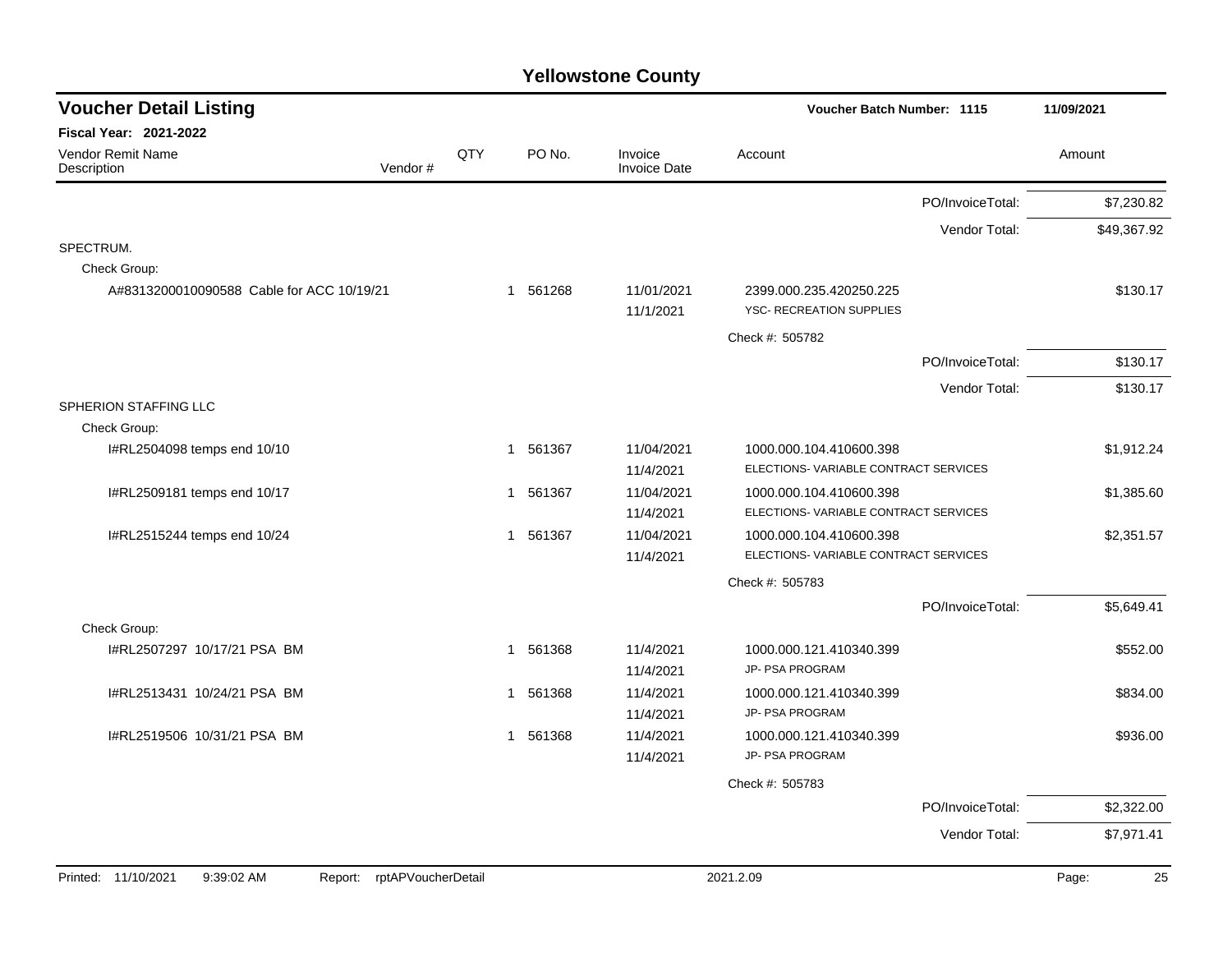| <b>Voucher Detail Listing</b>                                            |     |          |                                | Voucher Batch Number: 1115                                          | 11/09/2021       |             |
|--------------------------------------------------------------------------|-----|----------|--------------------------------|---------------------------------------------------------------------|------------------|-------------|
| Fiscal Year: 2021-2022                                                   |     |          |                                |                                                                     |                  |             |
| Vendor Remit Name<br>Vendor#<br>Description                              | QTY | PO No.   | Invoice<br><b>Invoice Date</b> | Account                                                             |                  | Amount      |
| ST OF MT MISC TAX DIV<br>011099                                          |     |          |                                |                                                                     |                  |             |
| Check Group:                                                             |     |          |                                |                                                                     |                  |             |
| 1% CONT TAX I#73418 COLD STORAGE BLDG - S BAR<br>S BUILDING CTR          |     | 1 561316 | 11/04/2021                     | 5811.000.552.460442.920                                             |                  | \$580.97    |
|                                                                          |     |          | 11/4/2021                      | FACILITIES- CAPITAL OUTLAY/ BUILDING                                |                  |             |
|                                                                          |     |          |                                | Check #: 505784                                                     |                  |             |
|                                                                          |     |          |                                |                                                                     | PO/InvoiceTotal: | \$580.97    |
|                                                                          |     |          |                                |                                                                     | Vendor Total:    | \$580.97    |
| <b>STOCKMAN BANK KING</b><br>046414                                      |     |          |                                |                                                                     |                  |             |
| Check Group:                                                             |     |          |                                |                                                                     |                  |             |
| Mailback Refund Receipt #21-25866 DOC# 3993343                           |     | 1 561358 | 11/04/2021<br>11/4/2021        | 1000.000.000.341040.000<br><b>GENERAL CLERK &amp; RECORDER FEES</b> |                  | \$2.00      |
|                                                                          |     |          |                                | Check #: 505785                                                     |                  |             |
|                                                                          |     |          |                                |                                                                     | PO/InvoiceTotal: | \$2.00      |
|                                                                          |     |          |                                |                                                                     | Vendor Total:    | \$2.00      |
| STOTT, KATIE                                                             |     |          |                                |                                                                     |                  |             |
| Check Group:                                                             |     |          |                                |                                                                     |                  |             |
| Mileage animal to Ag Ed Metra 10/17-20/21                                |     | 1 561305 | 11/04/2021<br>11/4/2021        | 2290.000.410.450400.370<br><b>EXTENSION- TRAVEL</b>                 |                  | \$24.64     |
|                                                                          |     |          |                                | Check #: 505786                                                     |                  |             |
|                                                                          |     |          |                                |                                                                     | PO/InvoiceTotal: | \$24.64     |
|                                                                          |     |          |                                |                                                                     | Vendor Total:    | \$24.64     |
| SULLIVAN LCSW, MICHAEL                                                   |     |          |                                |                                                                     |                  |             |
| Check Group:                                                             |     |          |                                |                                                                     |                  |             |
| I#Buck Feist DC18-0275, Court Prep & testimony for<br>Sentencing 10.2.21 |     | 1 561343 | 11/04/2021                     | 2301.000.122.411100.394                                             |                  | \$408.00    |
|                                                                          |     |          | 11/4/2021                      | ATTORNEY- WITNESS & JURY FEES                                       |                  |             |
|                                                                          |     |          |                                | Check #: 505787                                                     |                  |             |
|                                                                          |     |          |                                |                                                                     | PO/InvoiceTotal: | \$408.00    |
|                                                                          |     |          |                                |                                                                     | Vendor Total:    | \$408.00    |
| <b>SUSAN G KOMEN</b>                                                     |     |          |                                |                                                                     |                  |             |
| Report: rptAPVoucherDetail<br>Printed: 11/10/2021<br>9:39:02 AM          |     |          |                                | 2021.2.09                                                           |                  | Page:<br>26 |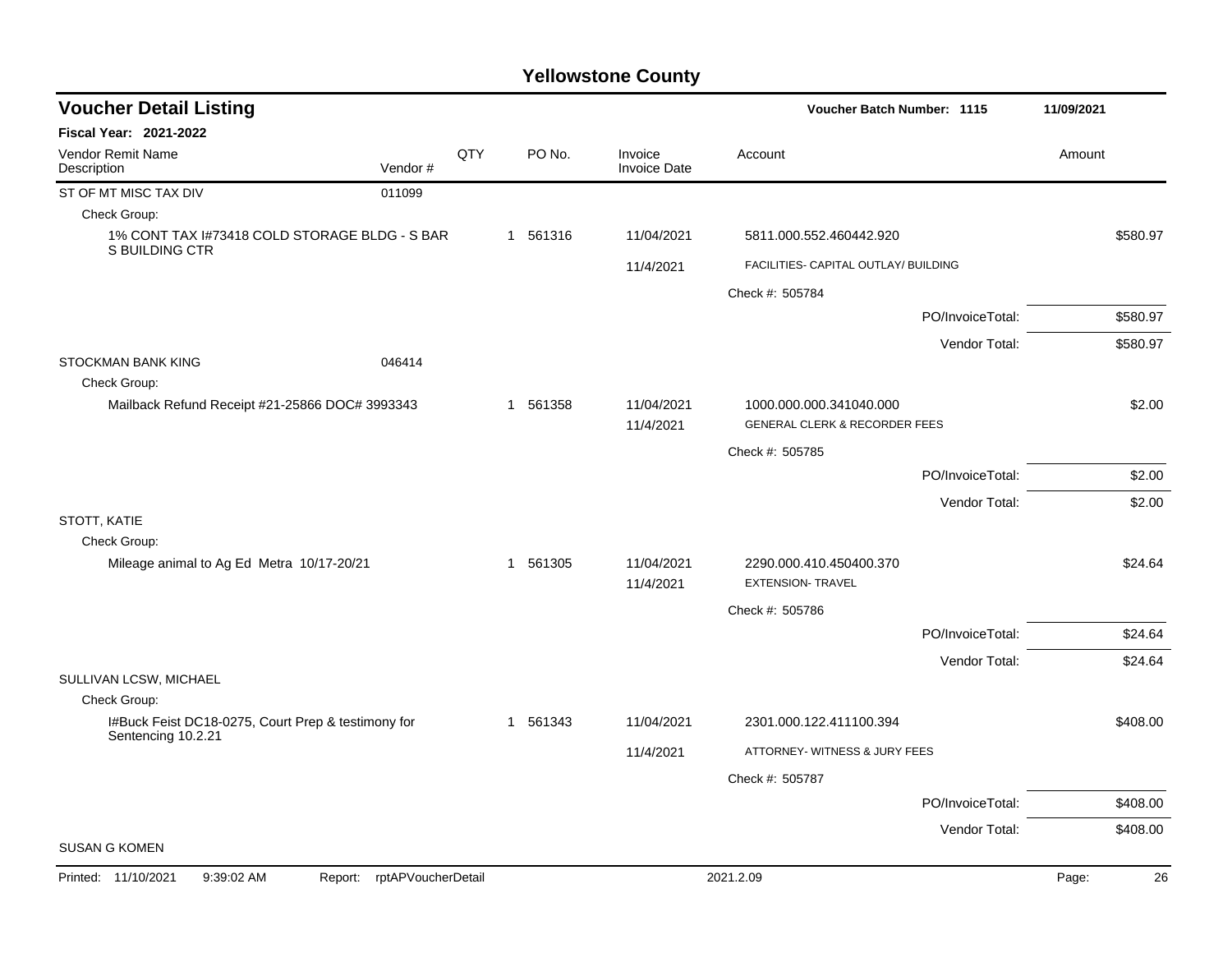|                                                          | <b>Yellowstone County</b> |     |          |                                |                                                         |                  |             |  |  |  |  |
|----------------------------------------------------------|---------------------------|-----|----------|--------------------------------|---------------------------------------------------------|------------------|-------------|--|--|--|--|
| <b>Voucher Detail Listing</b>                            |                           |     |          |                                | <b>Voucher Batch Number: 1115</b>                       |                  | 11/09/2021  |  |  |  |  |
| Fiscal Year: 2021-2022                                   |                           |     |          |                                |                                                         |                  |             |  |  |  |  |
| Vendor Remit Name<br>Description                         | Vendor#                   | QTY | PO No.   | Invoice<br><b>Invoice Date</b> | Account                                                 |                  | Amount      |  |  |  |  |
| Check Group:                                             |                           |     |          |                                |                                                         |                  |             |  |  |  |  |
| Pink patch donation                                      |                           |     | 1 561269 | 11/01/2021<br>11/1/2021        | 2300.000.130.420110.336<br>ADMIN- PUBLIC RELATIONS      |                  | \$420.00    |  |  |  |  |
|                                                          |                           |     |          |                                | Check #: 505788                                         |                  |             |  |  |  |  |
|                                                          |                           |     |          |                                |                                                         | PO/InvoiceTotal: | \$420.00    |  |  |  |  |
|                                                          |                           |     |          |                                |                                                         | Vendor Total:    | \$420.00    |  |  |  |  |
| SYLVESTRI CUSTOMIZATION<br>Check Group:                  |                           |     |          |                                |                                                         |                  |             |  |  |  |  |
| 1#2199 1ST QUARTER PYMT IMPAIRED DRIVING ED              |                           |     | 1 561374 | 11/04/2021<br>11/4/2021        | 2950.000.470.420190.336<br><b>DUI- PUBLIC RELATIONS</b> |                  | \$3,000.00  |  |  |  |  |
|                                                          |                           |     |          |                                | Check #: 505789                                         |                  |             |  |  |  |  |
|                                                          |                           |     |          |                                |                                                         | PO/InvoiceTotal: | \$3,000.00  |  |  |  |  |
|                                                          |                           |     |          |                                |                                                         | Vendor Total:    | \$3,000.00  |  |  |  |  |
| TERRAH HALL, LCSW                                        |                           |     |          |                                |                                                         |                  |             |  |  |  |  |
| Check Group:                                             |                           |     |          |                                |                                                         |                  |             |  |  |  |  |
| I# 9.10.21 - Court Prep/Testimony DC20-0335 BadBear      |                           |     | 1 561346 | 11/04/2021<br>11/4/2021        | 2301.000.122.411100.202<br>ATTORNEY- EXPENSE OF INVEST  |                  | \$855.00    |  |  |  |  |
|                                                          |                           |     |          |                                | Check #: 505790                                         |                  |             |  |  |  |  |
|                                                          |                           |     |          |                                |                                                         | PO/InvoiceTotal: | \$855.00    |  |  |  |  |
| TITLE FINANCIAL SPECIALTY                                |                           |     |          |                                |                                                         | Vendor Total:    | \$855.00    |  |  |  |  |
| Check Group:                                             |                           |     |          |                                |                                                         |                  |             |  |  |  |  |
| Mailback Refund Receipt #21-26835<br>DOC#<br>3994748-750 |                           |     | 1 561366 | 11/04/2021                     | 1000.000.000.341040.000                                 |                  | \$4.00      |  |  |  |  |
|                                                          |                           |     |          | 11/4/2021                      | <b>GENERAL CLERK &amp; RECORDER FEES</b>                |                  |             |  |  |  |  |
|                                                          |                           |     |          |                                | Check #: 505791                                         |                  |             |  |  |  |  |
|                                                          |                           |     |          |                                |                                                         | PO/InvoiceTotal: | \$4.00      |  |  |  |  |
|                                                          |                           |     |          |                                |                                                         | Vendor Total:    | \$4.00      |  |  |  |  |
| TRACTOR SUPPLY CREDIT PLAN<br>Check Group:               | 046003                    |     |          |                                |                                                         |                  |             |  |  |  |  |
| Printed: 11/10/2021<br>9:39:02 AM<br>Report:             | rptAPVoucherDetail        |     |          |                                | 2021.2.09                                               |                  | Page:<br>27 |  |  |  |  |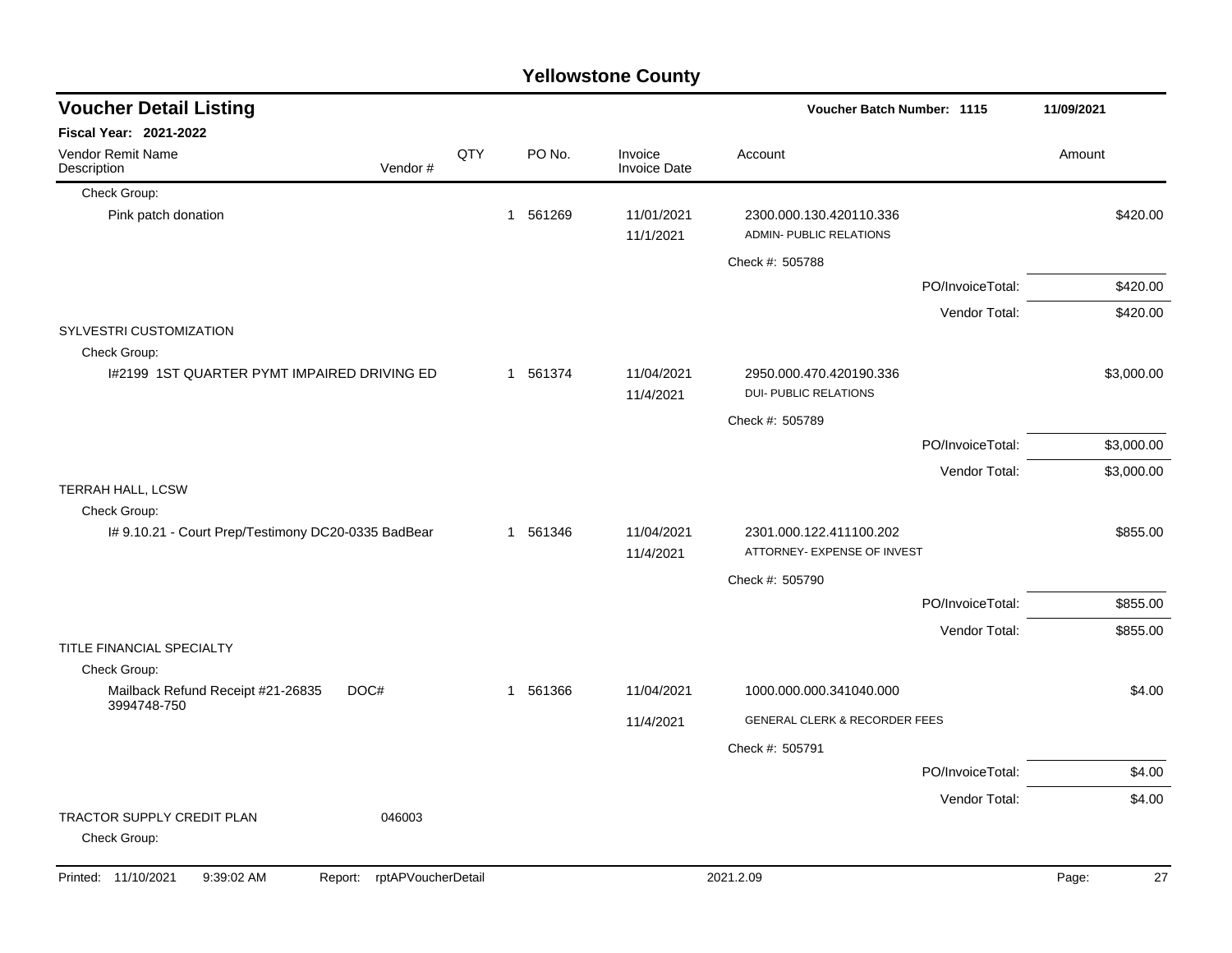| <b>Voucher Detail Listing</b>                      |     |             |          |                                | Voucher Batch Number: 1115                                           | 11/09/2021 |
|----------------------------------------------------|-----|-------------|----------|--------------------------------|----------------------------------------------------------------------|------------|
| <b>Fiscal Year: 2021-2022</b>                      |     |             |          |                                |                                                                      |            |
| <b>Vendor Remit Name</b><br>Vendor#<br>Description | QTY |             | PO No.   | Invoice<br><b>Invoice Date</b> | Account                                                              | Amount     |
| A#6035301200178455 1#100319974 10/16/21 TOOLS      |     |             | 1 561308 | 11/04/2021<br>11/4/2021        | 5810.000.552.460442.230<br>METRA FACILITIES- REPAIR & MAINT SUPPLIES | \$93.95    |
|                                                    |     |             |          |                                | Check #: 505792                                                      |            |
|                                                    |     |             |          |                                | PO/InvoiceTotal:                                                     | \$93.95    |
|                                                    |     |             |          |                                | Vendor Total:                                                        | \$93.95    |
| 002220<br><b>TRUGREEN/CHEMLAWN</b><br>Check Group: |     |             |          |                                |                                                                      |            |
| I#1121366 A#47790 Winter Lawn Application          |     |             | 1 561274 | 11/02/2021<br>11/2/2021        | 2399.000.235.420250.360<br>YSC- REPAIRS & MAINT SERVICE              | \$117.00   |
|                                                    |     |             |          |                                | Check #: 505793                                                      |            |
|                                                    |     |             |          |                                | PO/InvoiceTotal:                                                     | \$117.00   |
|                                                    |     |             |          |                                | Vendor Total:                                                        | \$117.00   |
| <b>TRUSAIC</b>                                     |     |             |          |                                |                                                                      |            |
| Check Group:                                       |     |             |          |                                |                                                                      |            |
| A#C006196, I#CINV-017471, Nov Mthly recurring ACA  |     |             | 1 561331 | 11/04/2021<br>11/4/2021        | 6050.000.601.500700.399<br>HEALTH INSUR- OTHER CONTRACT SERVICES     | \$1,020.00 |
|                                                    |     |             |          |                                | Check #: 505794                                                      |            |
|                                                    |     |             |          |                                | PO/InvoiceTotal:                                                     | \$1,020.00 |
|                                                    |     |             |          |                                | Vendor Total:                                                        | \$1,020.00 |
| <b>US FOODS INC</b><br>002926                      |     |             |          |                                |                                                                      |            |
| Check Group:<br>1#5589465 A#94194115 Food          |     | $\mathbf 1$ | 561272   | 11/02/2021<br>11/2/2021        | 2399.000.235.420250.223<br>YSC-FOOD                                  | \$2,585.17 |
| I#5589465 A#94194115 Tissue, Towels, TP, Detergent |     | 1           | 561272   | 11/02/2021<br>11/2/2021        | 2399.000.235.420250.224<br>YSC- JANITORIAL SUPPLIES                  | \$183.38   |
| I#5589465 A#94194115 Cups, Forks                   |     |             | 1 561272 | 11/02/2021<br>11/2/2021        | 2399.000.235.420250.221<br>YSC- FOOD SUPPLIES                        | \$101.50   |
| COVID Expense I#5589465 A#94194115 Bleach          |     |             | 1 561272 | 11/02/2021<br>11/2/2021        | 2399.000.235.420250.221<br>YSC- FOOD SUPPLIES                        | \$4.63     |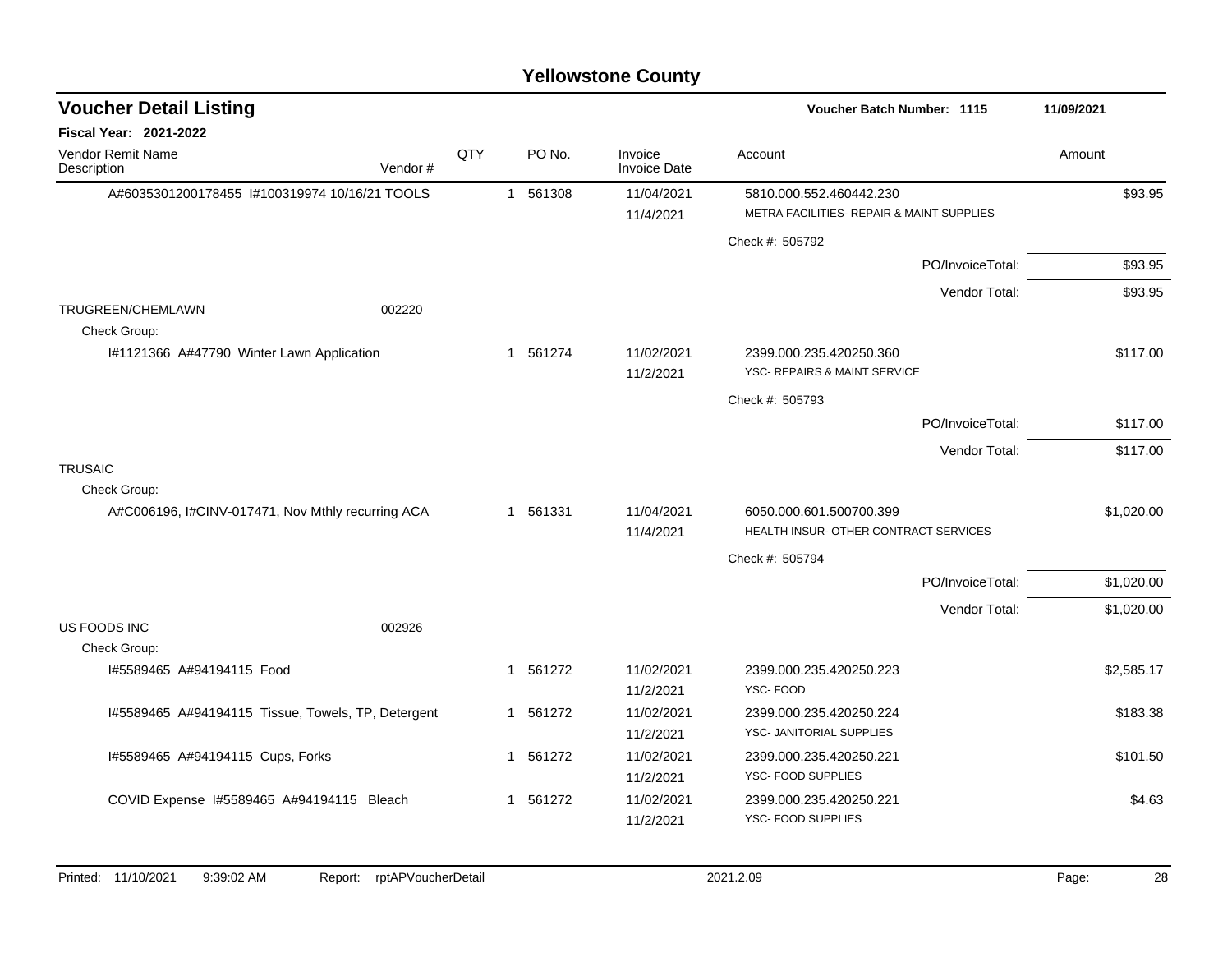|                                                       | <b>Yellowstone County</b> |     |             |                                |                                                            |                  |             |  |  |  |
|-------------------------------------------------------|---------------------------|-----|-------------|--------------------------------|------------------------------------------------------------|------------------|-------------|--|--|--|
| <b>Voucher Detail Listing</b>                         |                           |     |             |                                | <b>Voucher Batch Number: 1115</b>                          |                  | 11/09/2021  |  |  |  |
| Fiscal Year: 2021-2022                                |                           |     |             |                                |                                                            |                  |             |  |  |  |
| Vendor Remit Name<br>Description                      | Vendor#                   | QTY | PO No.      | Invoice<br><b>Invoice Date</b> | Account                                                    |                  | Amount      |  |  |  |
| COVID Expense 1#5589465 A#94194115 Bleach             |                           |     | 1 561272    | 11/02/2021                     | 2399.000.235.420250.224                                    |                  | \$18.51     |  |  |  |
|                                                       |                           |     |             | 11/2/2021                      | YSC- JANITORIAL SUPPLIES                                   |                  |             |  |  |  |
|                                                       |                           |     |             |                                | Check #: 505795                                            |                  |             |  |  |  |
|                                                       |                           |     |             |                                |                                                            | PO/InvoiceTotal: | \$2,893.19  |  |  |  |
|                                                       |                           |     |             |                                |                                                            | Vendor Total:    | \$2,893.19  |  |  |  |
| UTILITIES UNDERGROUND LOCATION CENTER<br>Check Group: |                           |     |             |                                |                                                            |                  |             |  |  |  |
| I#1105400 A#272305 LOCATES OCT 2021                   |                           |     | 1 561342    | 11/04/2021<br>11/4/2021        | 6060.000.608.500800.220<br>TECHNOLOGY- OPERATING SUPPLIES  |                  | \$15.70     |  |  |  |
|                                                       |                           |     |             |                                | Check #: 505796                                            |                  |             |  |  |  |
|                                                       |                           |     |             |                                |                                                            | PO/InvoiceTotal: | \$15.70     |  |  |  |
|                                                       |                           |     |             |                                |                                                            | Vendor Total:    | \$15.70     |  |  |  |
| WESTERN OFFICE EQUIPMENT                              | 006450                    |     |             |                                |                                                            |                  |             |  |  |  |
| Check Group:                                          |                           |     |             |                                |                                                            |                  |             |  |  |  |
| I#54906 Scanner Repair T Schuster - 10.19.21          |                           |     | 1 561337    | 11/04/2021<br>11/4/2021        | 2301.000.122.411100.210<br>ATTORNEY- OFFICE SUPPLIES       |                  | \$111.00    |  |  |  |
|                                                       |                           |     |             |                                | Check #: 505797                                            |                  |             |  |  |  |
|                                                       |                           |     |             |                                |                                                            | PO/InvoiceTotal: | \$111.00    |  |  |  |
|                                                       |                           |     |             |                                |                                                            | Vendor Total:    | \$111.00    |  |  |  |
| WW GRAINGER                                           |                           |     |             |                                |                                                            |                  |             |  |  |  |
| Check Group:                                          |                           |     |             |                                |                                                            |                  |             |  |  |  |
| I#9097768908; A#800740417 SEALANT                     |                           |     | 1 561360    | 11/04/2021<br>11/4/2021        | 2300.000.146.411200.360<br>FACILITIES JAIL- REPAIR & MAINT |                  | \$67.00     |  |  |  |
| I#9097768916; A#800740417 TOOLS                       |                           |     | 561360<br>1 | 11/04/2021                     | 2300.000.146.411200.360                                    |                  | \$40.70     |  |  |  |
|                                                       |                           |     |             | 11/4/2021                      | FACILITIES JAIL- REPAIR & MAINT                            |                  |             |  |  |  |
| I#9097768924; A#800740417 HOSE                        |                           |     | 1 561360    | 11/04/2021                     | 2300.000.146.411200.360                                    |                  | \$231.34    |  |  |  |
|                                                       |                           |     |             | 11/4/2021                      | FACILITIES JAIL- REPAIR & MAINT                            |                  |             |  |  |  |
|                                                       |                           |     |             |                                | Check #: 505798                                            |                  |             |  |  |  |
|                                                       |                           |     |             |                                |                                                            | PO/InvoiceTotal: | \$339.04    |  |  |  |
|                                                       |                           |     |             |                                |                                                            | Vendor Total:    | \$339.04    |  |  |  |
| Printed: 11/10/2021<br>9:39:02 AM<br>Report:          | rptAPVoucherDetail        |     |             |                                | 2021.2.09                                                  |                  | Page:<br>29 |  |  |  |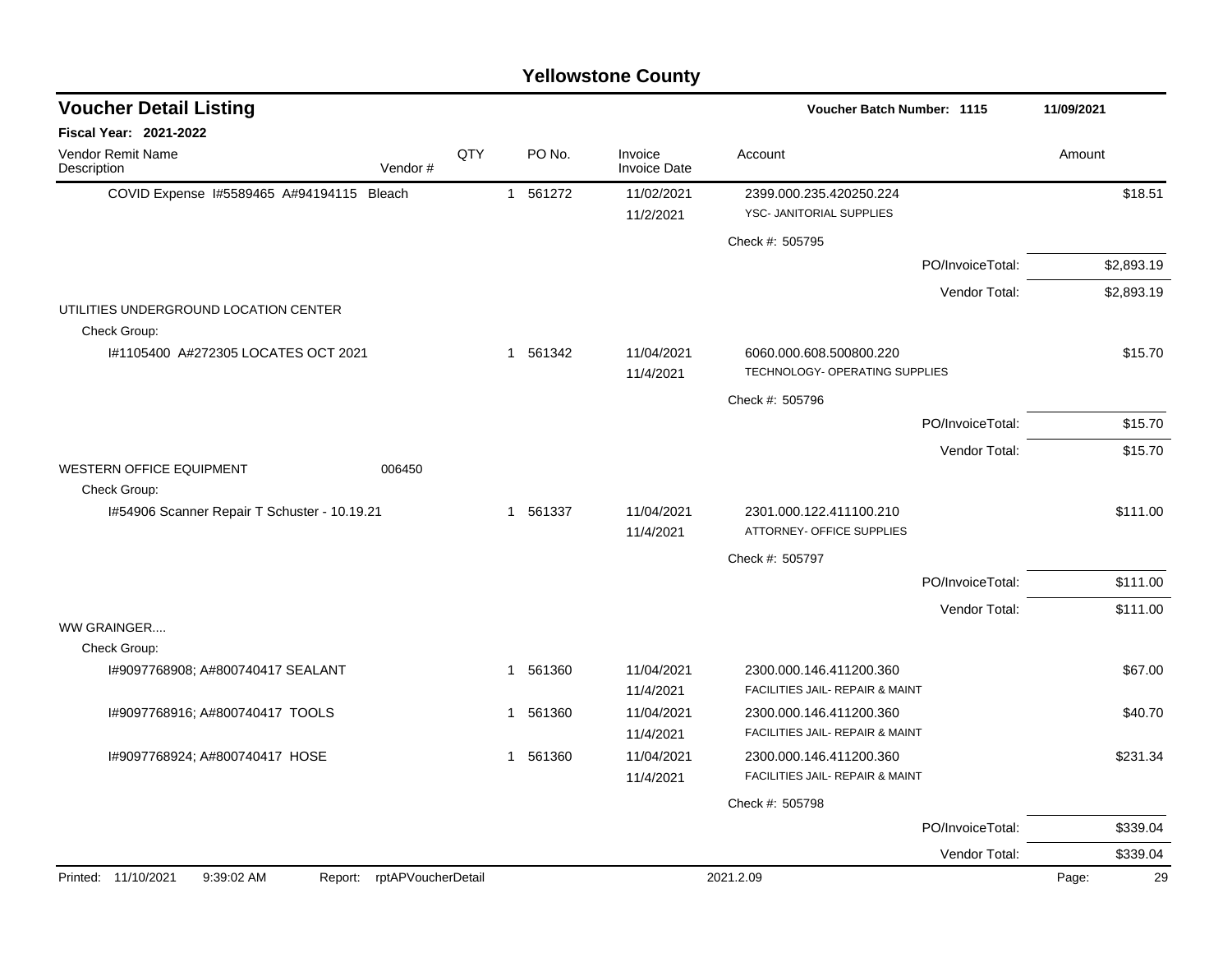| <b>Voucher Detail Listing</b>                 |         |     |                        |                                | Voucher Batch Number: 1115                                          | 11/09/2021 |
|-----------------------------------------------|---------|-----|------------------------|--------------------------------|---------------------------------------------------------------------|------------|
| <b>Fiscal Year: 2021-2022</b>                 |         |     |                        |                                |                                                                     |            |
| Vendor Remit Name<br>Description              | Vendor# | QTY | PO No.                 | Invoice<br><b>Invoice Date</b> | Account                                                             | Amount     |
| YELLOWSTONE BANK                              | 048751  |     |                        |                                |                                                                     |            |
| Check Group:                                  |         |     |                        |                                |                                                                     |            |
| Mailback Refund Rec #21-26310 DOC#3994030-035 |         |     | 1 561359               | 11/04/2021<br>11/4/2021        | 1000.000.000.341040.000<br><b>GENERAL CLERK &amp; RECORDER FEES</b> | \$16.00    |
|                                               |         |     |                        |                                | Check #: 505799                                                     |            |
|                                               |         |     |                        |                                | PO/InvoiceTotal:                                                    | \$16.00    |
|                                               |         |     |                        |                                | Vendor Total:                                                       | \$16.00    |
| YELLOWSTONE COUNTY NEWS<br>Check Group:       | 006690  |     |                        |                                |                                                                     |            |
| I#113900 PH Zoning Commission 10/8/21         |         |     | 5 561315               | 11/04/2021<br>11/4/2021        | 1000.000.199.411800.337<br>MISC- PUBLICITY/ADVERTISING              | \$32.50    |
| I#113900 PH Zoning Commission 10/15/21        |         |     | 561315<br>5            | 11/04/2021<br>11/4/2021        | 1000.000.199.411800.337<br>MISC- PUBLICITY/ADVERTISING              | \$30.00    |
|                                               |         |     |                        |                                | Check #: 505800                                                     |            |
|                                               |         |     |                        |                                | PO/InvoiceTotal:                                                    | \$62.50    |
|                                               |         |     |                        |                                | Vendor Total:                                                       | \$62.50    |
| YELLOWSTONE ELECTRIC CO<br>Check Group:       | 006665  |     |                        |                                |                                                                     |            |
| I#BIL6569 10/28/21 RTU 3 ON ROOF REPAIR       |         |     | 1 561306               | 11/04/2021                     | 5810.000.552.460442.369                                             | \$97.00    |
|                                               |         |     |                        | 11/4/2021                      | METRA FACILITIES- BUILDING/EQUIP REPAIRS                            |            |
|                                               |         |     |                        |                                | Check #: 505801                                                     |            |
|                                               |         |     |                        |                                | PO/InvoiceTotal:                                                    | \$97.00    |
|                                               |         |     |                        |                                | Vendor Total:                                                       | \$97.00    |
| YELLOWSTONE VALLEY ELECTRIC<br>Check Group:   | 006770  |     |                        |                                |                                                                     |            |
| A#17389012 10/31/21                           |         |     | 561354<br>$\mathbf{1}$ | 11/04/2021<br>11/4/2021        | 2275.000.423.430264.340<br>LOCKWOOD PED- UTILITIES                  | \$80.50    |
| A#16623000 10/31/21                           |         |     | 561354<br>$\mathbf 1$  | 11/04/2021                     | 2544.000.000.430260.362                                             | \$162.00   |
|                                               |         |     |                        | 11/4/2021                      | RSID 577 LIGHTING MAINT & REPAIRS                                   |            |
|                                               |         |     |                        |                                |                                                                     |            |